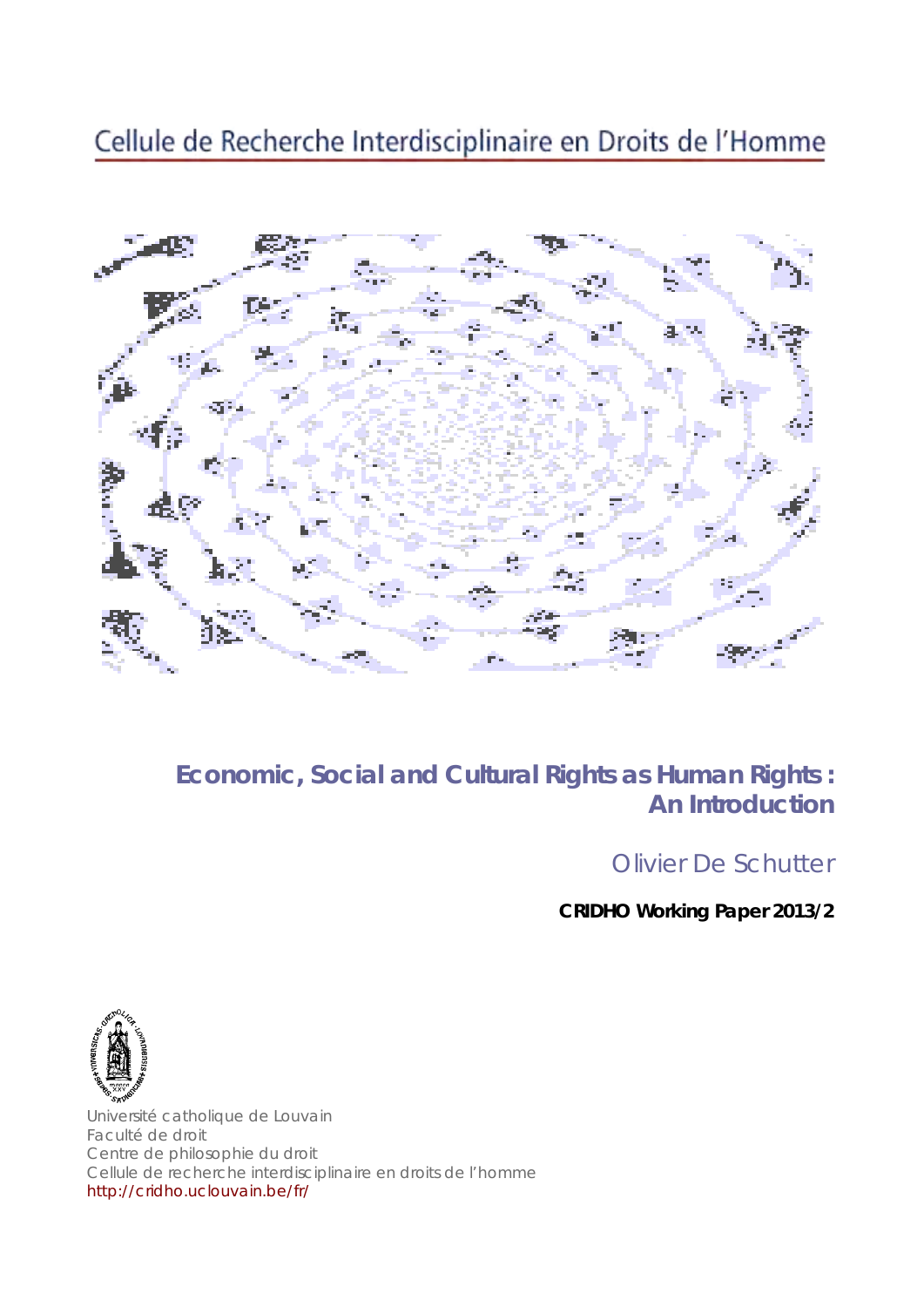La Cellule de recherche interdisciplinaire en droits de l'homme (CRIDHO) a été constituée au sein du Centre de philosophie du droit, Institut extrafacultaire de l'Université catholique de Louvain, par des chercheurs soucieux de réfléchir le développement contemporain des droits fondamentaux à l'aide d'outils d'autres disciplines, notamment l'économie et la philosophie politique. La CRIDHO travaille sur les rapports entre les mécanismes de marché et les droits fondamentaux, aussi bien au niveau des rapports interindividuels qu'au niveau des rapports noués entre Etats dans le cadre européen ou international.

> CRIDHO Working Papers Tous droits réservés. Aucune partie de ce document ne peut être publiée, sous quelque forme que ce soit, sans le consentement de l'auteur.

The Interdisciplinary Research Cell in Human Rights (CRIDHO) has been created within the Centre for Legal Philosophy (CPDR), an extra-department Institute of the University of Louvain, by scholars seeking to understand the development of fundamental rights by relying on other disciplines, especially economics and political philosophy. The CRIDHO works on the relationship between market mechanisms and fundamental rights, both at the level of interindividual relationships as at the level of the relationships between States in the European or international context.

> CRIDHO Working Papers All rights reserved No part of this paper may be reproduced in any form without consent of the author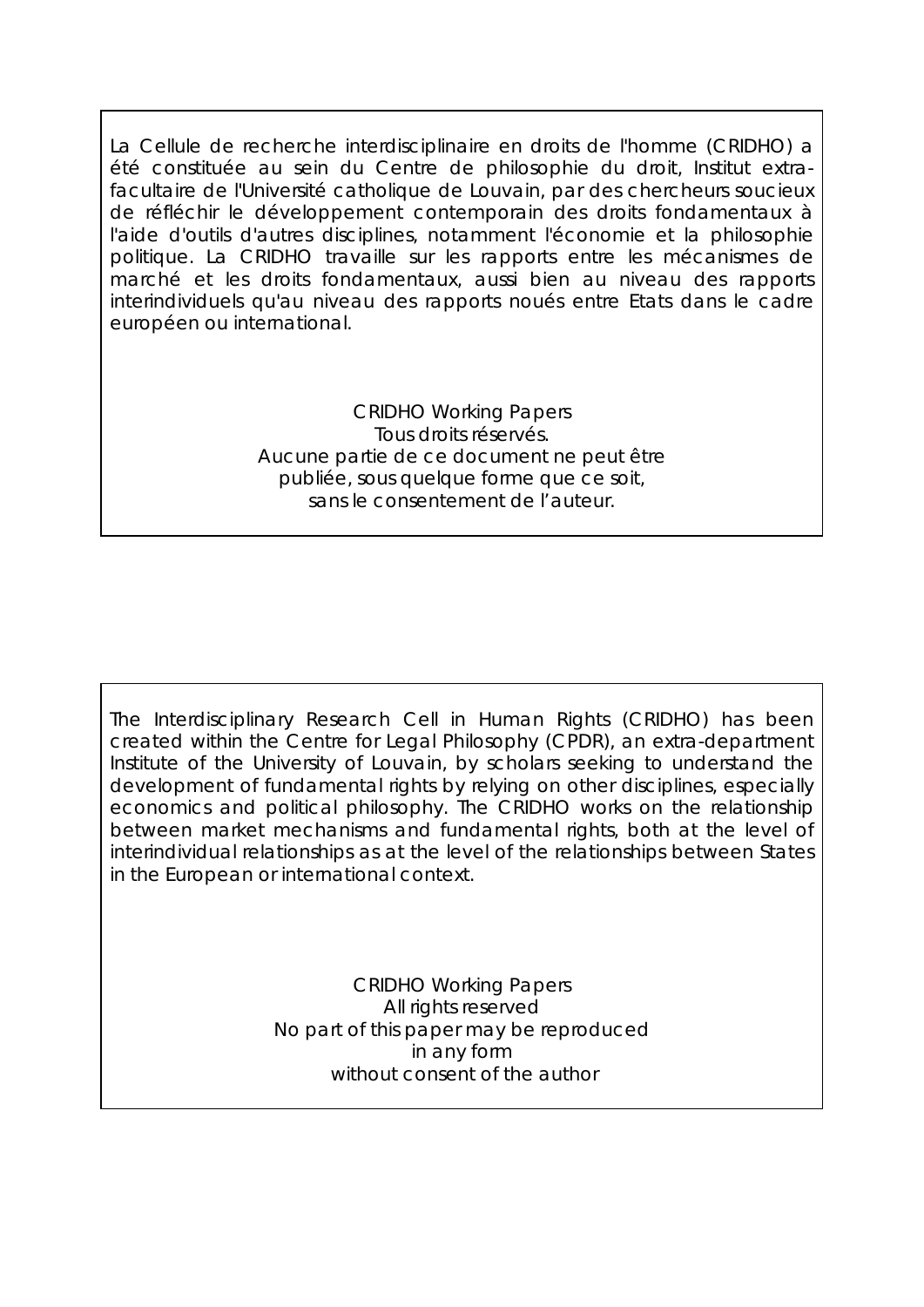# **Economic, Social and Cultural Rights as Human Rights: An Introduction**

**by Olivier De Schutter**

*NOTE. This shall appear in a slightly amended form as the Editor's Introduction to O. De Schutter (ed.), Economic, Social and Cultural Rights as Human Rights, Edward Elgar Publ., 2013.* 

1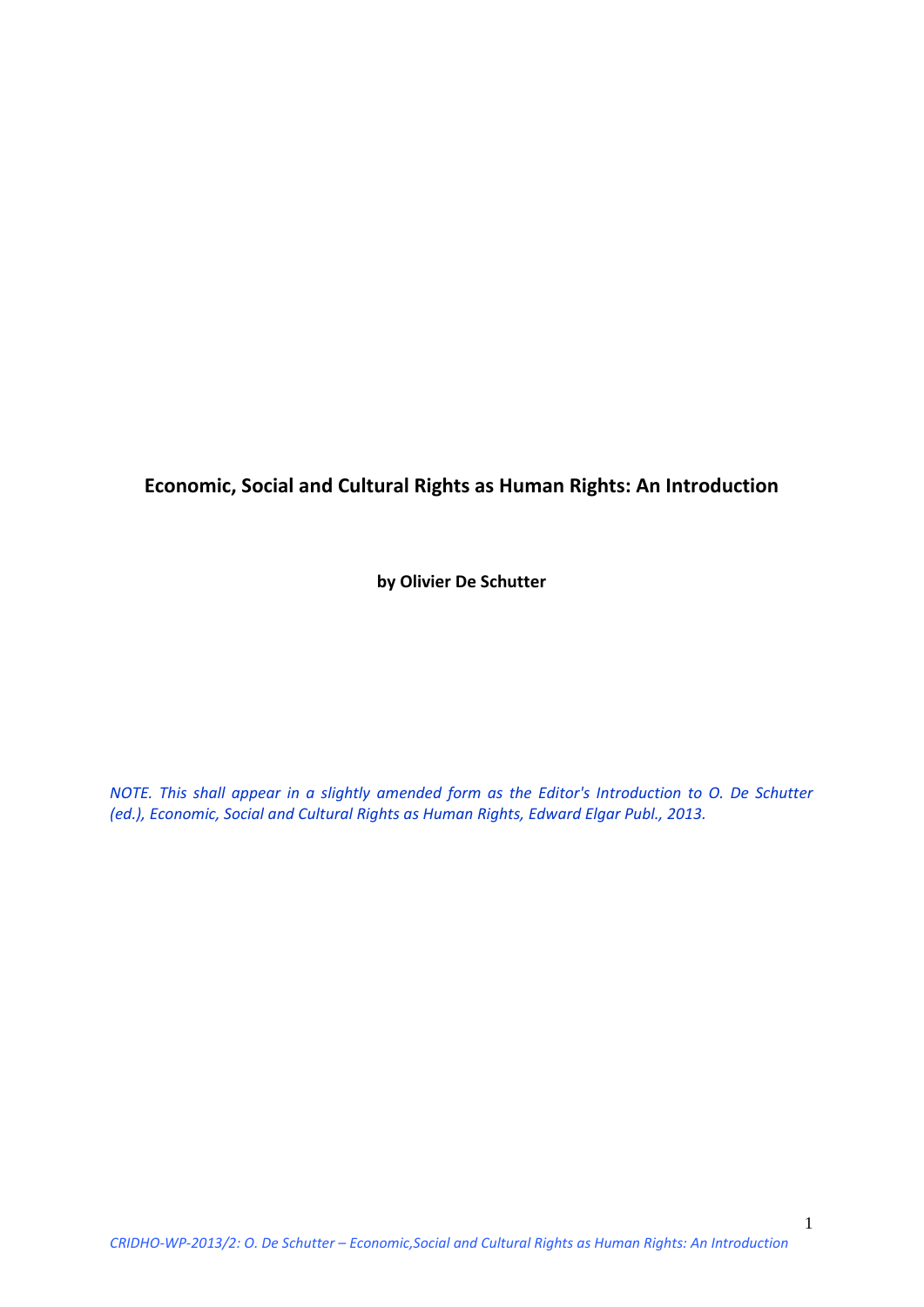#### **Introduction**

Sixty years elapsed between the vote in favour of the Universal Declaration of Human Rights in 1948 (United Nations General Assembly 1948) and the adoption of the Optional Protocol to the International Covenant on Economic, Social and Cultural Rights, providing for a right to individual communications before the Committee on Economic, Social and Cultural Rights (United Nations General Assembly 2008). It is probably no exaggeration to state that throughout this period, the history of international human rights was dominated by the controversy about the status of economic, social and cultural rights as human rights.

The foundations for the controversy were laid by the Declaration itself. Franklin Delano Roosevelt, who by then has been elected for his third term as President of the United States, had included "freedom from want" in his famous 1941 "Four Freedoms" speech (Roseman 1969, vol. 9: 672), and he had outlined a vision of a "Second Bill of Rights" in his 1944 State of the Union speech to the United States Congress (Sunstein 2004: ch. 1). Roosevelt proclaimed that "necessitous men and not free men", and his experience in constructing successive versions of the New Deal had gradually converted him ‐‐ he, the fiscally conservative presidential candidate for the 1932 presidential election -- to the idea that social and economic rights were key ingredients for recovery from economic crisis (Brinkley 1995: chap. 4).

His convictions directly influenced the work of the UN delegates building the human rights regime for the post‐World War order. The draft of the Universal Declaration of Human Rights was prepared by a Working Group created in 1947 by the newly established Commission on Human Rights, itself a committee of the UN Economic and Social Council. Faithful to the vision of her late husband, Eleanor Roosevelt, the Chair of the Working Group tasked with preparing the Declaration, insisted on economic and social rights being part of the catalogue of rights that the United Nations General Assembly would adopt (Glendon 2001). She had no difficulties convincing the other members of the drafting committee on the principle, for all members agreed on the importance of the economic and social rights that were considered for inclusion -- the right to medical care, the right to education, the "right and the duty to perform socially useful work", the right to good working conditions, the right to "such public help as may be necessary to make it possible for him to support his family", the right to social security, the right to "good food and housing and to live in surroundings that are pleasant and healthy", or the right to rest and leisure. Indeed, these rights were listed among the forty-eight items that the United Nations' Secretariat Human Rights Division, then headed by a forty‐year‐old Canadian professor at McGill University, John Humphrey, had identified as appearing most frequently in the human rights catalogues across the world, in the document that served as the first working document to the delegates of the Human Rights Commission.

But behind this apparent consensus, there were important disagreements on three issues related to the implementation of these economic and social rights. A first issue was whether the fulfilment of economic and social rights required an activist State to deliver the corresponding public programmes, relying on a centralized planning of the use of resources. The Soviet Union and other countries of the socialist camp believed the role of the State should be recognized; in contrast, the United States and other Western democracies considered that each State should be left free to determine how, and by whom, such rights should be implemented, and they favored a formulation that would recognize the role of the market in social progress. A second issue resulted from the fears expressed by delegates from the developing countries -- most notably Egypt and India -- that the poorer nations could only fulfil the promises of the Declaration gradually, and that they could not be expected to match the standards set by industrialized nations all at once. A third and related issue concerned the role of international cooperation, and whether rich countries had any duty to support poor countries' efforts in realizing rights to education, housing or food.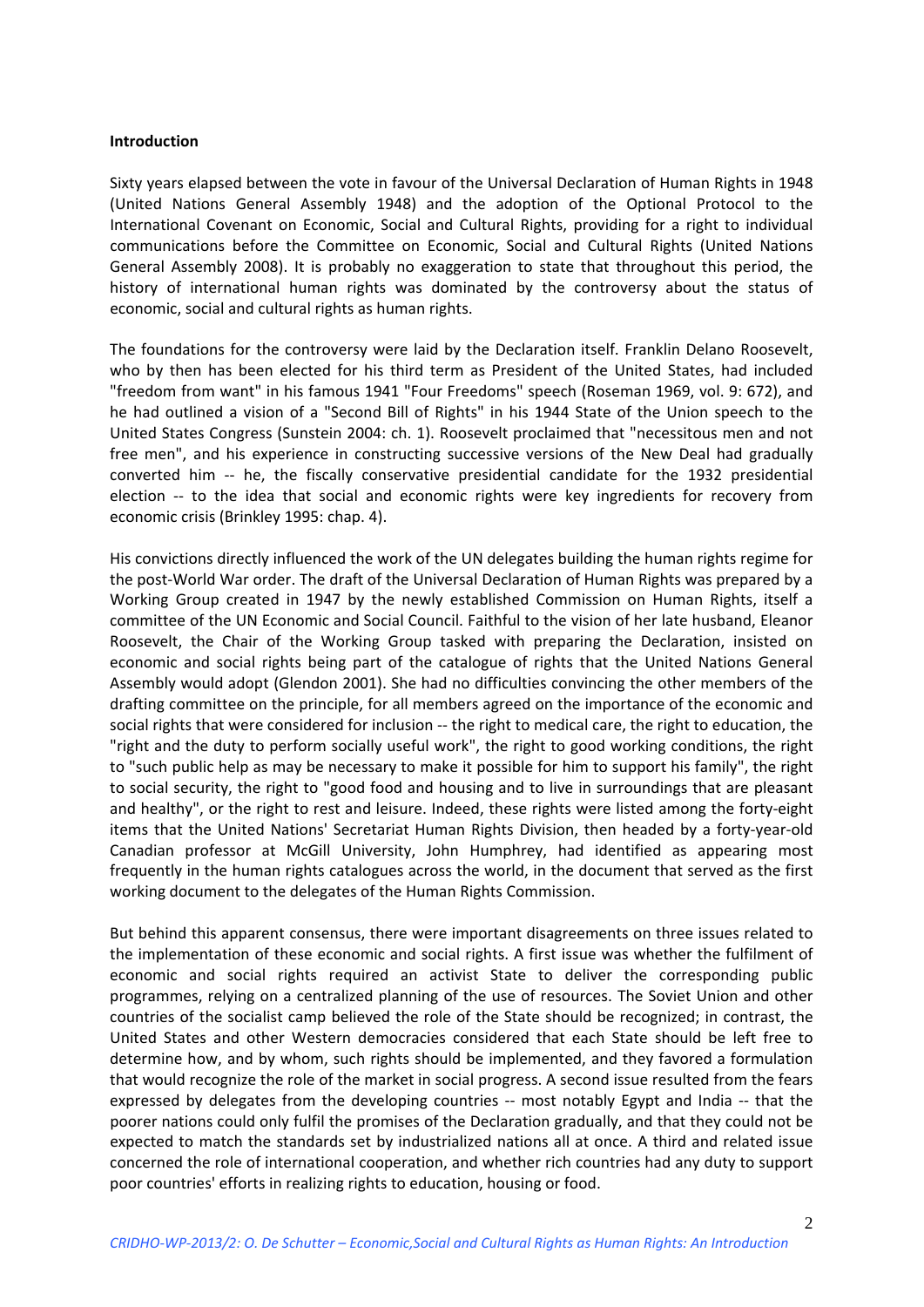In the immediate post‐World War II context, these questions were fast emerging as central both to the competition between two ideological systems, the socialist "East" and the free market "West", and the debates on decolonization. The Cold War was beginning as the Universal Declaration of Human Rights was being drafted ; and the struggle for political independence and economic emancipation of developing nations was being launched, at a time when colonial empires were already being perceived as anachronistic. It is fortunate that, at an early stage in the work of the Commission on Human Rights, three separate working groups were established, one to work on a draft (non binding) declaration, under the chairmanship of Eleanor Roosevelt and with the French delegate René Cassin as rapporteur, and the two others to work, respectively, on the text of a convention (binding for the States ratifying it) and on measures of implementation: as illustrated by the fact that it took eighteen years for two convenants to be adopted, implementing in treaty form the bold language of the Declaration, no visible progress could have been achieved in the early years if all these issues had been dealt with together, as part of a single package (Glendon 2001: 87).

Instead, agreement was found on a political statement of principle, that the delegates to the UN General Assembly understood as producing no binding legal effects. The Universal Declaration of Human Rights was adopted just before midnight on 10 December 1948 by forty-eight votes in favor, eight abstentions, and no vote against. The abstentions came from the Soviet Union and its satellites, South Africa, and Saudi Arabia. The Declaration includes a range of economic, social and cultural rights in articles 22 to 27. But the first of these provisions, concerning the right to social security, includes language that applies generally to all the economic, social and cultural rights recognized. It states :

Everyone, as a member of society, has the right to social security and is entitled to realization, through national effort and international co-operation and in accordance with the organization and resources of each State, of the economic, social and cultural rights indispensable for his dignity and the free development of his personality.

The reference to the "organization and resources of each State" encapsulated two separate ideas in one single, compromise formula. The expression was meant to convey the idea that the realization of economic, social and cultural rights was without prejudice of the means chosen by each State to this effect, and that States had a choice, in particular, between systems that rely largely on centralized planning by the State, and systems that recognize a greater role to the market. But it also included the idea that, for the implementation of economic, social and cultural rights, States require resources, and that their ability to guarantee such rights depends on the degree of development achieved. In addition, consistent with the development agenda that accompanied the establishment of the post‐war Bretton Woods order, article 28 of the Declaration referred to the need to move towards an international order that enables countries' efforts to implement economic, social and cultural rights at home, stating that "Everyone is entitled to a social and international order in which the rights and freedoms set forth in this Declaration can be fully realized".

Though the Universal Declaration of Human Rights laid the foundations, not until the 1960s did a proper United Nations human rights regime emerge, after the adoption of the first binding human rights treaties implementing in legal form the promise of the Declaration. This gradual codification process had a paradoxical impact on the separation between civil and political rights and economic, social and cultural rights. The first human rights treaty to be adopted, the International Convention on the Elimination of All Forms of Racial Discrimination, was adopted by the UN General Assembly on 21 December 1965 (United Nations General Assembly 1965). It included an undertaking "to prohibit and to eliminate racial discrimination in all its forms and to guarantee the right of everyone, without distinction as to race, colour, or national or ethnic origin, to equality before the law", notably in the enjoyment of a range of economic, social and cultural rights. The inclusion of economic, social and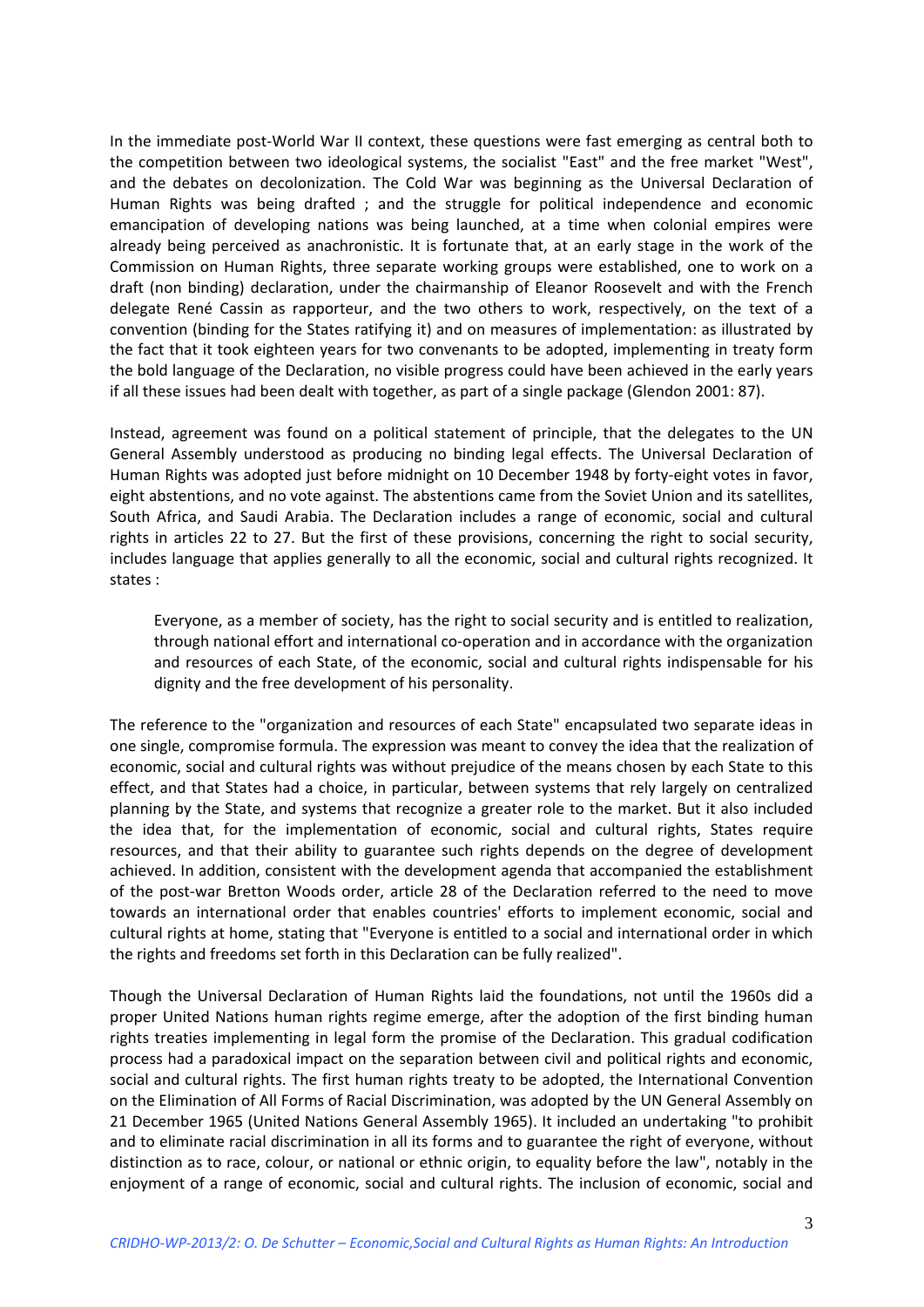cultural rights in the treaty acknowledged that, for the protection against discrimination to be effective, it had to extend to the areas of life -- access to work, education, housing or healthcare -that are considered most essential for social integration. The Convention also illustrated how the requirement of non-discrimination can constitute a bridge between different categories of rights, and a tool through which economic, social and cultural rights can be enforced by independent monitoring bodies.

By then however, the idea that economic, social and cultural rights are different in nature from civil and political rights had become a cliché, both in the academic literature and in diplomatic circles. Already in 1952, at the request of the Economic and Social Council (itself acting in answer to concerns expressed by its Commission on Human Rights), the United Nations General Assembly had adopted a resolution in which it requested that the Universal Declaration of Human Rights be implemented through two separate covenants, each corresponding to one category of rights (United Nations General Assembly 1952). Both sets of rights, the diplomats agreed, were of equal importance, and all rights were to be treated as interdependent and indivisible. But the dominant view was that the two categories of rights were sufficiently distinct from one another to warrant separate treatment, and were to be implemented through different legal techniques (De Schutter 2010a: 16‐17; Eide 2001). Civil and political rights, the negotiators believed, required essentially from States that they abstain from taking measures that could lead to these rights being infringed: such (primarily negative) obligations were determinate enough, and unexpensive enough, to justify monitoring by independent experts, and the imposition of a requirement that each State guarantees access to effective remedies, preferably of a judicial nature, against instances of violation. In contrast, economic, social and cultural rights were seen as imposing positive obligations on States, requiring both the adoption of legal measures and budgetary commitments, and such rights could only be implemented progressively, depending on the resources available to each State as well as on the level of international support received (see for instance Cranston 1964: 54; Alston and Quinn 1987: 181‐183).

The result was that the International Covenant on Civil and Political Rights established the Human Rights Committee, a body of independent experts sitting in their individual capacity to assess the reports submitted by States on the implementation of the Convenant under their jurisdiction, and an Optional Protocol to the Covenant authorized the Committee to receive individual communications and express views on information thus received (International Covenant on Civil and Political Rights 1966); in contrast, no such monitoring mechanism was included in the International Covenant on Economic, Social and Cultural Rights (International Covenant on Economic, Social and Cultural Rights 1966): the reports periodically submitted by States under this instrument were addressed to the Economic and Social Council, a body composed of diplomats which was neither equipped, nor in fact willing, to provide any significant follow-up. In addition, the latter covenant included a provision, article 2, para. 1, essentially inspired by article 22 of the Universal Declaration of Human Rights, affirming the specific nature or economic, social and cultural rights in order to take into account the concerns expressed by developing countries. The provision introduced the notion of "progressive realization" and noted the role of international assistance and cooperation in supporting each country's efforts towards the fulfilment of these rights. It read:

Each State Party to the present Covenant undertakes to take steps, individually and through international assistance and co‐operation, especially economic and technical, to the maximum of its available resources, with a view to achieving progressively the full realization of the rights recognized in the present Covenant by all appropriate means, including particularly the adoption of legislative measures.

Both the civil and political rights and the economic, social and cultural rights covenants were adopted on the same day, on 16 December 1966, and they entered into force almost simultaneously ten years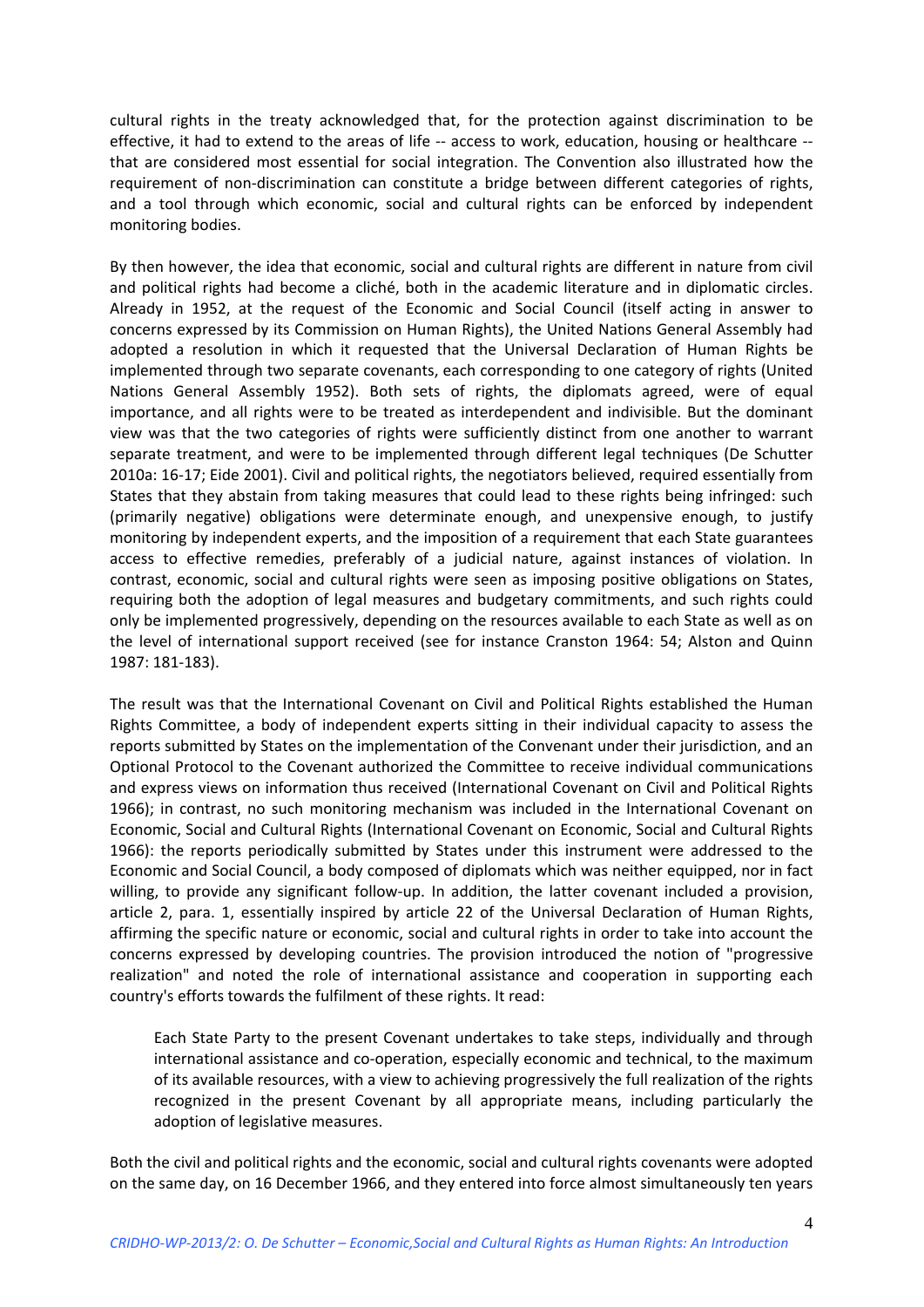later; but the damage caused to the understanding of human rights and to how they relate to States' duties took half a century to repair.

#### **I. The nature of economic, social and cultural rights**

The essays collected in this volume are a chronicle of the efforts that developed over the past two generations to bridge the gap between the two categories of rights. The battle was fought on different fronts. The controversies initially centered on the nature of civil and political rights, on the one hand, economic, social and cultural rights, on the other hand, and whether the two families of rights could be assimilated to one another. The dispute first unfolded in the 1970s and 1980s. Together with the Belgian jurist, Mark Bossuyt (Bossuyt 1978), the Dutch lawyer E.W. Vierdag from the University of Amsterdam was among the most vocal opponents to the assimilation of both sets of rights. Vierdag's article reproduced in this volume (Chapter 1) is significant not only for the summary of the arguments it provides, that helps understand the widespread scepticism that existed then towards economic, social and cultural rights as human rights, but also for the time at which it appeared: by 1978, the two 1966 covenants had only recently entered into force, forming together with the Universal Declaration of Human Rights the "International Bill of Rights", and the national authorities ‐‐ including courts ‐‐ were confronted with the first time with the question of which duties were imposed under these respective instruments. The position of Vierdag was that the "rights" listed in the Economic, Social and Cultural Rights Covenant were neither enforceable in a court of law, nor sufficiently well-defined -- though it was unclear whether the lack of definability of economic and social rights was considered a cause of their lack of justiciability, or rather a consequence of courts being denied the power the adjudicate such rights. Though contested by some (in particular van Hoof 1984), that position was consistent with the prevailing opinion at the time : it was, to a large extent, conventional wisdom. It was said by a law and development scholar that though the International Covenant on Economic, Social and Cultural Rights "speaks in the language of rights, [it] refers to the realities of programs" (Trubek 1984: 231); Brownlie, a leading international law scholar, described the Covenant as "programmatic and promotional" in the third edition of his *Principles of Public International Law*, published in 1979 (Brownlie 1979: 572‐3).

In parallel however, efforts developed to overcome the apparent vagueness of the International Covenant on Economic, Social and Cultural Rights, and to bridge the gap between the two sets of rights. A first major doctrinal contribution in this direction was the introduction by Asbjørn Eide, in the early 1980s, of a threefold typology of States' duties corresponding to the rights of the individual. By the late 1970s, Eide had come to the conclusion that an effective guarantee of human rights required that the individual be protected from interference by the State in the exercise of certain freedoms ; that the State protect the individual from interference by other actors, whose conduct the State is in a position to control ; and that the State provide certain public goods that would be undersupplied if their provision were left to market mechanisms. Eide presented this tripartite typology of obligations in 1981 at a United Nations Seminar (Eide 1984); at about the same time, a similar framework for the definition of States' obligations was being put forward separately by Henry Shue, a political philosopher at Princeton, in a book dedicated to the role of human rights in U.S. foreign policy (Shue 1980).

The tripartite typology of States' obligations gradually gained broad acceptance, first among scholars working on the right to food, and then in the broader area of economic, social and cultural rights. It was imported into the UN system by Eide himself, after he joined in 1981 the Sub‐Commission on the Promotion and Protection of Human Rights (then called the Sub‐Commission on Prevention of Discrimination and Protection of Minorities), as the distinction was elaborated upon in a series of reports he prepared on the right to food at the request of the Sub‐Commission (United Nations Sub‐ Commission on Prevention of Discrimination and Protection of Minorities, 1983, 1987 and 1999). The mental view of jurists working on economic, social and cultural rights gradually came to resemble a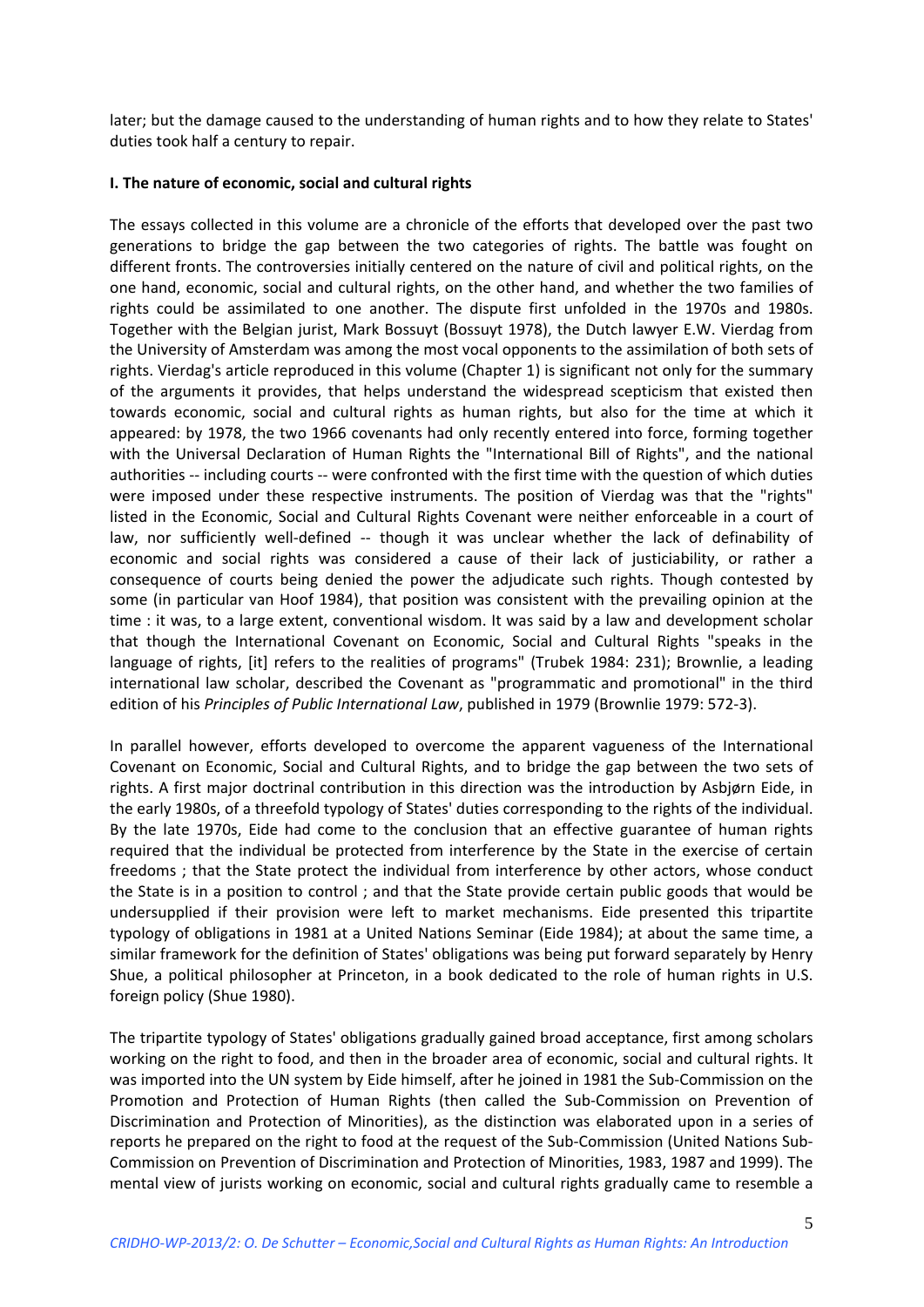three‐pillar structure, with each category of the State's obligations calling for specific types of reasoning and relying on different legal techniques:

| Obligation to respect            | <b>Obligation to protect</b>     | <b>Obligation to fulfil</b>    |
|----------------------------------|----------------------------------|--------------------------------|
| Obligation not to interfere with | Obligation to intervene in order | Obligation to take proactive   |
| existing levels of enjoyment     | to control the conduct of non-   | steps to move towards the full |
|                                  | State actors                     | realization of the right       |
| Non-discrimination               |                                  |                                |

The establishment in 1986 of the Committee on Economic, Social and Cultural Rights provided a further impetus to these efforts aimed at clarifying the normative content of the rights listed in the International Covenant on Economic, Social and Cultural Rights. Ten years after the Covenant entered into force, the Economic and Social Council had finally decided to create a body of eighteen independent experts, modeled on the Human Rights Committee, after it came to realize that it would be unable to monitor the implementation of the Covenant on its own. The newly established Committee was facing the considerable challenge of having to clarify the content of the Covenant on Economic, Social and Cultural Rights. The expectations were high, and there were very few precedents it could build upon (Alston 1987).

An expert meeting organized in Maastricht in 1986 provided the opportunity to further advance the understanding of the legal significance of economic, social and cultural rights, beyond the right to food on which most efforts had been converging until then. The timing was propitious: it was held after the members of the Committee had been appointed (and four of them were present in Maastricht), but before they held their first session, and at a time when, although the significance of the Covenant on Economic, Social and Cultural Rights was clearly recognized, it listed rights that were still largely underexplored by human rights scholars and underenforced by courts.

The Limburg Principles that were adopted at the Maastricht meeting marked an important advance in the understanding of economic, social and cultural rights (Dankwa and Flinterman 1988), and their influence further increased after they were officially transmitted to the Commission on Human Rights at the request of the Netherlands (see UN document E/CN.4/1987/17). But only ten years later, when another expert meeting convened in Maastricht between 22 and 26 January 1997, was the tripartite framework of States' obligations taken as a departure point. In contrast to the Limburg Principles, which provided a set of examples of how economic and social rights could be violated, and qualified all the obligations imposed on States by a reference to a reasonableness criterion (see paragraph 71), the document adopted at that second meeting, the Maastricht Guidelines on Violations of Economic, Social and Cultural Rights (later reissued as UN document E/C.12/2000/13), offered guidance across the full range of rights listed in the Covenant (see Chapter 2 in this volume). The Maastricht Principles stated in paragraph 6 :

Like civil and political rights, economic, social and cultural rights impose three different types of obligations on States: the obligations to respect, protect and fulfil. Failure to perform any one of these three obligations constitutes a violation of such rights. The obligation to *respect* requires States to refrain from interfering with the enjoyment of economic, social and cultural rights. Thus, the right to housing is violated if the State engages in arbitrary forced evictions. The obligation to *protect* requires States to prevent violations of such rights by third parties. Thus, the failure to ensure that private employers comply with basic labour standards may amount to a violation of the right to work or the right to just and favourable conditions of work. The obligation to *fulfil* requires States to take appropriate legislative, administrative, budgetary, judicial and other measures towards the full realization of such rights. Thus, the failure of States to provide essential primary health care to those in need may amount to a violation.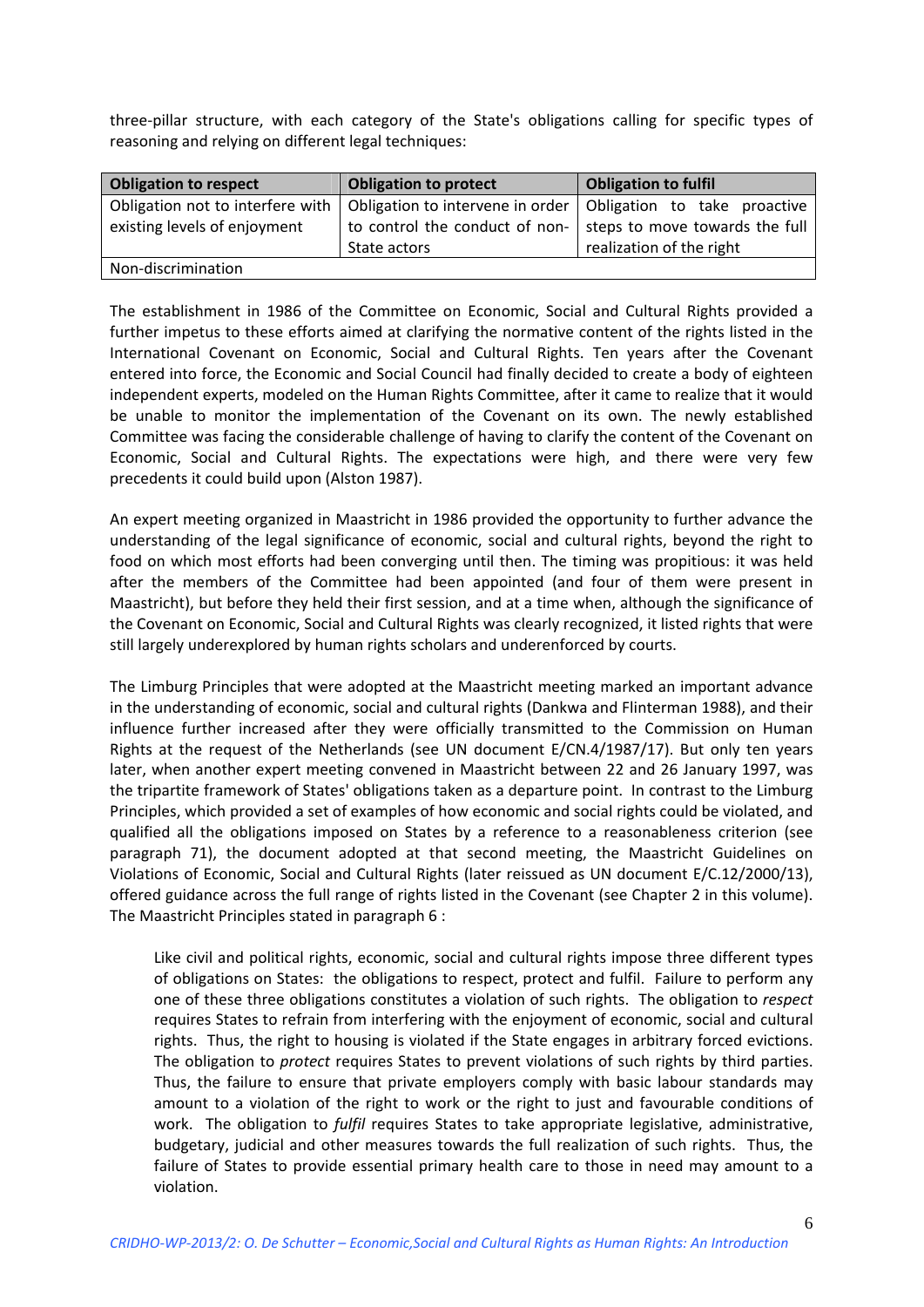By the mid‐nineties, the advantages of such an approach were increasingly recognized. Focusing on the obligations of the State obligations rather than simply on the rights of the individual, makes it possible to move economic and social rights away from their initially "programmatic" nature to becoming enforceable rights, determinate enough for a "violations" approach to become plausible. However, useful though as it is as an analytical tool, the respect-protect-fulfil typology of States' obligations does not provide all answers. For the typology remains essentially static. It does clarify what conduct may be expected from States given a certain level of enjoyment of the right to food, the right to education, or the right to housing. It is consistent with the idea, put forth already in the late 1970s, that at a minimum, a good faith interpretation of the Covenant requires that States move towards the realization of the economic and social rights that it enumerates, which renders highly suspect any deliberately retrogressive steps. But the typology is unhelpful, in and of itself, to determine how much efforts the State must make in order to gradually improve the level of enjoyment of the right in question, or the speed at which the State must go about "progressively realizing" the right. Moreover, it presents a major disadvantage: in low‐income countries, where the rights of the Covenant are only realized to a weak degree, it clearly cannot be enough to demand from the government that it "respects" existing levels of enjoyment of the right, and that it "protects" such enjoyment by controlling private actors, while leaving it to the State's appreciation how much more it should do beyond that. The respect-protect-fulfil typology, in sum, provides a grid of analysis; but it remains insufficient to provide a benchmark.

#### **II. The question of justiciability**

The apparent vagueness of economic and social rights still constitutes the main obstacle to their enforcement by courts or quasi‐judicial mechanisms. The contributions collected in Part II of this volume provide a summary of the debate on this issue, focusing successively on justiciability at the domestic level (Chapters 3 to 5) and on enforcement by the Committee on Economic, Social and Cultural Rights at international level (Chapters 6 and 7). There is general agreement that effective remedies both at national and at international level are indispensable for the safeguard of the human rights of the individual. And the progress made in this area over the past few years is impressive.

At domestic level, a rich jurisprudence in the area of economic and social rights is emerging. This is encouraged by the Committee on Economic, Social and Cultural Rights which. In a General Comment it adopted in 1998, the Committee made clear its expectation that the States parties to the Covenant should give effect to this instrument in the domestic legal order: it stated that "the Covenant norms must be recognized in appropriate ways within the domestic legal order, appropriate means of redress, or remedies, must be available to any aggrieved individual or group, and appropriate means of ensuring governmental accountability must be put in place" (CESR (1998a): para. 2). Though there exists a notable difference in this regard between the International Covenant on Civil and Political Rights, which requires from States that they "develop the possibilities of judicial remedy" (article 2(3)(b)), and the International Covenant on Economic, Social and Cultural Rights, which is silent on this issue, the Committee takes the view that the requirement to ensure access to effective remedies follows from the duty of States to move towards the full realization of the rights recognized in the Covenant "by all appropriate means" (article  $2(1)$ ): a State that would entirely exclude the competence of courts to adjudicate claims relying on the Covenant, the Committee suggests, not only would in fact be seeking to justify a failure to comply with its international obligations by invoking provisions from its domestic legal order -- which obviously cannot be tolerated, as confirmed by article 27 of the Vienna Convention on the Law of Treaties (1969)‐‐; it also would not be acting in the spirit of the Universal Declaration of Human Rights, article 8 of which refers to effective remedies for violations of human rights without making any distinction between different categories of rights.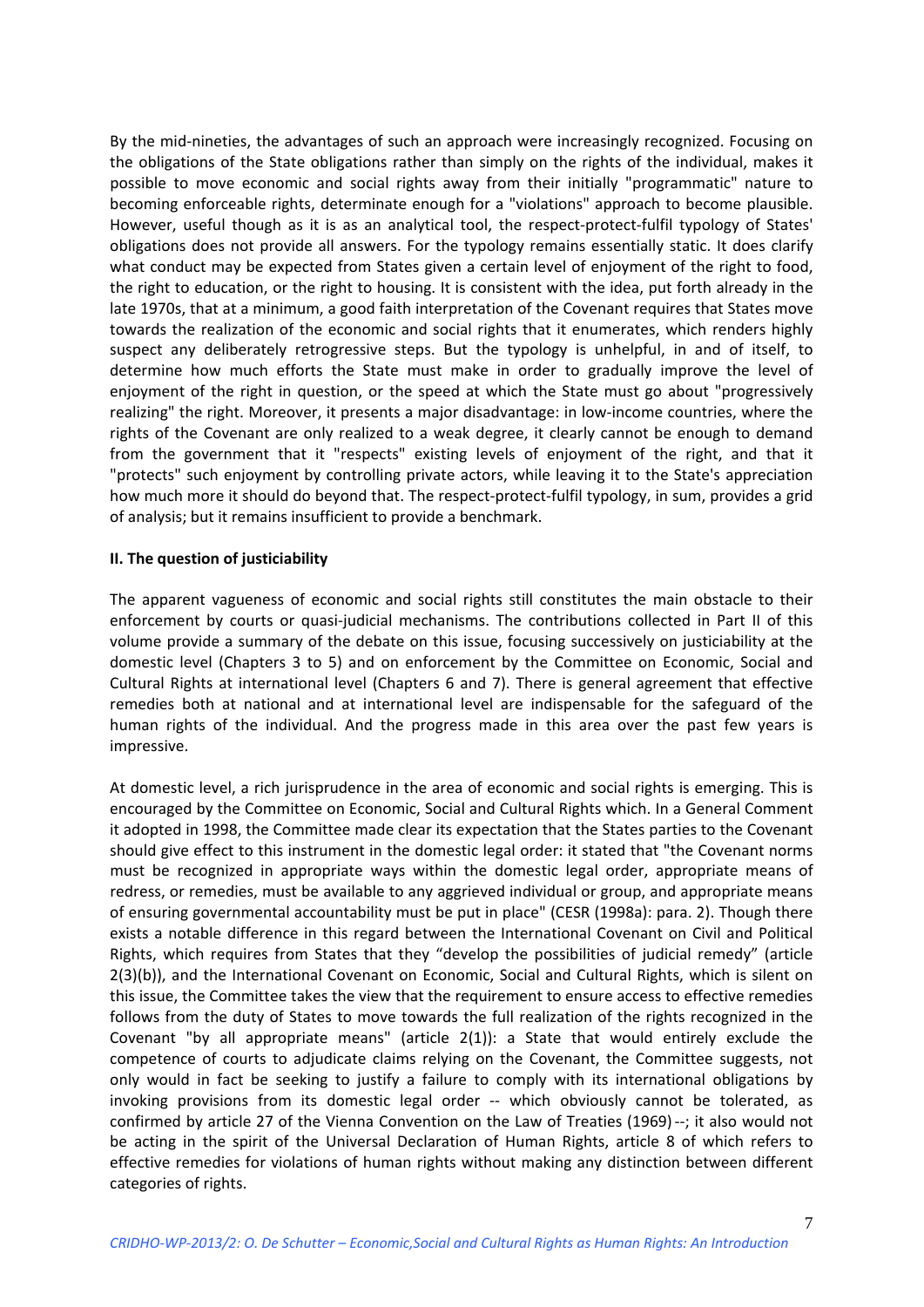In Chapter 3 of this volume, Matthew Craven describes the different channels through which such a jurisprudence may emerge from the penetration of the Covenant on Economic, Social and Cultural Rights into the domestic legal orders, whether through the direct application of the Covenant's norms or through other means. Remarkably, courts in the global South ‐‐ most notably, the Supreme Court of India, the Constitutional Court of South Africa, and various courts in Latin America ‐‐ have been leading in this process, typically on the basis of domestic constitutional provisions rather than relying on international human rights law (on this development, see among others, in chronological order, Matscher (1991); Liebenberg (2001); Scheinin (2001); Ramcharan (2005); Coomans (2006); Nolan et al. (2007); International Commission of Jurists (2008); Gauri and Brinks (2008); Langford (2009)).

Malcolm Langford's contribution in Chapter 4 describes the background conditions that enabled this development, and the litigation strategies that were used by claimants in these cases. He shows that the enforcement of economic and social rights by courts depends on a variety of factors, both legal (such as adequate protection of these rights under the constitution or by direct application of human rights treaties, effective access to justice for victims and the provision of legal aid, and the availability of public interest litigation allowing groups to file claims on behalf of victims) and extra‐legal (including the existence of social movements exercising pressure "from below"). The study by David Landau, also reproduced below as Chapter 5, offers a different and complementary perspective, inspired especially by the role of the Colombian Constitutional Court, but moving beyond that court to provide a comparative perspective ‐‐ and one skeptical about the ability for courts to deliver social change that truly benefits the poor and the marginalized (see also, expressing a similar scepticism, Rosenberg (2008)).

At regional and universal levels, courts or quasi-judicial bodies have increasingly been recognized a competence to assess compliance of certain situations with the duties of the State in the area of economic and social rights. Developments in the Council of Europe and in the Inter-American human rights system are particularly noteworthy. Since the 1960s, a body of independent experts is tasked with monitoring compliance with the European Social Charter, the Council of Europe instrument that is the counterpart, for economic and social rights, to the European Convention on Human Rights (European Social Charter (1961)). For thirty years, this body ‐‐ now called the European Committee on Social Rights (ECSR) ‐‐ adopted "Conclusions" on reports that States submitted periodically. These Conclusions were then reviewed by a Committee of governmental delegates (the "Governmental Committee") before reaching the level of the Committee of Ministers of the Council of Europe; partly because of this, and partly because of the relative obscurity with which the States' reports were examined, the Conclusions were largely ignored even by lawyers specialized on the issues covered by the Charter. In 1995 however, the ECSR was recognized the additional competence to receive collective complaints, filed by non‐governmental organizations or unions alleging that a particular legislation or policy is in violation of the concerned State's obligations under the European Social Charter (Additional Protocol to the European Social Charter Providing for a System of Collective Complaints (1995)). At about the same time, the original version of the European Social Charter was improved upon: the Revised European Social Charter was adopted in 1996, building on the text of 1961 but expanding the list of guarantees and improving the control mechanism (Revised European Social Charter (1996)). A rich body of case‐law has emerged since from the European Committee on Social Rights, that could serve as a source of inspiration for domestic courts in Council of Europe member States and beyond (De Schutter and Sant'Ana (2012); Benelhocine (2012)).

This development had been preceded, in the framework of the American Convention on Human Rights, by the adoption in 1988 of the Additional Protocol to the American Convention on Human Rights on Economic, Social and Cultural Rights (1988). This Additional Protocol, also referred to as the "San Salvador Protocol", establishes a reporting system for the implementation of a range of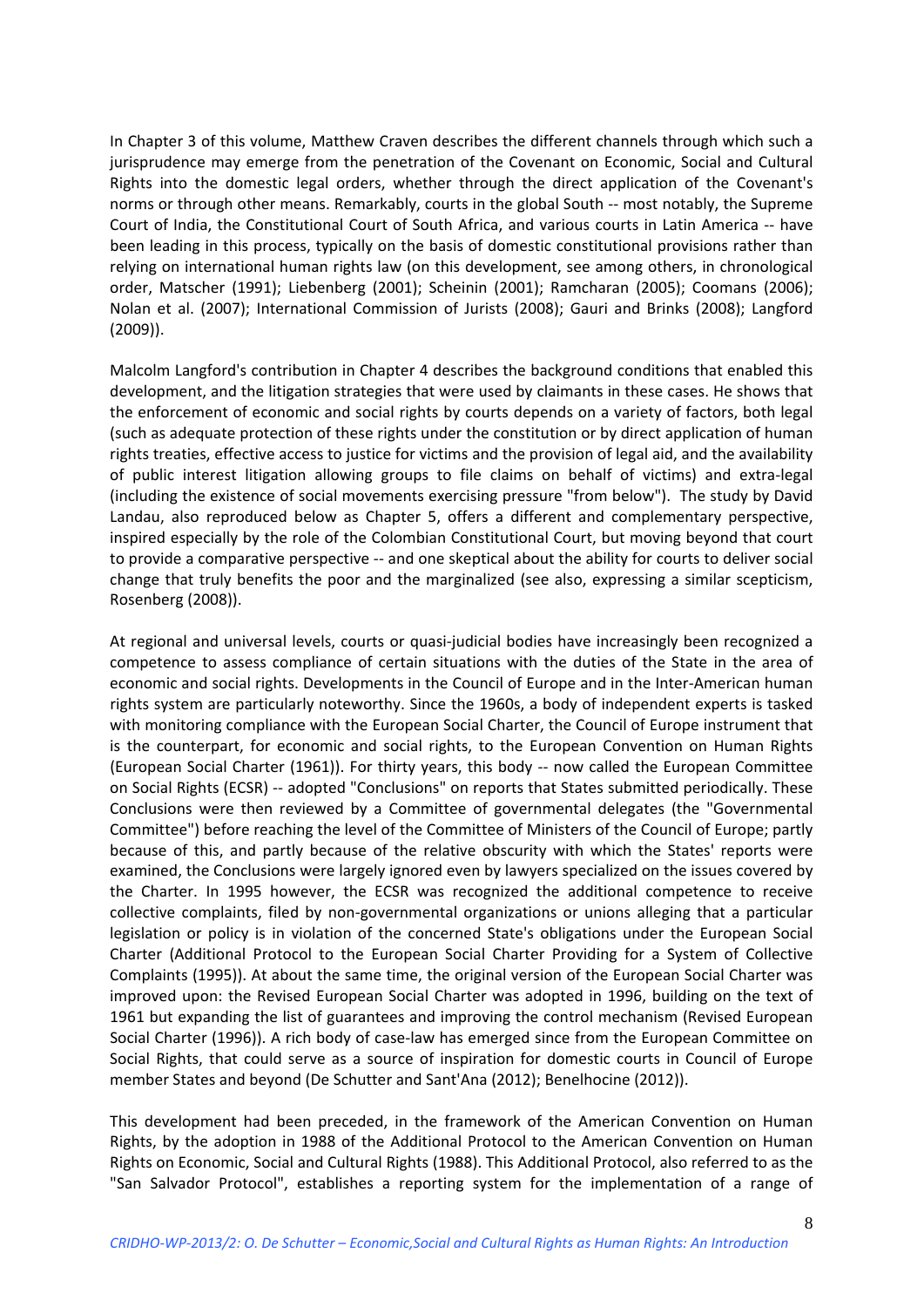economic and social rights based on States' reports, and allows the Inter‐American Commission and Court of Human Rights to receive individual petitions alleging violations of trade union rights or the right to education (respectively protected under articles 8(1) and 13 of the Protocol) (see Melish (2002)).

This evolution was further strengthened at universal level by the agreement on the Optional Protocol to the International Covenant on Economic, Social and Cultural Rights. The Optional Protocol was adopted by the United Nations General Assembly, symbolically, on 10 December 2008, sixty years after the Universal Declaration of Human Rights. It was the result of a long battle, that really began in the course of the preparation of the World Conference on Human Rights held in Vienna between 14 and 25 June 1993. The World Conference on Human Rights stated its support for the elaboration of such a protocol, encouraging "the Commission on Human Rights, in cooperation with the Committee on Economic, Social and Cultural Rights, to continue the examination of optional protocols to the International Covenant on Economic, Social and Cultural Rights" (Vienna Declaration and Programme of Action (1993): para. 75). The contributions of Michael Dennis and David Stewart and of Beth Simmons, that appear respectively as chapters 6 and 7 of this volume, are representative of a range of views that have been expressed on the usefulness of attributing this new competence to the Committee on Economic, Social and Cultural Rights: though most authors have taken the position that, thanks to the adoption of the Optional Protocol, the Committee henceforth would be in a position to define with greater clarity the implications of the rights of the Covenant, thus overcoming the suspicion that such rights are too vague to form the basis of monitoring by independent experts (Alston (1996); Coomans and van Hoof (1995); Vandenhole (2003); De Schutter (2006); Mahon (2008); Langford (2009); de Albuquerque (2010)), some, like Dennis and Stewart or, in another vein, Tomuschat (2005), have denounced this as an illusion : the enforcement of economic and social rights at international level, according to these authors, should not be seen as a substitute for development policies that will only produce results in the long term.

It is of course true that uncertainties remain as to the precise significance of some of the rights listed in the Covenant, particularly in the context of individual communications where the framing may be different than that used in State reporting procedures. Yet, as remarked by Philip Alston in the plea he presented in 1995 for a communications procedure before the Committee on Economic, Social and Cultural Rights, we should avoid being caught into a "vicious cycle" in which "no innovative procedures are adopted on the grounds that the rights remain normatively under‐developed and no normative development occurs because new procedures are studiously avoided" (Alston (1996): 51‐ 52). It is this vicious cycle that may now be broken. Instead, as Langford notes in Chapter 4 of this volume, a virtuous cycle is emerging, in which advances of the jurisprudence on economic and social rights before domestic courts make the development of international monitoring mechanisms to enforce these rights increasingly plausible ; this in turn shall gradually allow the emergence of tools that national courts may use to adjudicate claims based on the rights to adequate housing, to food, to healthcare, or to education. And, as regards the argument that the recognition of rights to health, to education or to housing are not a substitute for development policies that seek to create these outcomes, it is clear that we are not facing mutually exclusive alternatives. Quite to the contrary: as discussed further in the introduction and in Part V of this volume, economic and social rights can support development, and ensure that policies that seek to overcome deprivation of whole population will be better informed, better implemented, and ultimately more effective.

Unfortunately, these responses are not sufficient. In a way, they still beg the question of justiciability: even if we agree that the emergence of a jurisprudence on economic and social rights shall, in time, concretize sufficiently rights such as the right to food or the right to housing, which tools shall allow such jurisprudence to emerge? How are jurists to use these rights in their practice? The question of the *indeterminate* character of many so-called "social" rights is central to this discussion. According to the argument of indeterminacy, such rights are not sufficiently well‐defined in order to lend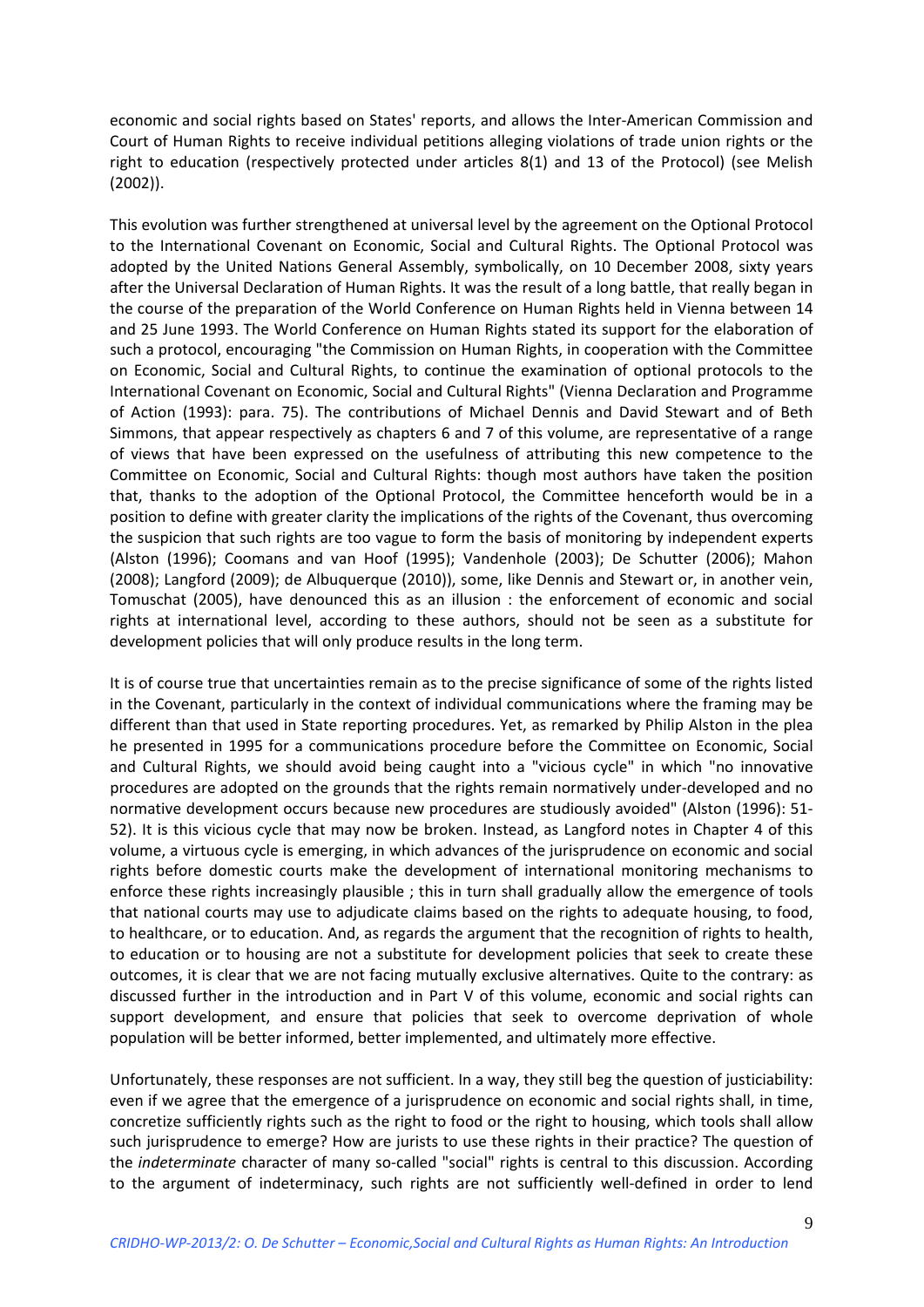themselves to be adjudicated, and the judge would necessarily act arbitrarily – making the law rather than applying it – by seeking to provide meaning to those rights. In this volume, the argument is made, for instance, by Vierdag in Chapter 1, and by Dennis and Stewart in their joint contribution that appears as Chapter 6. The specific formulation differs slightly, depending on whether it is formulated in the domestic setting (as in Vierdag's paper) or whether it addresses international monitoring (as where Dennis and Stewart question the attribution to the Committee on Economic, Social and Cultural Rights of a competence to receive individual communications). By adjudicating social and economic rights, domestic jurisdictions would be exceeding their powers under a classical understanding of separation of powers : courts should leave it to the Legislature or to the Executive to implement social and economic rights, since they have no legitimacy to make choices of social policy. And because of such indeterminacy, it would run counter to the State's sovereignty for a body such as the Committee on Economic, Social and Cultural Rights, to fill in the gaps of the Covenant, and to draw concrete implications ‐‐ and real obligations ‐‐ from its vague provisions.

The two other arguments are, in a sense, derivative: once the argument of indeterminacy is retained, they seem to follow by implication. One is the argument of *democratic self‐determination*: courts or expert bodies would not have the required legitimacy to second-guess choices made by democratically elected assemblies, or (where the same argument is expressed to oppose the role of international supervisory bodies) following decision‐making processes that are internal to the State.

A third and final argument against the adjudication of economic and social rights, again linked to the supposed indeterminacy of these rights, is the argument of *competence*. Courts, it is said, are illequipped to deal with complex, society‐wide issues, and the adjudicatory setting is inappropriate for the resolution of problems of social policy: because the enforcement of economic and social rights is not a matter of legal interpretation as much as a matter of social policy, it is another type of expertise that we need, that of health specialists or urban planners, not that of judges or human rights experts.

These arguments carry a particular weight once we consider the "multipolarity problem": courts or quasi‐judicial bodies generally decide on a case‐by‐case basis, focusing on the interests of the individual litigant, which per definition would make them ill-suited as fora to decide on society-wide issues -- such as how to rank priorities in spending between education, health, public housing, or defence, or whether it is more important to save the life of one individual requiring expensive lifesaving medical treatment or to free funds for primary healthcare services to reach more people in impoverished areas (Holmes and Sunstein (1999): 95).

The answers to the sceptics' views about the adjudication of economic and social rights fall in three broad categories. One answer is straightforward. It is to reaffirm that the adjudication of claims based on economic and social rights is quintessentially a task of legal interpretation, that jurists -courts and independent human rights experts -- are in fact best equipped to perform. That is, in essence, the approach followed by the scholars who have proposed various methodologies to give "concrete meaning" to economic and social rights, in order to overcome the argument of incompetence. A representative sample of these efforts is offered in Part III of this volume, since the contributions collected in this part provide various methods through which discussions on policy issues (on how to realize certain aims judged to be socially desirable) can be transformed into issues of legal interpretation (on how to assess compliance with the requirements of economic and social rights).

These efforts are briefly reviewed below. Let us note however, for the moment, that we are seemingly faced with a paradox, that the article of David Landau presented in Chapter 5 helps bring to light. The paradox may be formulated as follows: *It is precisely where the courts intervene with the greatest legitimacy, by preserving existing entitlements or prohibiting steps backwards in the*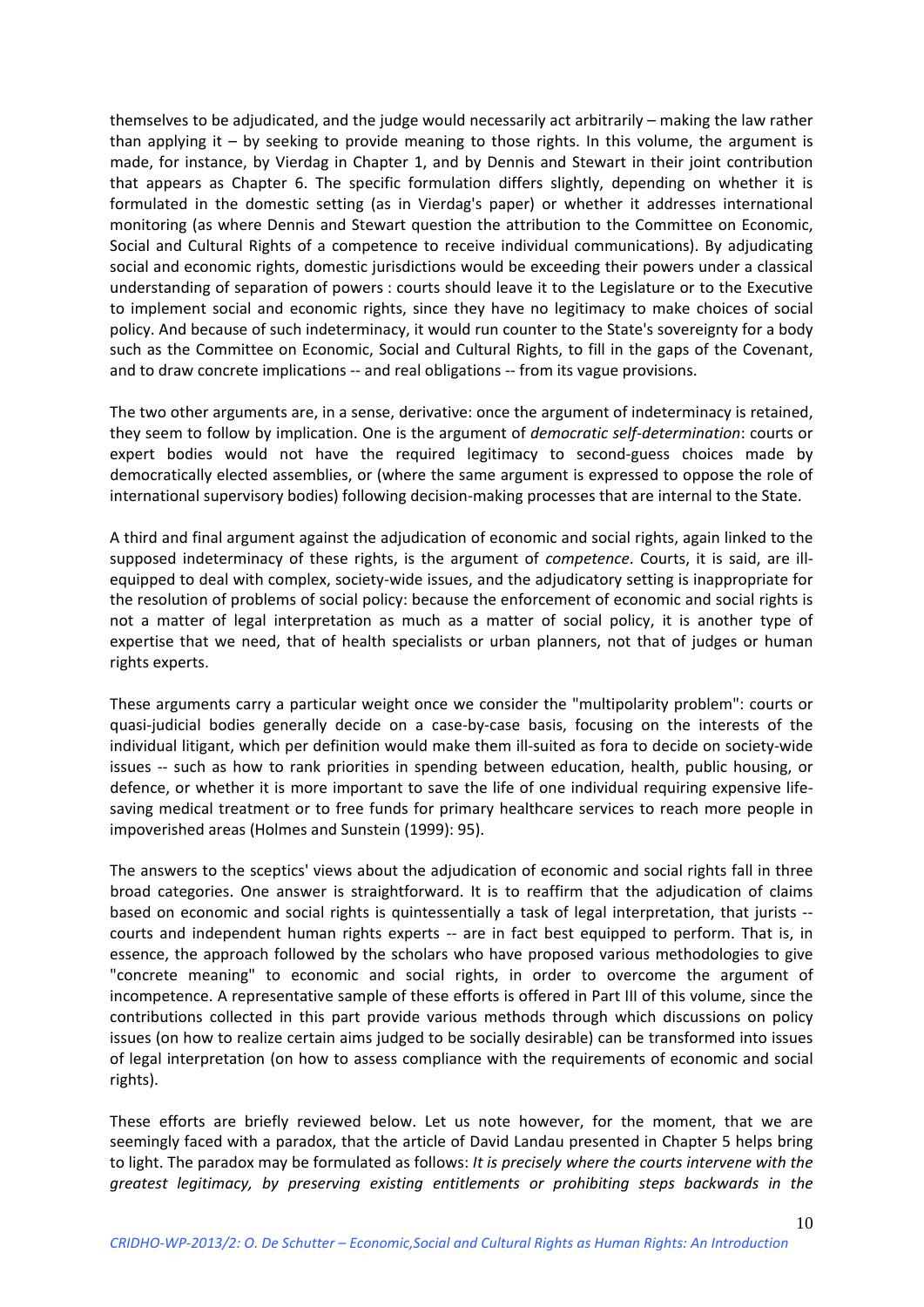realization of economic and social rights, that they are least able to bring about the kind of social *change that would truly benefit the disempowered and the marginalized*. For, much as it is difficult for courts to impose that a State discharges "positive duties" towards its population where such obligations are based only on certain vague provisions of the constitution or found in international law, it is more easily accepted that they intervene to protect *existing* entitlements, or that they impose "negative duties" to refrain from diminishing existing levels of enjoyment of rights. It is significant in this regard that many examples of successful judicial application of economic and social rights relate to situations where the domestic lawgiver had adopted statutes implementing such rights, that courts simply contributed to enforce (as also remarked by Viljoen (2005): 6‐9, and by Coomans (2006): 7‐8). However, Landau asserts, it is precisely then ‐‐ when they act to preserve the *droits acquis* or the entitlements that individuals already enjoy, as it were ‐‐ that the courts contribute the least to strengthening the position of the most powerless, because the poorest among the poor simply have no entitlements to be protected. Only more structural forms of judicial intervention would actually benefit low-income groups, and this, says Landau, requires different forms of adjudication than those that courts enforcing social rights usually resort to.

Following his review of the various legal techniques used by courts to enforce social rights, Landau concludes, thus, that the more a court seeks to preserve its legitimacy and to remain within the boundaries of its capacity, the less it is capable to deliver the kind of social change that the poor require. This claim is a powerful one, but it should not be left unchallenged. One response is to point to situations where, in fact, courts have intervened with a high degree of legitimacy, yet did play a transformative role. This arguably may be the case in the right to food case launched before the Supreme Court of India with the *People's Union for Civil Liberties v. Union of India & Others* petition presented in 2001. The case led since the Court to issue a large number of judicial orders, implemented under the supervision of two "Commissioners of the Court" especially appointed by the Court itself (Birchfield and Corsi (2010)). Confirming the remark by Langford that social movements providing support "from below" to the efforts to enforce economic and social rights are an important ingredient in litigation, a "right to food campaign" of civil society accompanied the case and contributed to a largely decentralized effort to monitor compliance with the judicial orders.

Landau sees this case as a relative success. Indeed, by transforming a range of social programmes, eight in total, that governments are now prohibited from reversing, the Supreme Court of India not only established a link between the constitutionally recognized right to life and specific measures that were not initially seen as implementing a constitutional mandate ; it also significantly strengthened the effectiveness of the programmes concerned and their ability to reach all those in need of support. But Landau interprets such a success as having been possible because "the court had strong and unified support from civil society, and the court rebuked the government by taking a moral stance that the government could not easily oppose"; this in his view "suggests [...] that courts might be better at building new public policies than at attempting to work within already established and entrenched policies and bureaucracies", as doing the latter would per necessity be fruitless and result in a waste of judicial efforts (Landau (2012): 237 (Chapter 6)). However, whether qualified or not, the success of the right to food case could also lead to the exact opposite conclusion: that, under certain conditions, there is no tradeoff between a court acting with legitimacy and remaining within its capacity, and being an effective agent of social transformation. This, after all, was a transformative case, significantly expanding for instance the provision of midday school meals for children across the country, yet is was based on guaranteeing entitlements already set forth in various state laws ‐‐ only to ensure that all, the poor in particular, would be able to benefit.

As illustrated by the five contributions forming Part III of this volume, most authors seek to defend the justiciability of economic and social rights by asserting that the content of the requirements of such rights can be ascertained by various legal techniques. But another set of responses both to Landau and to the sceptical views expressed about the enforcement by courts of social and economic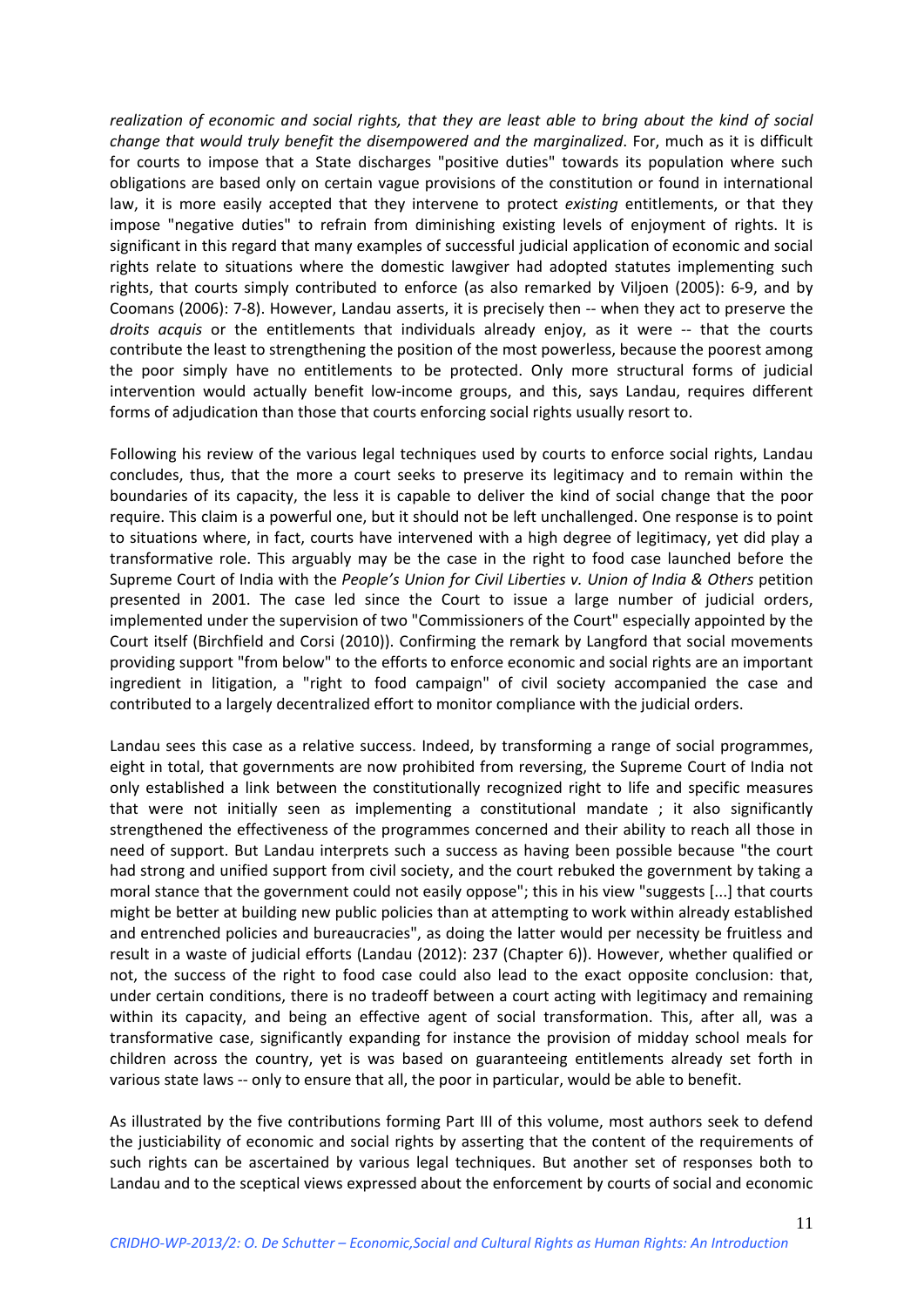rights are located at the other end of the spectrum. They argue not that courts should do *more* if they want to be relevant, but rather than they should do things *differently* if they want to remain within the boundaries of their mandate. These responses emphasize that the apparent contradiction between a greater role of courts or other independent monitoring bodies in enforcing such rights, on the one hand, and democratic self‐determination on the other hand, is by no means necessary: rather, it is linked to a certain mode of institutionalization of judicial decision-making, that can be changed.

Indeed, Landau's challenge may also be seen as a call to invest new ways of delivering justice. One route that may be followed in this regard is by trusting courts with the duty of perfecting the political process. This first path is illustrated by the 'cooperative model' of the relations between different branches of government, in which judges and other authorities interact in ways that favor a 'constitutional dialogue' as to how human rights should be implemented (Scott and Nedelsky (1992)), or in which courts grant remedies that require other branches of government to come up with their own solution to the problem that has been identified through the judicial process (Scott and Alston (2000)). As noted by Sandra Liebenberg: "The courts can place a burden on the executive and the legislature to justify the reasonableness of their policy choices in the light of the constitutional commitment to economic and social rights. Should they fail to discharge this burden of justification, a court may issue a declaratory order to this effect. This can set the parameters for a constitutionally acceptable decision while still preserving sufficient 'space' for the exercise of a choice of means by the legislature" (Liebenberg (2001): 60). When courts intervene to protect economic and social rights through such means, it cannot be said that they exercise a power that is removed from other branches of government: what we are seeing in not a zero‐sum game, but one in which the political branches are strengthened by such judicial intervention.

Other arguments may be put forward to emphasize the complementarity between the role of courts and that of parliaments or the Executive. The realization of certain economic and social rights, in particular the right to education, has a key role to play in the good functioning of a democratic process based on deliberation. Moreover, by identifying violations of economic and social rights, courts bring to the attention of the political branches of government issues that they might otherwise have ignored, encouraging a public debate on these issues and requiring that the choices made are justified in the light of such consequences as may have been highlighted through litigation. The specific contribution of courts is to ensure not only that macro level injustices are being addressed, but also that in the design and implementation of public policies that seek to remedy societal problems, attention is paid to the poorest and most marginalized groups within society. The voices of these groups often may be more easily heard through the judicial process, as material deprivation is often combined with political disempowerment. The role of courts may therefore consist in making these groups visible, and thus in ensuring that their specific needs are not neglected in the design and implementation of public policies: as noted by the South African Constitutional Court in an evictions case in the Province of Eastern Cape, while the judiciary "cannot of itself correct all the systemic unfairness to be found in our society", "it can at least soften and minimise the degree of injustice and inequity which the eviction of the weaker parties in conditions of inequality of necessity entails" (Constitutional Court of South Africa (2005): para. 38).

For all these reasons, far from being undermined, the exercise of democratic self-determination may in fact be reinforced and supported by the intervention of courts, ensuring that democratic deliberative processes will work better. But there is moreover another way to mitigate the apparent tension between judicial intervention to preserve economic and social rights and the requirement of democracy. The tools at the disposal of courts to discharge their traditional function of designing remedies are not fixed once and for all: they may be transformed in the name of the quality of democratic deliberation itself. This second path is illustrated by a range of decisions in which, moving beyond the simple violation / non-violation dichotomy, courts adjudicating economic and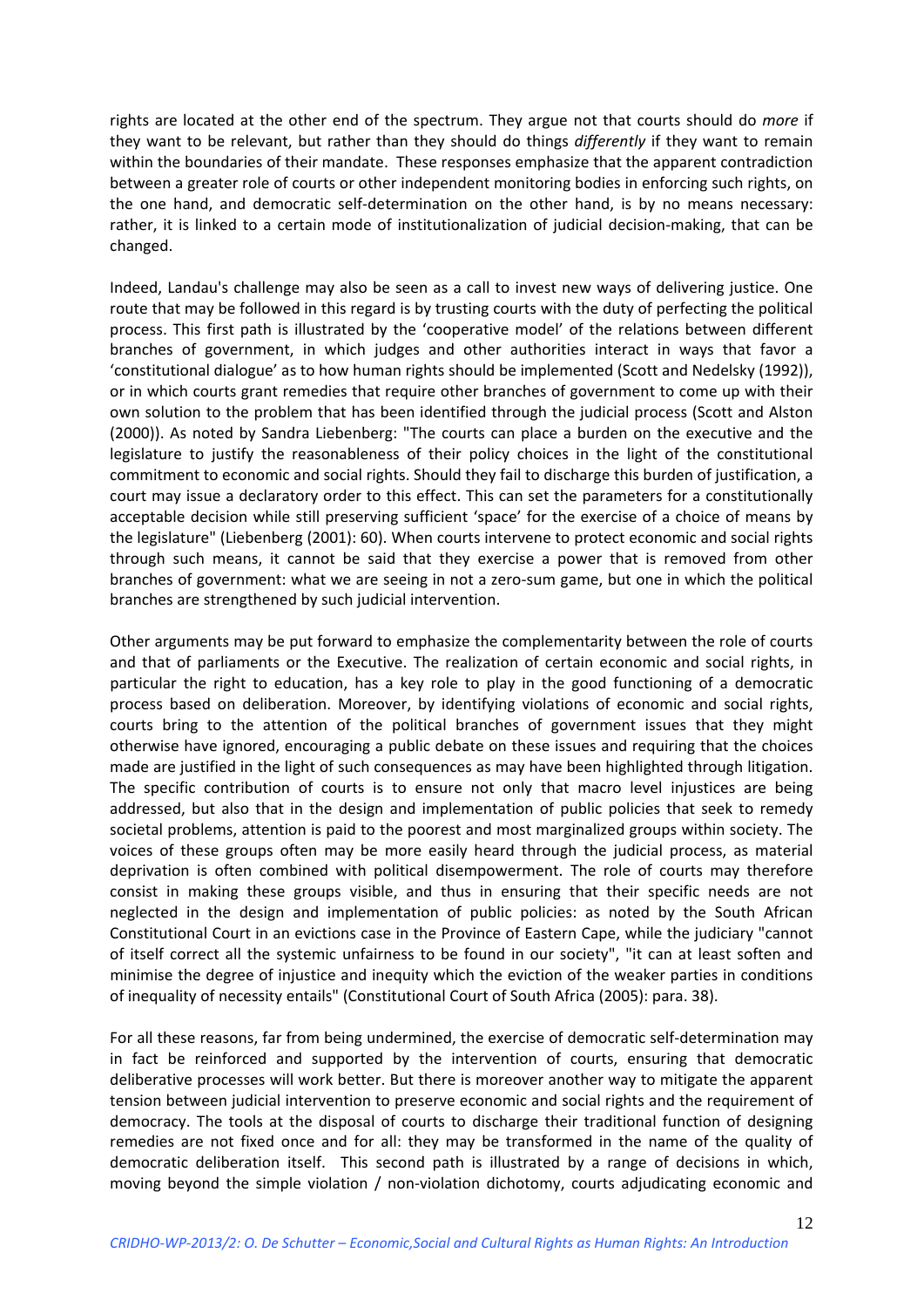social rights have put in place processes through which, at local or national level, solutions could be found that take into account the specific context in which these rights ought to be implemented. This goes beyond courts merely making a declaration of compatibility or incompatibility of certain situations or policies with the requirements of economic and social rights, and leaving it to the political branches of government to draw their own conclusions. It results in the active involvement of courts in designing processes facilitating the search for solutions that shall ensure compliance. The remedies that court shape are democracy-enhancing rather than democracy-restraining: they facilitate deliberative processes, instead of imposing obstacles to such processes.

Thus, in order to give effect to economic and social rights by moving beyond a purely "conservative" jurisprudence -- one that protects existing entitlements --, and to contribute to removing the deep causes of deprivation, courts have a tendency to reinvent themselves: they develop new approaches to what it means to deliver justice, in an institutional framework in which their powers are constrained. Inevitably, this raises the question whether classic conceptions of separation of powers are compatible with the effective enforcement of economic and social rights, or whether something else is needed.

National human rights institutions may provide one response. Such institutions have been developing particularly since 1993, after the adoption of the Paris Principles defining certain minimum criteria they should comply with (United Nations General Assembly 1993) and after the Vienna World Conference on Human Rights encouraged their establishment (Murray 2007). In general, national human rights institutions pay a far greater attention to civil and political rights than to economic, social and cultural rights, even when their mandate covers both sets of rights (Kumar 2006). Yet, their contribution to the latter may be particularly important, not only by their promotional activities and by monitoring progress in their realization, but also by examining complaints alleging non‐compliance with economic and social rights and addressing recommendations to the different branches of government without facing the same institutional constraints as courts (CESCR 1998b). The contribution of Mario Gomez included as Chapter 8 of this collection makes a number of recommendations in this regard, highlighting in particular the role of national human rights commissions in clarifying the requirements of social and economic rights in the domestic context and the key advantages of flexibility and accessibility that such institutions present (see also Brems et al. 2013).

#### **III. Assessing compliance and the question of 'progressive realization'**

Part III of this collection of essays brings together a range of contributions to what has been the most disputed question accompanying the rise of economic and social rights. It is generally accepted that such rights include both elements that are "immediate" (imposing on States duties that cannot be made dependent on resource availability) and others that are subject to "progressive realization", to which States must dedicate the maximum of available resources. But how are each of these sets of duties to be distinguished? And, as regards the components that are to be realized only "progressively", what progress is enough? At which speed must States deliver on their promise to move towards the full realization of economic and social rights? Almost fifty years after the adoption of the International Covenant on Economic, Social and Cultural Rights, the answers remain highly contested. What follows is an attempt to map these answers, highlighting both areas of consensus and outstanding areas of contention.

# **1. The "core content" of rights**

This issue of progressive realization was at the core of the discussions that led to the adoption in 1986 of the Limburg Principles on the Implementation of the International Covenant on Economic, Social and Cultural Rights. The Limburg Principles already contained three important lessons in that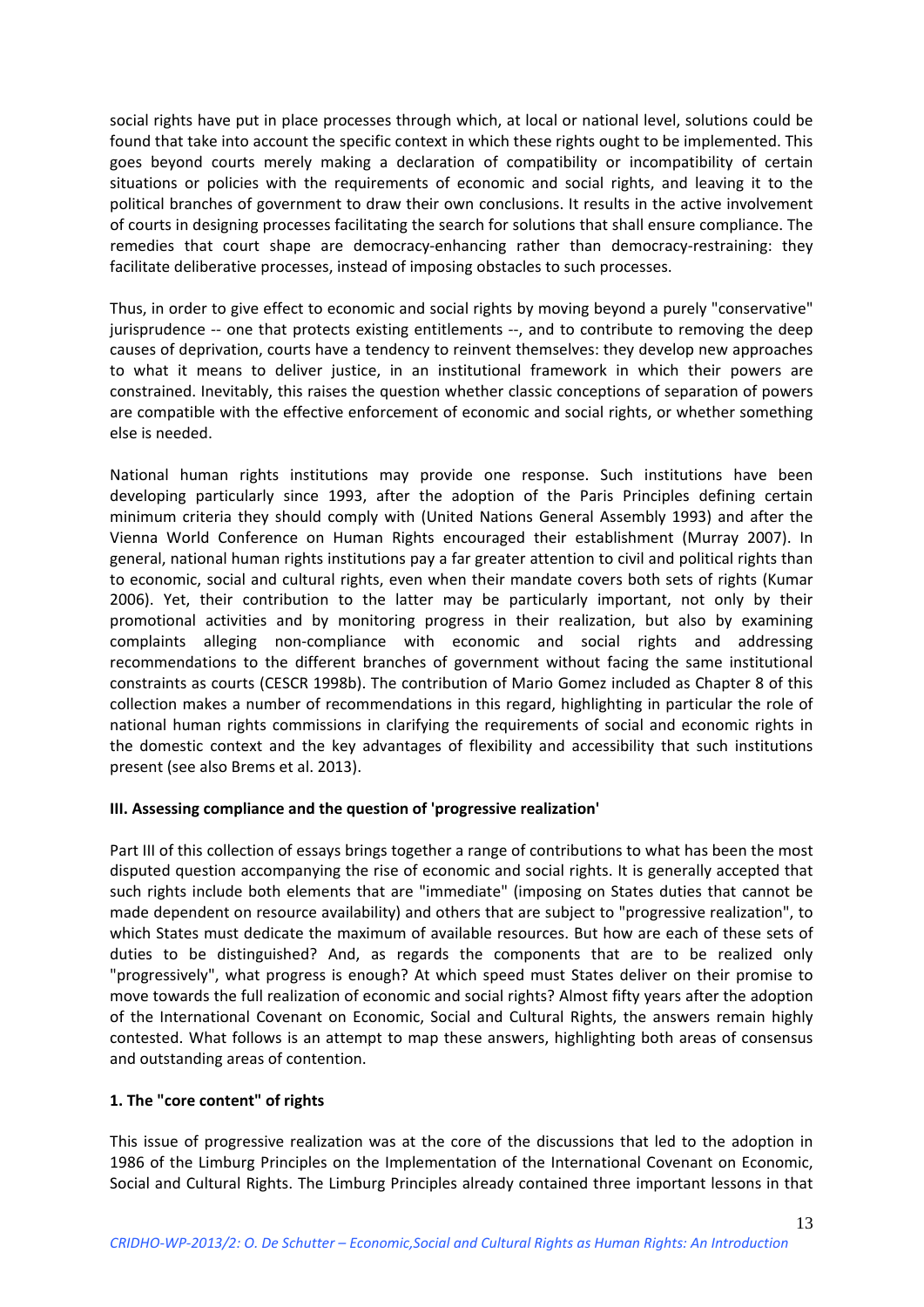regard. First, they noted that, "Although the full realization of the rights recognized in the Covenant is to be attained progressively, the application of some rights can be made justiciable immediately while other rights can become justiciable over time" (para. 4). Second, the principle of progressive realization cannot be a pretext for not taking immediate action: "All States parties have an obligation to begin immediately to take steps towards full realization of the rights contained in the Covenant" (para. 16). Instead, the obligation "to achieve progressively the full realization of the rights", as stipulated in art. 2 para. 1 of the Covenant, "requires States parties to move as expeditiously as possible towards the realization of the rights. Under no circumstances shall this be interpreted as implying for States the right to deter indefinitely efforts to ensure full realization. On the contrary all States parties have the obligation to begin immediately to take steps to fulfil their obligations under the Covenant" (para. 21). Third, though resources available to each State matter to assess the scope of that State's obligations to realize economic, social and cultural rights, the experts agreed that each State must "ensure respect for minimum subsistence rights for all", "regardless of the level of economic development" (para. 25).

The views expressed by the Limburg Principles found their way into the doctrine elaborated by the Committee on Economic, Social and Cultural Rights when it adopted General Comment No. 3, detailing the nature of States's obligations under Article 2(1) of the Covenant (CESCR 1990). The General Comment emphasized that, while this provision allowed for a certain flexibility and acknowledged the constraints States face due to a lack of available resources, "the undertaking [...] "to take steps", [...] in itself, is not qualified or limited by other considerations"; therefore, "while the full realization of the relevant rights may be achieved progressively, steps towards that goal must be taken within a reasonably short time after the Covenant's entry into force for the States concerned. Such steps should be deliberate, concrete and targeted as clearly as possible towards meeting the obligations recognized in the Covenant" (para. 2): the aim should be to "move as expeditiously and effectively as possible" towards the full realization of the right of the Covenant (para. 9).

In General Comment No. 3, the Committee also expressed the view that "a minimum core obligation to ensure the satisfaction of, at the very least, minimum essential levels of each of the rights is incumbent upon every State party" (para. 10). Though it has its source in the work of the International Labour Organisation (ILO 1982), the reference to "basic needs" or to "minimum subsistence rights" found support in particular with Philip Alston, a member of the Committee present in Maastricht. Writing in his academic capacity, Alston urged that the Committee should "find a way of conveying to states the fact that priority must be accorded to the satisfaction of minimum subsistence levels of enjoyment of the relevant rights by *all* individuals" (Alston 1987: 359‐ 360). Yet, the Committee felt compelled to add one proviso, noting that even at this level, for the satisfaction of the core obligations, the lack of available resources cannot be dismissed as irrelevant: "In order for a State party to be able to attribute its failure to meet at least its minimum core obligations to a lack of available resources it must demonstrate that every effort has been made to use all resources that are at its disposition in an effort to satisfy, as a matter of priority, those minimum obligations" (para. 10). In 1997, the Maastricht Guidelines on Violations of Economic, Social and Cultural Rights would state that the minimum core obligations referred to in General Comment No. 3 "apply irrespective of the availability of resources of the country concerned or any other factors and difficulties" (para. 9). This however is not an accurate reading of the Committee's own position. Although it is true that (as stated again by the Maastricht Guidelines) "resource scarcity does not *relieve* States of certain minimum obligations in respect of the implementation of economic, social and cultural rights" (para. 10; emphasis added), it does facilitate the burden of the State asked to justify why it has failed to satisfy the minimum obligations prescribed.

But how is the "core content" of the rights listed in the Covenant to be defined? Providing such a definition as regards the right to food is relatively straightforward. Article 11 of the Covenant refers in its second paragraph to "the fundamental right of everyone to be free from hunger", in addition to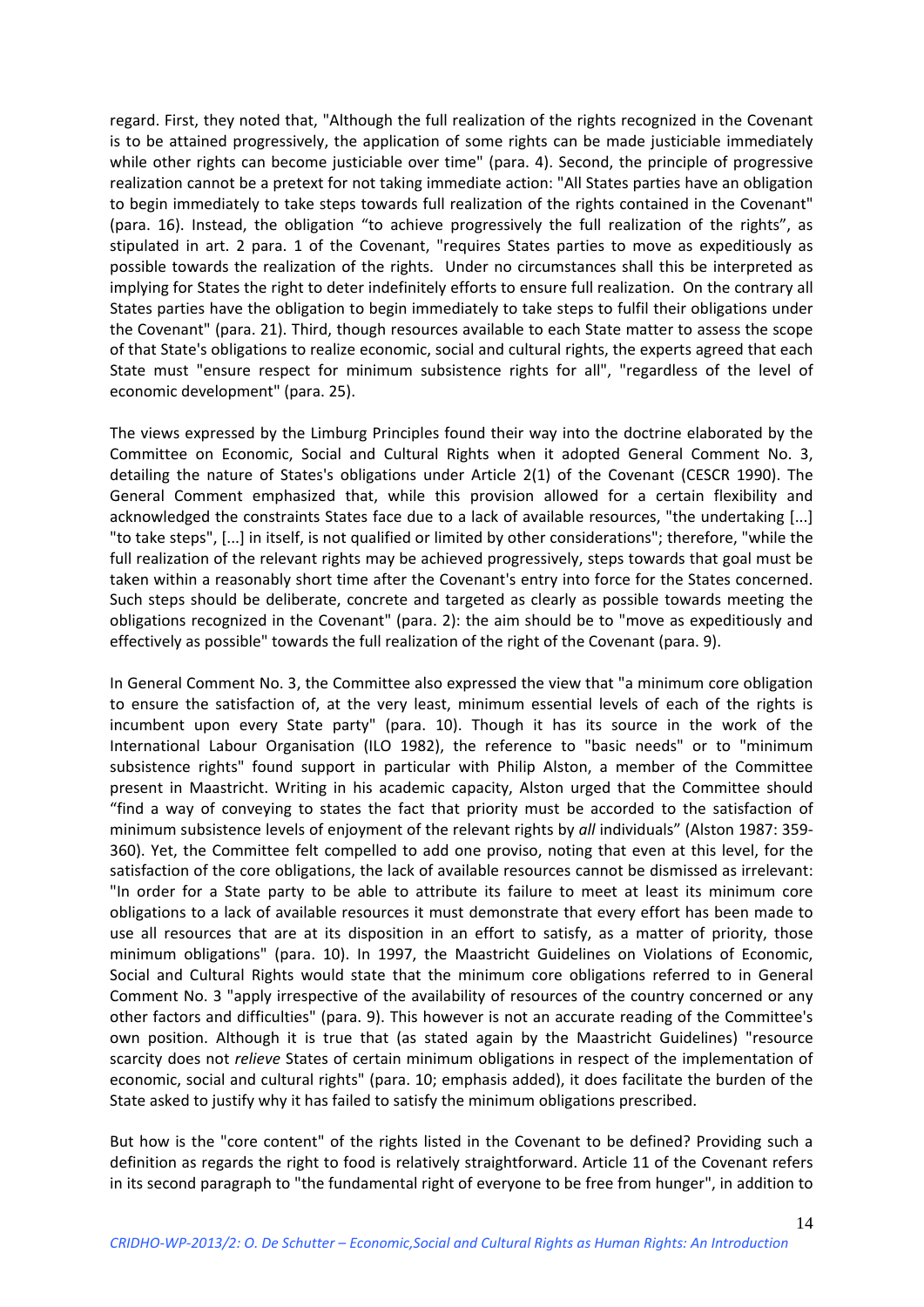its more general reference in the first paragraph to "the right of everyone to an adequate standard of living for himself and his family, including adequate food, clothing and housing, and to the continuous improvement of living conditions". The Committee could therefore easily define the core obligation corresponding to the right to food as an obligation to "take the necessary action to mitigate and alleviate hunger" (CESCR 1999: paras. 6, 14 and 17).

The "core obligation" has been defined with greater difficulty as regards other rights listed in the Covenant. Under article 13 of the Covenant for instance, the Committee considers that the core content of the right to education 'includes an obligation: to ensure the right of access to public educational institutions and programmes on a non‐discriminatory basis; to ensure that education conforms to the objectives set out in article 13 (1); to provide primary education for all in accordance with article 13 (2) (a) [which provides that primary education shall be compulsory and available free to all]; to adopt and implement a national educational strategy which includes provision for secondary, higher and fundamental education; and to ensure free choice of education without interference from the State or third parties, subject to conformity with "minimum educational standards" (art. 13 (3) and (4))' (CESCR 1999b: para. 57). In its General Comment No. 14 on the right to the highest attainable standard of health, the Committee includes in its description of "core obligations" corresponding to this right, *inter alia*, the duty to ensure access to health services without discrimination and to ensure 'equitable distribution of all health facilities, goods and services'; to ensure access to 'minimum essential food which is nutritionally adequate and safe, to ensure freedom from hunger to everyone', as well as to ' to basic shelter, housing and sanitation, and an adequate supply of safe and potable water', and to essential drugs; and to adopt through participatory means and implement with independent monitoring of progress a national public health strategy and plan of action (CESCR 2000: para. 43). A similar list is provided in the Committee's discussions of the right to water (CESCR 2002: para. 37) and of the right to work, where it consists in an elaborate description of the requirements of non‐discrimination and equal protection of employment (CESCR 2005: para. 31).

The "core content" of the rights stipulated in the Covenant, it appears from these examples, includes three components: (i) a *non‐discrimination* requirement, ensuring that any progress made in the realization of the right in question benefit all without discrimination, and that where distribution issues arise, priority be given to the most disadvantaged and marginalized groups; (ii) a *basic needs* requirement, ensuring that each individual is not deprived of essential goods or services that keep him/her safe, physically and emotionally, and protect him/her from permanent social exclusion: this would include basic shelter, adequate food, water and sanitation, and essential drugs, but also access to primary education; and (iii) a *procedural obligation*, requiring from the State that, having identified the key challenges associated with the realization of each right, it designs and implements a strategy that will put it on track of moving towards the full realization of the right for all.

This third element is key, because it highlights the inadequacy of a simple opposition between obligations that are immediate and purely programmatic objectives that do not impose any duties on States. When the administration of President Jimmy Carter transmitted the Covenant on Economic, Social and Cultural Rights to the United States Senate for approval in 1978, it accompanied its presentation by a statement according to which, in the understanding of the U.S., the Covenant describes "goals to be achieved progressively rather than through immediate implementation". Philip Alston, reflecting on this a few years later, at a time when he had become the Rapporteur to the Committee on Economic, Social and Cultural Rights, felt compelled to denouce this approach. There exists, from the moment of ratification, an immediate requirement to take steps towards full realization of the right of the Covenant: "The starting point for a program to implement economic and social rights is to ascertain, as precisely as possible, the nature of the existing situation with respect to each right, so as to identify more clearly the problems that need to be addressed and provide a basis for principled policy making" (Alston 1990: 379).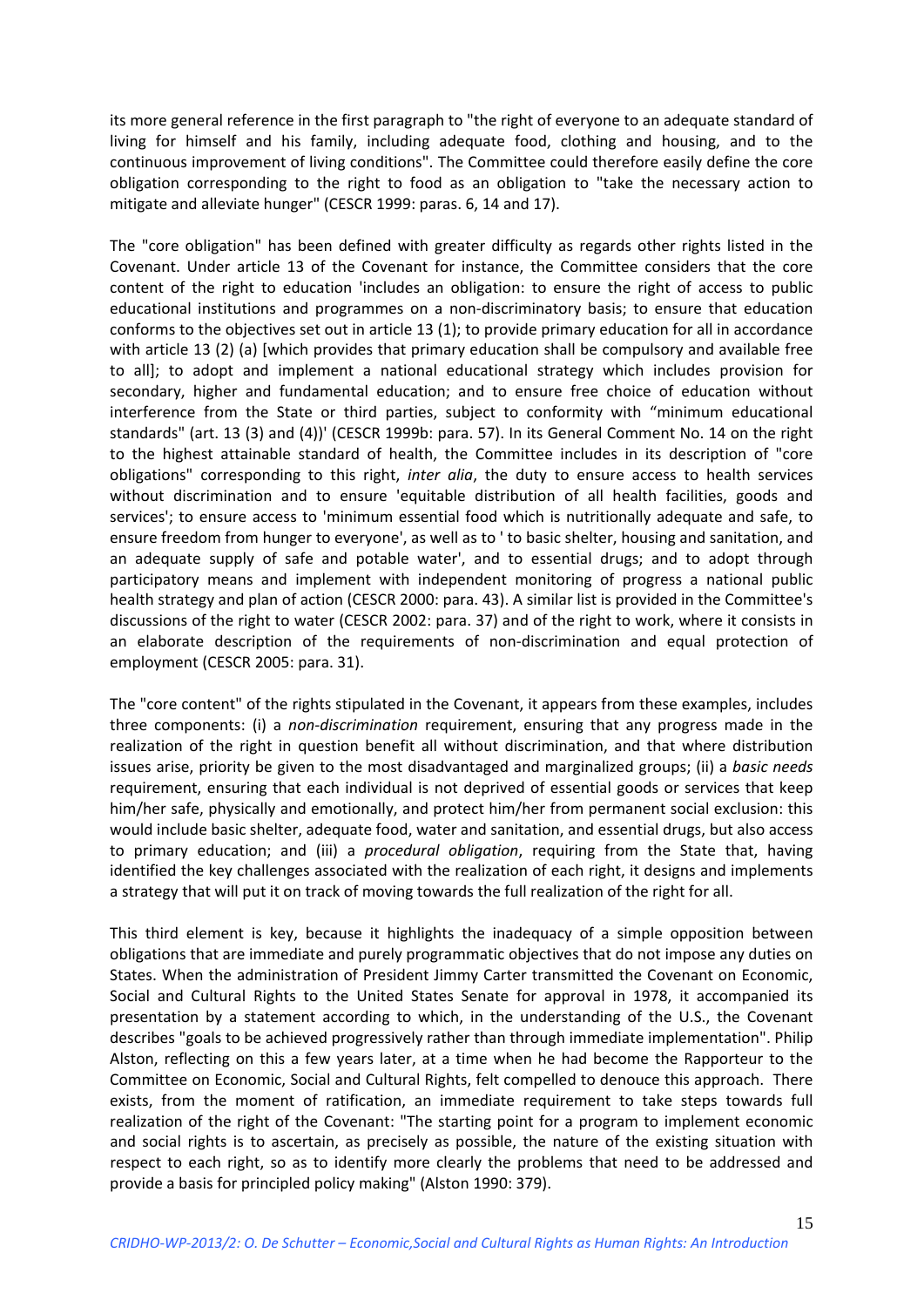Though they are presumed to be affordable for all States, even these core obligations as outlined above are not costless -- particularly not the duties corresponding to the "basic needs" component, which requires States, for instance, to set up primary health care centres and to ensure that all have access to primary schools at a reasonable distance from the home ‐‐. The question of which resources are available to the State therefore still matters. But identifying certain core components serves to shift the burden of proof: unless the State makes a convincing case that, even by calling upon international support, it is unable to finance what it would take to deliver even that "essential content" of the right, it will be presumed that it has not been complying with its obligations to prioritize the fulfilment of economic and social rights under its jurisdiction (CESCR 2007: para. 6). In that sense, reliance on the "core content" of a right introduces a baseline that is less dependent on the degree of realization of the right that is already attained in any particular State. It also helps defining priorities for domestic efforts towards the fulfilment of human rights obligations. And it should guide international assistance and cooperation : according to the Committee, "core human rights obligations create national obligations for all States, and international responsibilities for developed States, as well as others that are in a 'position to assist'"(CESCR 2001: para. 16).

Yet, that still remains incomplete. For the "core obligations" approach leaves open the question of the speed at which the State must move towards the full realization of the rights of the Covenant. As noted above, the Committee expects each State to move "as expeditiously and effectively as possible" towards that end. But what, exactly, does that mean? And if this is not to be left entirely to the goodwill of the State concerned, which benchmarks may the Committee rely upon to assess whether the efforts made are sufficient? The authors who attempted to list the resources that should be mobilized towards the fulfilment of economic, social and cultural rights, and the degree of mobilization required, spectacularly failed in doing so (see for instance Robertson 1994). Nor were the Maastricht Guidelines on Violations of Economic, Social and Cultural Rights of much help here. They listed among violations of the Covenant those that could result from the "failure to take appropriate steps as required under the Covenant", as well as the "failure to utilize the maximum of available resources towards the full realization of the Covenant" (Maastricht Guidelines on Violations of Economic, Social and Cultural Rights 1997: para. 15, (a) and (e)). But this left the reader to guess what "appropriate" means, as well as what the "maximum use of available resources" required. It is this question that the contributions collected in part III of this volume seek to address.

#### **2. Progressive realization "to the maximum of available resources"**

Five approaches may be distinguished. The mapping of these approaches proposed here intersects to a certain extent with Chapters 9 to 13, although some approaches described here are not represented in the sample of positions proposed in this volume.

# *a) "Core obligations" and the "violations approach"*

A first approach is called by Audrey Chapman, its main proponent, the "violations approach". This approach is described in Chapter 9 (see also Chapman and Russell 2002). A specialist in public health at the University of Connecticut, Chapman takes the view that human rights lawyers should abandon the quest for a benchmark by which to assess "progressive realization". This search, ultimately, risks undermining the task of monitoring itself, distracting us from the more urgent task of focusing on the most egregious violations of economic and social rights. Instead, a "more feasible and effective alternative" would consist in focusing on "three types of violations: (1) violations resulting from actions and policies on the part of governments; (2) violations related to patterns of discrimination; and (3) violations taking place due to a state's failure to fulfill the minimum core obligations contained in the Covenant" (Chapman, in Chapter 9: 23). In later publications, Chapman insisted that this focus did not mean lowering the bar for States. Quite to the contrary, in her view : "if states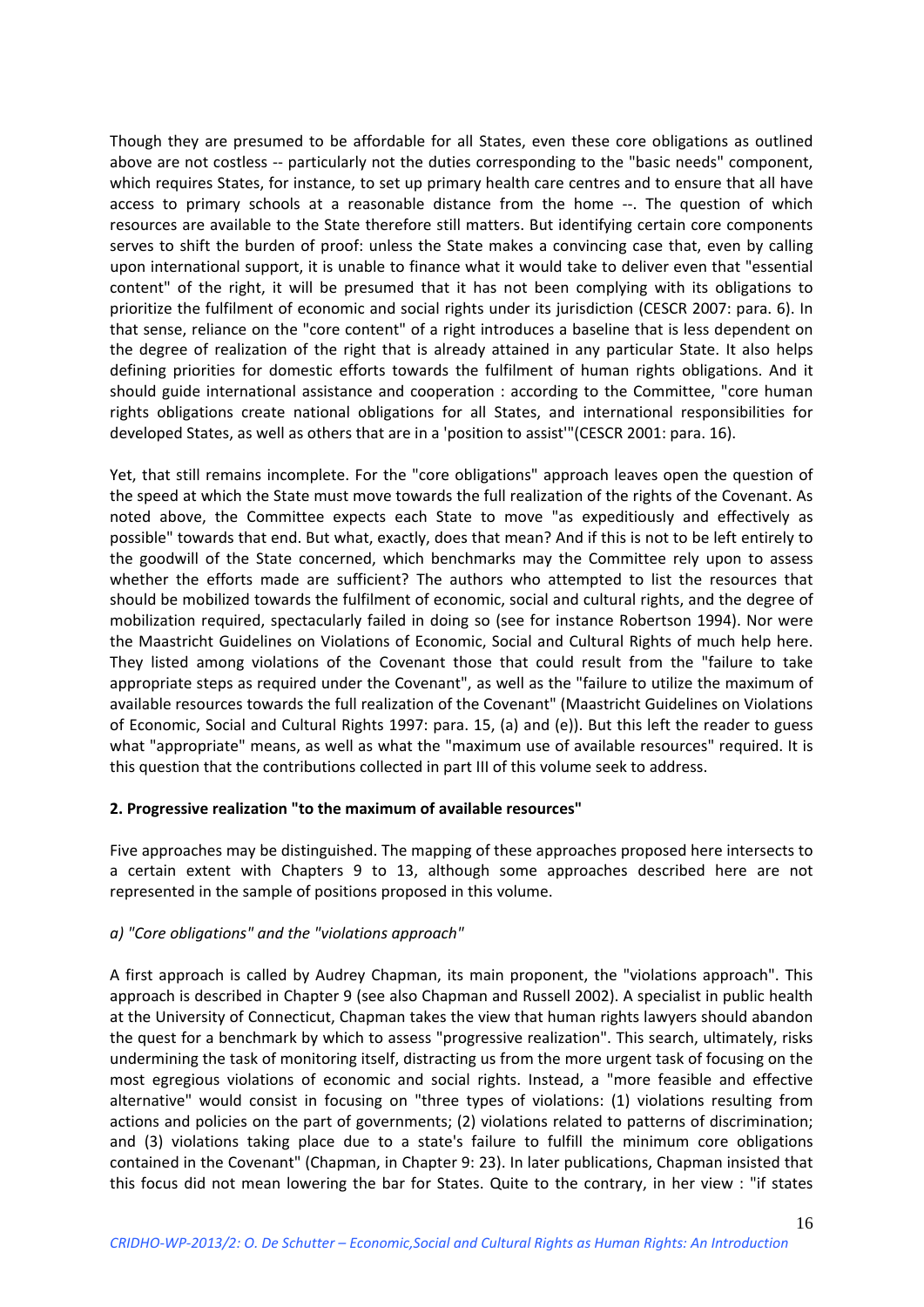actually *did* fulfill their core obligations, it would in most cases represent significant progress. The purpose of the minimum state obligations approach is not to give states an escape hatch for avoiding their responsibilities under the Covenant. It is in fact the opposite: a way to accommodate the reality that many economic, social and cultural rights (and often civil and political rights as well) require resources that are simply not available in poor countries. The minimum state obligations approach affirms that even in highly strained circumstances, a state has irreducible obligations that it is assumed to be able to meet. If it cannot, the burden of proof shifts to the state to justify its claim of the need to cut back. By definition, minimum core obligations apply irrespective of the availability of resources or any other factors and difficulties" (Chapman 2007: 154).

Although the label chosen may be misleading -- the "violations approach" is not the only route by which the rights of the Covenant on Economic, Social and Cultural Rights can be interpreted to allow for findings of "violations" to be made --, the intention behind the proposal is clear: it is to strengthen the credibility of the monitoring of the Covenant, by adopting a position of restraint that would allow the Committee to tackle only the most obvious cases, where the conduct of the government is clearly below the standards of acceptability. However, approaching the enforceability of economic and social rights by relying on the identification of a "core content" of each right, to which certain "core obligations" would correspond, raises two major objections.

One concern is that the definition of such "core content" may appear arbitrary. This concern is most explicitly detailed by Katharine Young in Chapter 10. Young notes that the "core content" of economic and social rights listed in the Covenant is identified, alternatively, through four pathways, to which different justifications correspond. In the language used by the Committee on Economic, Social and Cultural Rights, the "core content" often is described as a "needs‐based core", in which the "core" is derived from the basic needs of the individual, and particularly his or her survival needs, in line with the theories of development *en vogue* in the 1970s. A second approach is to define the "core content" as a "value-based core", in which its contours are based on what is required by certain basic values such as the dignity of the individual, equality or freedom. A third approach is to see the "core content" as the result of a consensus that gradually takes shape across jurisdictions, across States (as expressed in international declarations in which governments profess their attachment to certain "core" dimensions of economic and social rights), or across experts of the concerned fields ‐‐ such as public health, education or housing ‐‐ that correspond to the rights of the Covenant. Finally, a fourth approach would be to define the "core content" taking as a departure point the corresponding obligations, and asking what can reasonably be demanded from the State immediately, rather than being left to be subject to progressive realization: by paying attention to the remedial dimension associated with the "core content", we would be able to define the "core" based on what can practically be achieved.

Young concludes that none of these approaches is convincing in isolation, and that taken together, they result in a doctrine that is neither principled nor, for that matter, legitimate. She finds that the various functions that the "core content" approach to economic and social rights seeks to fulfil would be better served by abandoning the approach altogether. Instead, she suggests, we should rely on indicators and benchmarks to track progress in the realization of the rights and, where violations are alleged to result from certain measures being adopted by States that infringe on the enjoyment of economic and social rights, on classic notions of responsability and causality. She lands in a position that is almost diametrically opposite to that of Chapman (see also Young 2012).

The theoretical foundations for the "core content" doctrine are fragile, and the critique by Young is in that respect perfectly valid. It must be placed in perspective, however. The fact that there are different motivations behind the doctrine, which results in a certain confusion about why, exactly, certain elements are considered to form the "core" content of the rights listed in the Covenant, simply means that the doctrine performs different functions at the same time; to each of the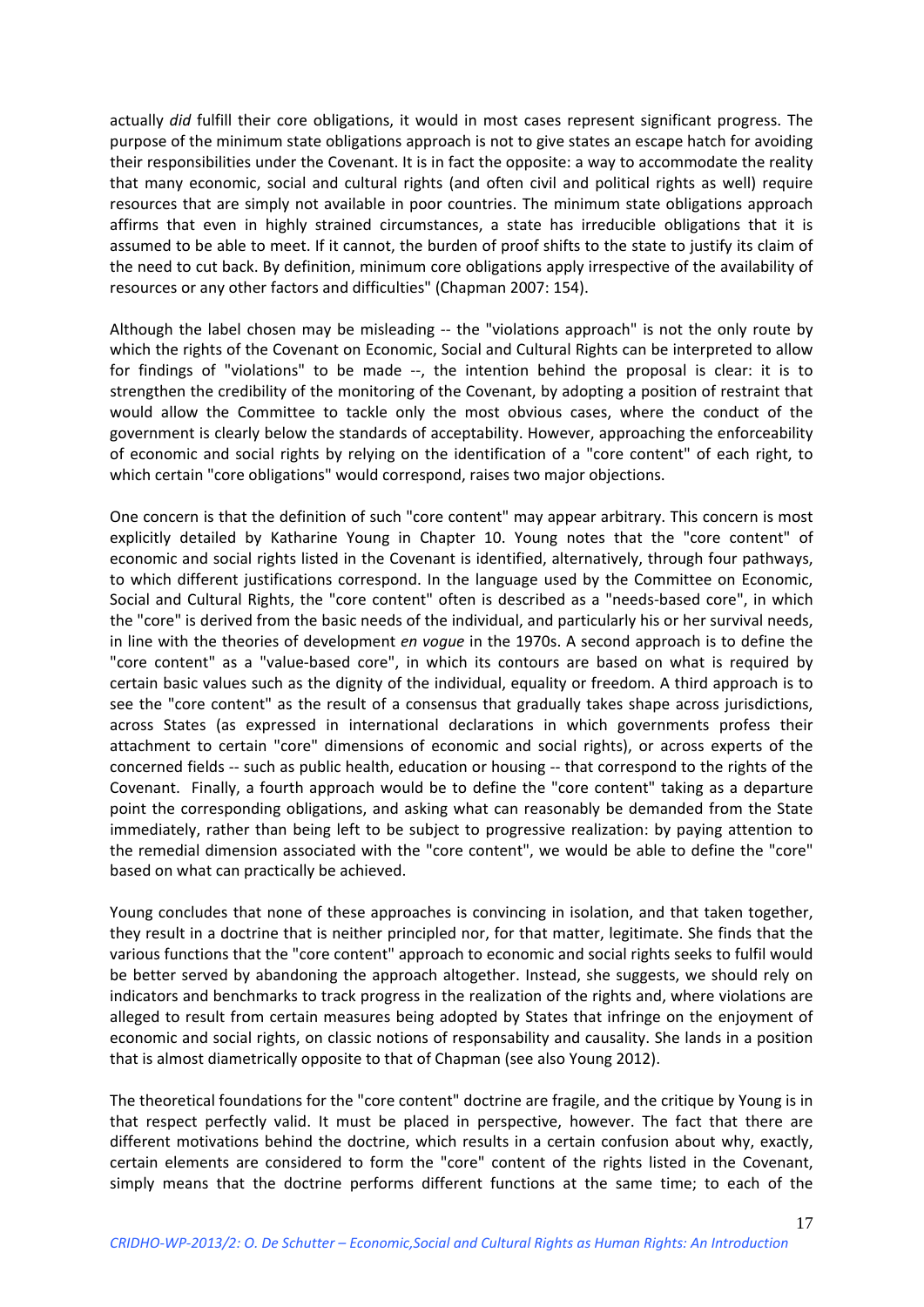functions may correspond different consequences. We have distinguished above the nondiscrimination, basic needs, and procedural components of the "core content": it is entirely understandable that each of these components has different foundations, and that the "core content", as a result, resembles a patchwork. In defence of the concept however, we must recall the limited purpose for which it was developed in the first place: the objective was to identify the dimensions of the right that should be guaranteed also in low-income countries, given that relatively low-cost measures are sufficient to guarantee them. As noted by Robertson: "...there is an assumption, though a rebuttable one in the eyes of the Committee, that every state possesses sufficient resources for subsistence purposes if they define resources broadly enough and are sufficiently aggressive in resource acquisition" (Robertson 1994: 702).

But a second critique of the "core obligations" approach, that plays such a key role in the "violations approach" as defined by Chapman, is more important. By definition, this approach has nothing to say on what corresponds, in Eide's terminology, to the obligation to fulfil, which is a duty to move towards the full realization of the right beyond its "essential" content: this is why many commentators considered that the proposal made by Audrey Chapman might represent a step backwards, not forward ‐‐ in her own words "weaken[ing] the calls for a full implementation of the rights of the Covenant by concentrating on the most flagrant abuses" (Chapman 2007: 156). For instance, writing on the right to health, Birgit Toebes notes that clarifying the "core content" of that right may encourage States to "put the elements not contained by the core into an 'indefinite'" (Toebes 2001: 176). Young makes a similar critique, though with a more ideological spin. She writes that "the minimalist focus within the core may well legitimate neoliberalism, especially if the claim for the minimum core is made in order to increase the bundles of commodities or consumption share of the disadvantaged, while failing to challenge the underlying economic institutions which have produced the disadvantage in the first place" (Chapter 10: 174). Indeed, by focusing on the core content of economic and social rights -- providing the poor and marginalized with the essential minimum that they require to live healthy lives in dignity --, while neglecting the other requirements associated with the progressive realization of the promises of the Covenant, we do not question the structures that cause the poverty and marginalization of the victims in the first place: we leave them untouched, while guaranteeing a "floor" to the individual that avoids him or her falling permanently into extreme poverty.

More recently -- moved, perhaps, by such critiques -- Chapman recognized that her "violations" approach" should, perhaps more suitably, be treated as just one methodology among others: "It is obviously important to go beyond a 'violations approach' so as to provide a positive guideline on how best to implement the rights in question, and to assess whether particular states parties are making reasonable progress in improving their human rights implementation" (Chapman 2007: 156). But going beyond a "core obligations" approach requires that we equip ourselves to assess *progress* in the realization of human rights. This is turn calls for the development of indicators, measuring not only outcomes but also the normative framework adopted by the State and its efforts in moving towards such outcomes (see on the use of indicators to measure progress in the realization of economic and social rights Green 2001; Landman 2004; de Beco 2007; Welling 2008; Rosga and Satterthwaite 2009; Landman and Carvalho 2010). And it requires, especially, that we agree on clear criteria to assess whether the degree of realization of rights, in any particular State, is sufficient to meet the requirements of the Covenant. The analysis of public budgets has been proposed as a tool in this regard: Chapters 12 and 13 provide a discussion of the potential, but also of the limitations, of this approach.

#### *b) Public budget analysis*

In the second of its series of annual Human Development Reports, published in 1991, the United Nations Development Programme offered to analyze how public expenditures can be mobilized in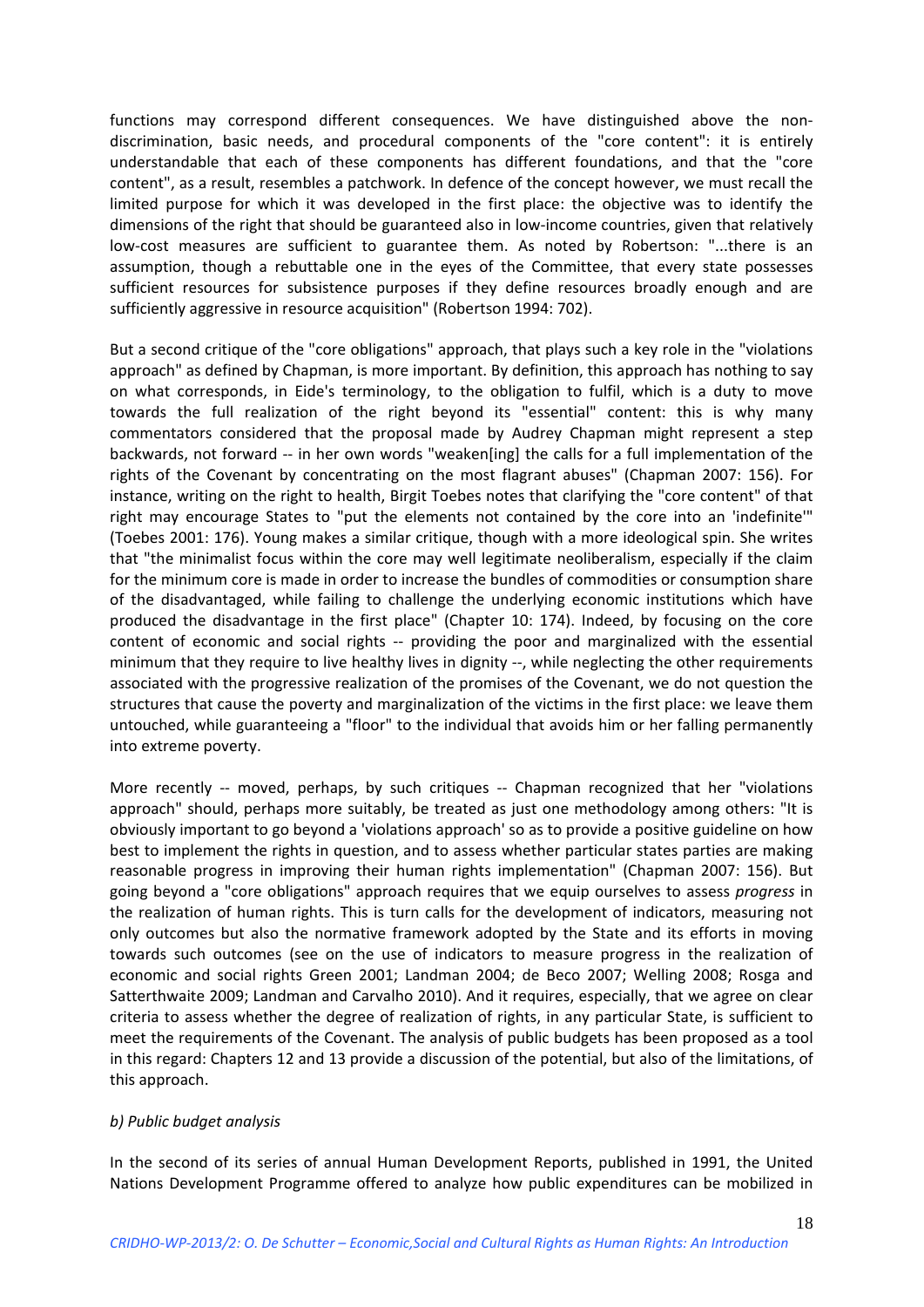favor of human development objectives. The 1991 HDR proposed the use of four ratios in this regard (UNDP 1991: 39). The *public expenditure ratio* is the percentage of national income that goes into public expenditure: it represents the weight of the public sector in the total GDP of the country. The *social allocation ratio* is the share of social services in total government spending: it measures how much of the public budgets goes to finance health, housing, or education, rather than to other expenses such as those related to national defence or infrastructural projects. The *social priority ratio* measures, within the public spending that goes to social services, what goes to basic health care, primary education, and the extension of basic water systems to poor areas in of both cities and rural areas, all of which are called "human priority concerns". These three ratios provide an increasingly more precise means of assessing whether the budgetary priorities set by the State aim at supporting the needs of the poor. They can be combined to lead to a fourth ratio, which the HDR calls the *human expenditure ratio*, representing the share of total GDP that goes to human priority concerns.

Where human development outcomes are poor, it may mean that the decisions on the respective allocations are inadequate and should be revised. The UNDP estimates that the human expenditure ratio "may need to be around 5 % if a country wishes to do well in human development". This, the UNDP suggests, should ideally be done "keeping the public expenditure moderate (around 25 %) [for instance by slashing down on military spending, on internal policing, on debt servicing or on the costs associated with loss-making public enterprises], [but allocating] much of this to the social sectors (more than 40 %) and [focusing] on the social priority areas (giving them more than 50 %)"; in contrast, a less efficient option is to "withdraw a large proportion of national income into the public sector, to depress private investment and initiative and to restrict the economic growth and resource expansion that can ultimately finance human development" (UNDP 1991: 39). Countries with a high public expenditure ratio but a low ranking of social priorities would therefore constitute the worst case: based on data from 1988, the HDR 1991 places in this category countries such as India (with a public sector representing 37 % of the GDP (public expenditure ratio) but only 2.5 % of the GDP going to human priorities (human expenditure ratio)), Nigeria (29 % public expenditure ratio and 2.2 % human expenditure ratio), Pakistan (25 % and 0.8 % respectively), or Indonesia (25 % and 0.6 %).

Drawing attention to such figures is useful to stimulate a public debate about whether a State is setting the right priorities, that are consistent both with human development aims and with the progressive realization of the corresponding economic and social rights. As such however, the benchmarks set by the UNDP cannot form a substitute for a deeper analysis relating outcomes to the actions or omissions of the State. First, some public investments that would not count as corresponding to "human priority" issues or even to "social services", in fact matter significantly to the realization of economic and social rights. That includes reliable law enforcement agencies and courts, that can uphold the rights of the individuals and may be expected to address the claims of individuals with the required independence and impartiality. But it also includes what, in the terminology introduced by Eide, the duty to "facilitate" ‐‐ as part of the broader duty to fulfil ‐‐ refers to. The duty to facilitate may be described as a duty to take proactive measures in order to create the conditions that will ensure that individuals may enjoy the right in concern: it consists, in brief, in creating the required "enabling conditions" for such enjoyment (Eide 1999: para. 52; Eide 2001: 24; CESCR 1999a: para. 15). Such conditions may require investment in infrastructures, ranging from roads and grain storage facilities to clean energy and agricultural research and development. Such expenses do not fall under the narrow definitions of either "human priority" or "social services". Yet, these investments can be vital both to human development and to the realization of certain economic and social rights such as the right to food, to education or to housing. In 1991, when the Human Development Report on *Financing for Development* was published, it was perhaps necessary to emphasize the need to focus more on the needs of the poor in social spending, as investments in infrastructures had been mobilizing both domestic resources and international donors' contributions during the previous two decades ; but two decades later, we now understand better the limitations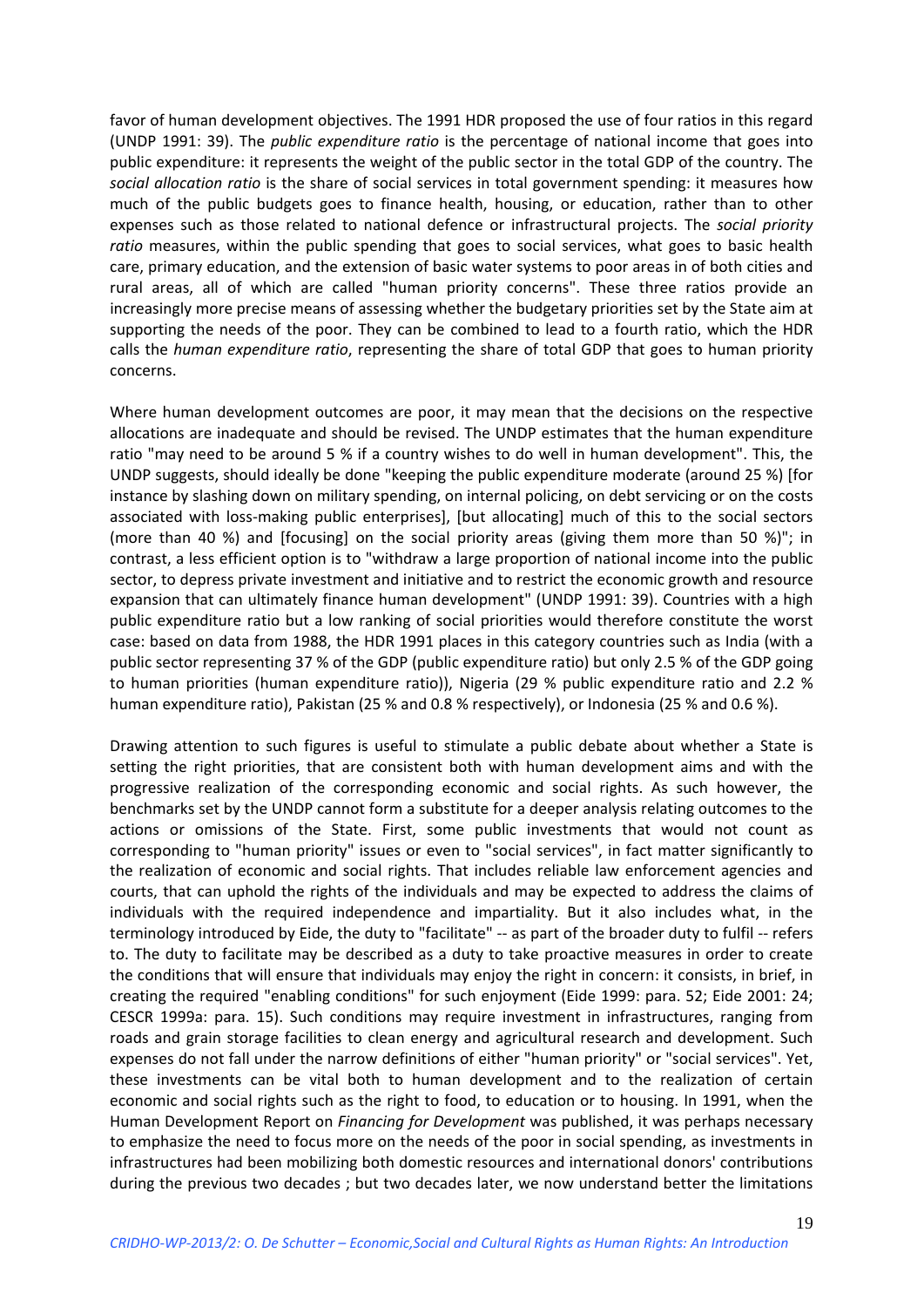of an approach that aims to respond to the most urgent needs, without addressing the deeper causes of the inability of the poor to climb out of poverty and graduating out from short‐term support measures.

In addition, it is perfectly possible for a State to ensure an adequate level of fulfilment of human rights even though it dedicates less than the ratio of 5 % to total GDP to social priority issues, the ratio suggested by the UNDP if countries want to "do well in human development" (UNDP 1991: 40). From the point of view of the individual's rights, the outcomes matter -- more than the means that serve to produce such outcomes. Where, for example, a smaller percentage of the total GDP goes to education in State A than in State B, but education is both more affordable and of better quality in State A than in State B, should we consider that State B complies with the requirements of the right to education, when State A does not? Perhaps the total GDP per capita is significantly higher in State A, so that in absolute terms, the public spending per pupil in State A is higher than in State B ; or perhaps there is a large network of private schools in State A, that the parents can afford to fund themselves because of high average incomes, combined with subsidies for children from low‐income families. Should we care more about the results achieved, or about whether the efforts deployed by the State correspond to the resources available, and are therefore commensurate with its capacity to fulfil rights? One might be tempted to think that the notion of "progressive realization" of economic and social rights "to the maximum of [each State's] available resources", as prescribed by article 2(1) of the Covenant, bridges the conceptual gap between obligations and result and obligations of means, by requiring from States not that they achieve certain results (by whichever means they see fit), but that they dedicate a sufficient share of the resources at their disposal to move towards the full realization of economic and social rights, in a never-ending quest for improvement. Yet, apart from the fact that this would provide no indication as to which share is "sufficient", it does not take into account that beyond a certain level of enjoyment, the financing of economic and social rights has a decreasing marginal utility, which sheds doubt on the usefulness of setting fixed percentages of public expenditure (or of a country's total incomes): in a country where access to all levels of education is free and where the educational services follow high standards, is it still justified to demand that any increase in GDP results in a proportionate increment in the sums dedicated to education?

There is third limitation to the approach pioneered by the UNDP in its 1991 Human Development Report. It is that how much is spent on supporting the realization of economic and social rights -whether in absolute terms or as a proportion of the country's GDP or public budget -- would only be indicative of the seriousness of its efforts towards fulfilling such rights once such expenses are related to the source of State revenues. When the Special Rapporteur on the right to food visited Brazil, he praised the country for increasing the levels of social spending from 11 per cent of the total public budget in 1995 to 15 per cent in 2007, and for dedicating 1 per cent of the budget to the "Hunger Zero" program alone. But he then added that the tax system in Brazil was highly regressive, due to the importance of value added taxes (basically hurting the poor more than the rich in proportion of their respective incomes) and the low rate of property taxes. His conclusion was that, 'while the social programmes developed under the "Zero Hunger" strategy are impressive in scope, they are essentially funded by the very persons whom they seek to benefit, as the regressive system of taxation seriously limits the redistributive impact of the programmes. Only by introducing a tax reform that would reverse the current situation could Brazil claim to be seeking to realize the right to adequate food by taking steps to the maximum of its available resources' (De Schutter 2009: para. 36).

These are some of the difficulties encountered by recent attempts to use public budget analysis in order to assess compliance with the requirements of economic and social rights. Such attempts have grown in importance over the past decade. In 2004, the International Human Rights Internship Program and other organizations published *Dignity Counts*, intended as a guide to use budget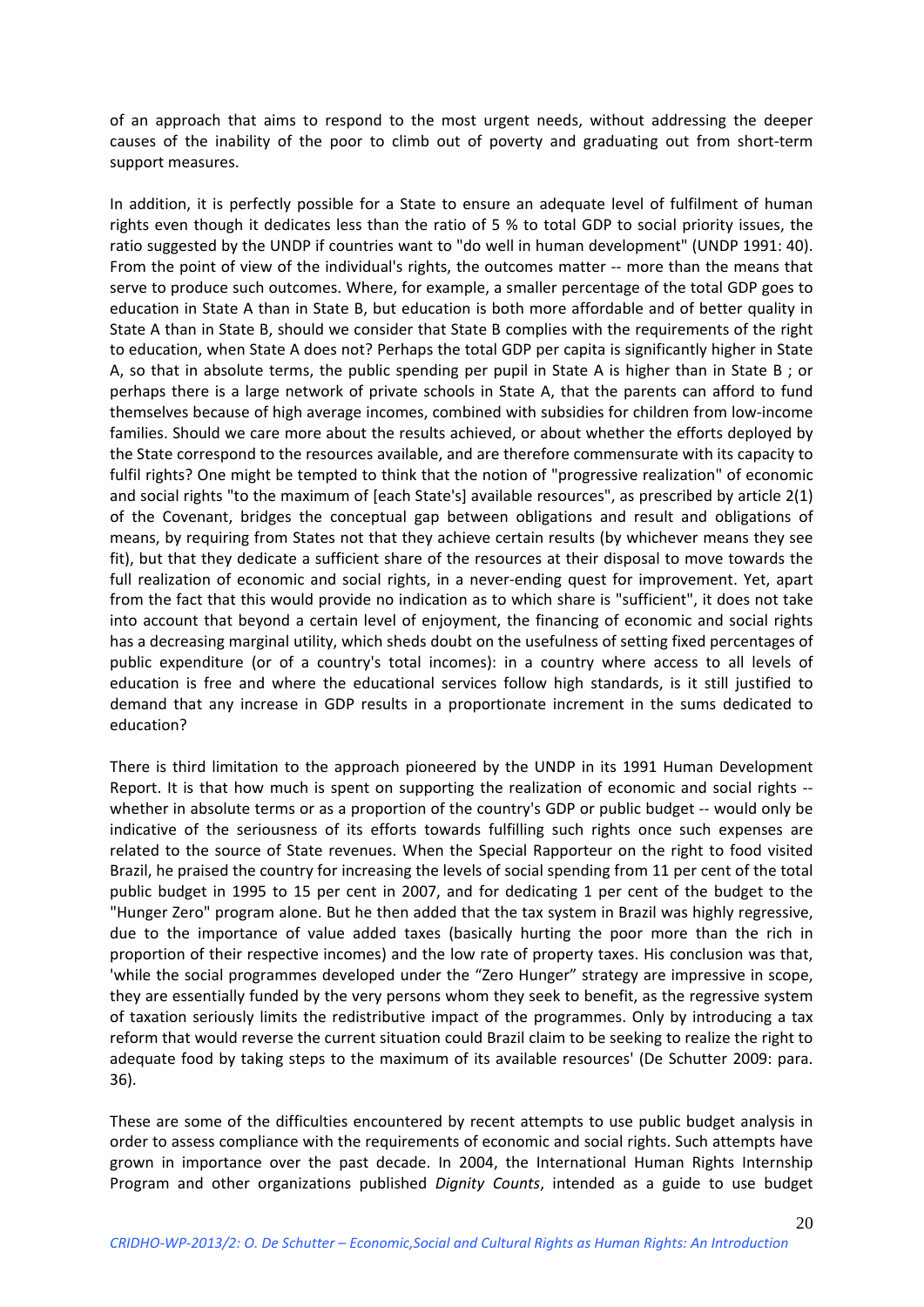analysis to advance human rights, using the analysis of health‐related expenditures in the Mexican national budget as a case study (Fundar 2004). A few years later, a team at Queens University Belfast completed a "Budget Analysis Project", providing a human rights framework for the analysis of public budgets insofar as they relate to the realization of economic and social rights, and applying that framework to the budgetary allocations and expenditure in Northern Ireland (Budget Analysis Project 2010).

Budget analysis serves two distinct purposes. One is to promote transparency in the use of public revenue: by comparing sources of government revenue with expenditures, instances of "leakage" can be identified, and corruption, nepotism or clientelism by government officials can be highlighted by examining who benefits from public programs. Such a scrutiny can take many forms, including social audits at community level, that can be empowering even to the poor and illiterate (Peisakhin and Pinto 2010; UNESCO 2007; for a more sceptical assessment, Cleaver 1999). By thus enhancing accountability, budget analysis is a major asset in ensuring that public policies are more pro‐poor, and that they will therefore indirectly benefit the realization of economic and social rights.

But another function of budget analysis is to monitor fulfilment of economic and social rights *directly*: that is to say, to ensure that the expenditures are in compliance with the duty of the government to dedicate the maximum of available resources to the progressive realization of these rights, as required by Article 2(1) of the International Covenant on Economic, Social and Cultural Rights. The hope is that using a human rights framework will provide some benchmark, allowing activists representing the poor to hold the government to account for its choice of priorities :

By digging into the details of the budget, by making the raw numbers tell a story about government priorities, budget analysis helps lay bare the choices confronting a government and its people. But while budget work can assist in identifying what government officials are doing or have done over time and what the true priorities of the government are, budget analysis cannot by itself identify what the true priorities ought to be. A human rights framework can help fill this gap. (Fundar 2004: 30)

Economic and social rights, as stipulated in the Covenant, are expected to provide advocates with enough guidance, allowing them to link their analysis of public budgets to the human rights obligations of the State. But can they? Identifying choices made in public budgets that shall lead to a retrogression in the enjoyment of certain rights -- choices that are considered highly suspect and require a special justification from the government --, or that may result in discrimination against certain particularly disadvantaged groups, is relatively straightforward. Beyond that however, the relationship between the percentage of a country's GDP (or, even less plausibly, the percentage of the public budget) going to the fulfilment of economic and social rights and that country's legal obligations to fulfil such rights, is bound to remain contested. As reported by Aiofe Nolan and Mira Dutschke in Chapter 13 of this volume, a country may stipulate in its constitution that a particular part of its budget shall go to improving education, as Ecuador, Brazil and the Philippines have done; but that of course does not indicate the existence of a legal obligation under international law to make a particular budgetary effort. And it is significant that most judicial decisions that conclude that an economic or social right has been violation as a result of budgetary choices in fact impose a prohibition on reducing existing levels of enjoyment of the said right: this not only illustrates the difficulty of defining, *positively*, what the required level of expenditures should be; as Landau remarked, it also raises the fear that the courts using this tool may be in fact protect those that already are recognized entitlements, rather than the poorest whose situation would only improve following more ambitious social reforms. The exceptions to this pattern are cases where welfare benefits were set at a level so low that they could not be defended as meeting even the "essential content" of the right to an adequate standard of living, or cases where the budget entailed a discrimination against certain groups. Though it can be asserted in theory, as Nolan and Dutschke do,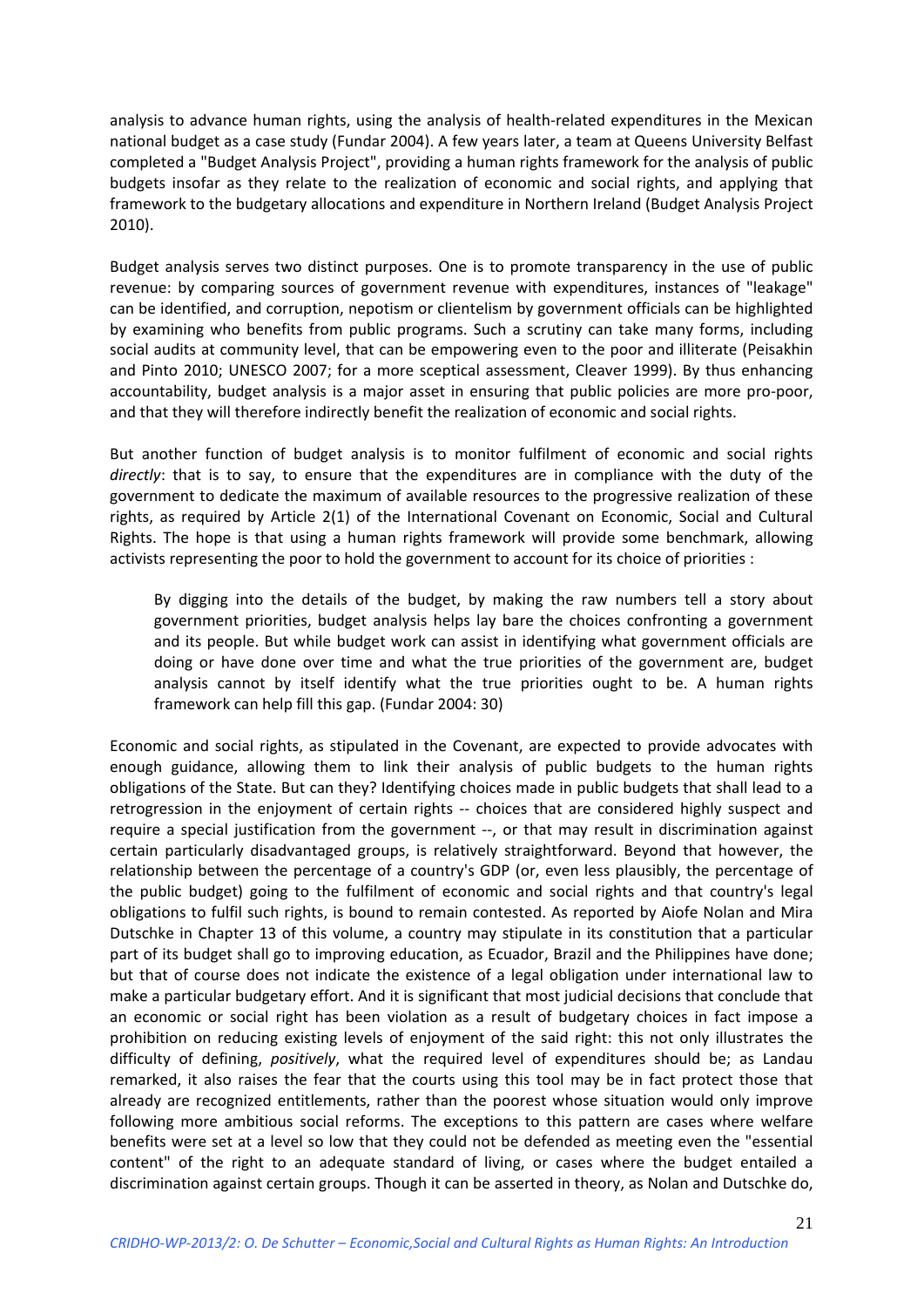that there are budgetary implications also to the duty to protect and to the duty to fulfil, compliance with both of which courts should be able to assess, there is so far no case-law that builds on that possibility.

One reason why courts may be reluctant to assess the adequacy of budgetary commitments to the realization of economic and social rights, is because of the difficulty to distinguish the real constraints that States may face -- for instance, as a result of low revenues or the burden of a foreign debt -from their unwillingness to make the necessary investments in human development. Countries are at very different levels of development, and there is no doubt that this is relevant in assessing whether they comply with the duty to progressively realize economic and social rights. For the moment however, clear criteria to relate the financial capacities of countries to their human rights duties still are missing.

#### *c) The achievement possibilities of States*

One attempt to propose such criteria is by Sakiko Fukuda‐Parr and her collaborators. Fukuda‐Parr, formerly a loan officer at the World Bank, later joined the United Nations Development Programme, for which she worked a number of years in Africa. As the Director of the Human Development Report Office between 1995 and 2006, she was a lead author of the annual flagship publication of the UNDP, the *Human Development Report*, which introduced the "Human Development Index" as a measure of development alternative to GDP growth per capita. Bringing the human development perspective to human rights, she seeks in her recent work as an academic at the New School in New York to define a metrics through which to assess the fulfilment by States of their obligations towards economic and social rights, taking into account their capacity (in terms of resource availability) to do so. In a 2008 paper for instance, Fukuda‐Parr and her colleagues offer to assess whether a particular economic and social right is adequately fulfilled (z) by examining the ratio between the extent of rights enjoyment, as measured through socio‐economic indicators commonly used in the development field (x), and State resource capacity, using GDP per capita as a proxy for such capacity (y), so that  $z =$ x / y (Fukuda‐Parr et al. 2008: 13‐15). Under this approach, countries such as Moldova, Malawi and Tanzania, though scoring low on the HDI, would score well on the ESRF Index (Economic and Social Rights Fulfilment Index); the reverse would be true for Mexico and Malaysia, two countries which, although relatively well ranked on the HDI, could do much better to fulfil economic and social rights given the resources at their disposal (Fukuda‐Parr et al. 2008: 31).

Alternatively, in another, slightly different version of the same approach, the degree of fulfilment of the right (z) could be assessed as a value between 0 and 1, calculated as the ratio between the actual achievement of the country (x) and the maximum level of achievement possible at the *per capita* income level of the country concerned, such a maximum being based on the highest level of the indicator historically achieved by any country at that per capita GDP level (y). This latter approach is called the "Achievement Possibilities Frontier Approach", a terminology that adequately conveys that it seeks to assess a country's performance against the best performing country at the same level of development, as indicated by the GDP per capita (Fukuda‐Parr et al. 2008: 18). Its main advantage, the authors note, lies in the "theoretical coherency of assessing a country's fulfillment of its obligation of progressive realization based on the level at which a country with a given per capita GDP *could* perform" (Fukuda‐Parr et al. 2008: 20). The APF approach does not differ in fundamental ways from the proposal of Cingranelli and Richards that we adopt as a standard (in order to assess the performance of any particular government in implementing economic and social rights) "whether the condition of the poorest people in a country is better or worse than the condition of the poorest people in other countries that are peer benchmarks, because the available wealth per capita is similar" (Cingranelli and Richards 2007: 223). The major difference, evidently, is that the Cingranelli-Richards standard is constantly shifting, based as it is on the changing average performance of the peers, which makes comparisons across time more difficult: even a country making significant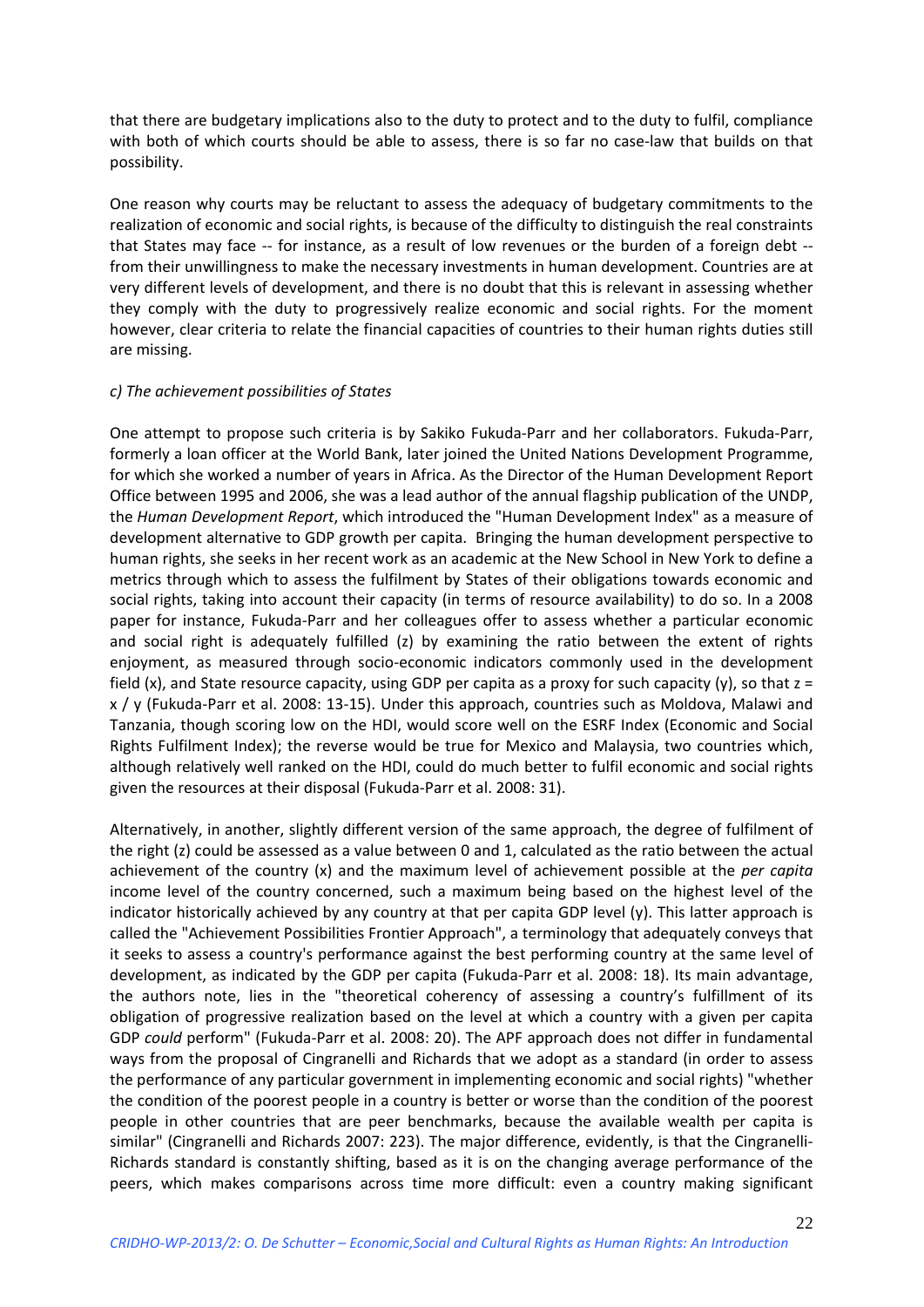progress could be scoring less well if the other countries at the same stage of development made even faster progress.

The approach developed by Sakiko Fukuda‐Parr and her colleagues provides an elegant way to distinguish between how a State performs on human development indicators, and how it performs on indicators of economic and social rights fulfilment: to rank countries on this second metrics, we must distinguish between a country's *unwillingness* to do more to support economic and social rights and its *inability* to do so. At the same time, whether in the form of a "ESRF Index" or in the form of the "Achievement Possibilities Frontier Approach", the demarche of Fukuda‐Parr and her colleagues is incomplete. This is not simply because ‐‐ as they themselves acknowledge (Fukuda‐Parr et al. 2008: 34) -- it should be enlarged to certain rights (such as the right to social security) or human rights principles (particularly non‐discrimination and participation) the measurement of which poses difficult methodological problems or questions or data availability. Nor is it only because the methodology proposed does not address the question of trade‐offs between, say, the right to housing and the right to education, where all the investments required for the fulfilment of both rights cannot be done at once in a context where the resources are not infinite. Two more fundamental questions arise.

A first question is how the capacity of a State to fulfil economic and social rights should be measured. Such capacity is determined essentially by reference to the GDP per capita (as a proxy for the resources available to the country) rather than the State revenue, since the latter depends on policy choices (concerning in particular the rates of taxation) that cannot be relied upon by governments to justify a weaker performance in the fulfilment of economic and social rights. The choice of the GDP per capita as a measure of the State's capacity to fulfil human rights is itself contestable, however, for two reasons. The first reason is acknowledged by Fukuda-Parr and her colleagues. They note, rightly, that poor macroeconomic policy choices by governments could explain a lower GDP per capita, and in certain extreme cases, the mismanagement by a government of the country's economy ‐‐ resulting in a low GDP per capita ‐‐ could be such that it could amount to a violation of the obligations imposed on the State by the Economic, Social and Cultural Rights Covenant, where the failure to take appropriate policy measures impedes the realization of economic and social rights (Fukuda‐Parr et al. 2008: 13).

But the GDP per capita cannot be the sole indicator of resource availability also because domestic resources may be complemented by resources from outside the country. Among such resources that could be mobilized are the resources from foreign direct investment (that the government could seek to attract to the country, as a means to create employment, to access technologies, and to raise the standards of living), and the resources that the international community could contribute through development cooperation. This may not make a significant difference in fact: econometric studies have concluded that GDP per capita may be taken to be an adequate proxy for the various factors that could be anticipated to affect the ability of the country to move towards the fulfilment of economic and social rights (Cingranelli and Richards 2007: 225‐226; referring to Richards et al. 2001). Yet, the question of principle remains. In its interpretation of Article 2(1) of the International Covenant on Economic, Social and Cultural Rights, the Committee on Economic, Social and Cultural Rights considers that "the phrase 'to the maximum of its available resources' was intended by the drafters of the Covenant to refer to both the resources existing within a State and those available from the international community through international cooperation and assistance", noting in this regard "the essential role of such cooperation in facilitating the full realization of the relevant rights is further underlined by the specific provisions contained in articles 11, 15, 22 and 23 which refer to international cooperation" (Alston and Quinn 1987: 179-180; CESCR 2007: para. 5). It also has repeatedly called on States to seek assistance where needed to realise economic, social and cultural rights (for example, CESCR 2009: paras. 16‐17).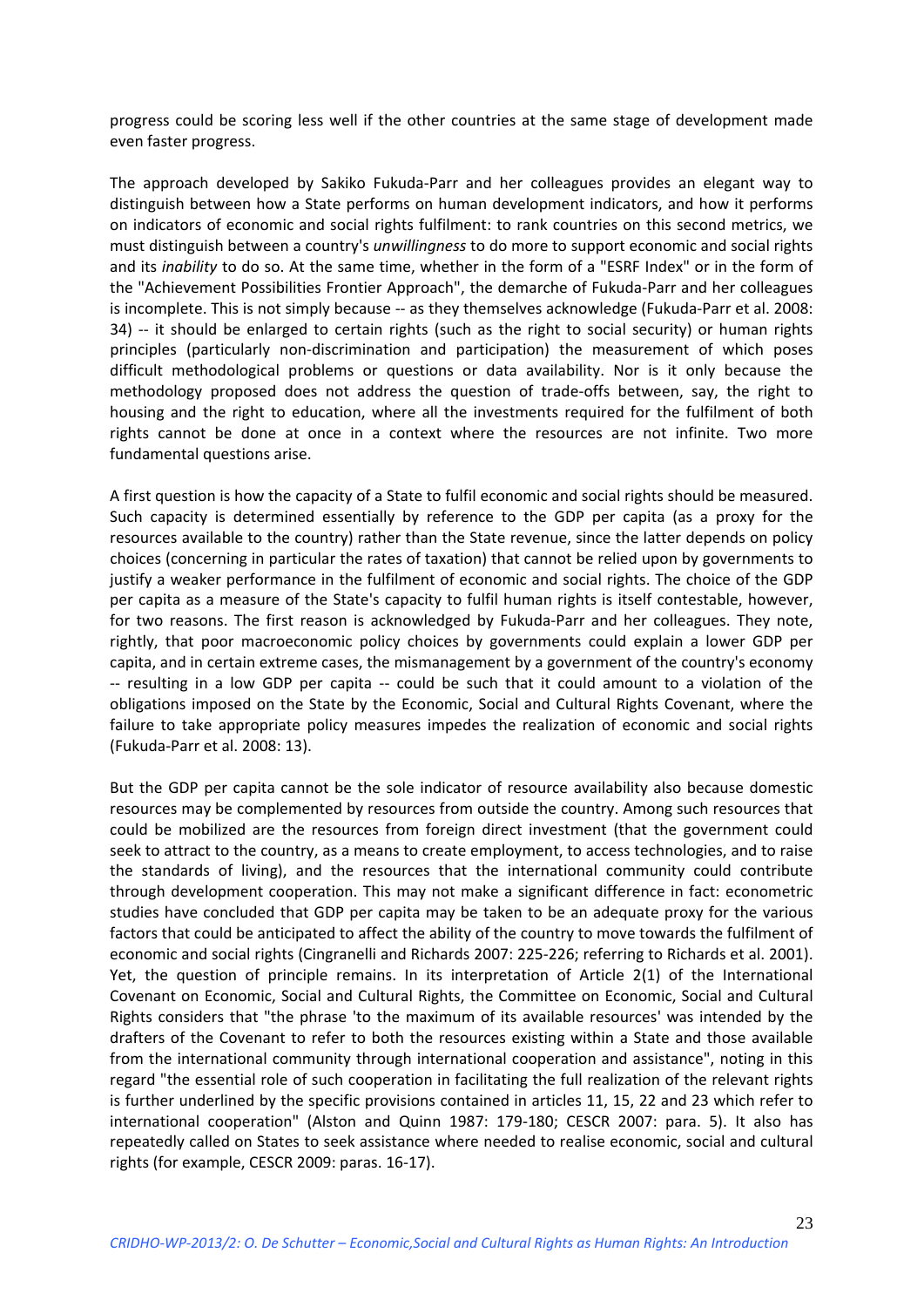A second reason for concern is that the model is incomplete, in that it does not allow to distinguish between the different reasons *why* a country scores poorly on the proposed measure of economic and social rights fulfilment ‐‐ either because of a relatively poor ratio between its achievements on certain outcome indicators and the resources it could mobilize to improve such indicators further, or compared to what, historically, countries at a similar level of development could achieve. But this would seem to matter. For instance, even with an identical GDP per capita, the ability of countries to perform well on socio-economic indicators related to health or child malnutrition (as measured by stunting rates) may differ widely in the presence of epidemics or where climatic conditions affect the quality of harvests; access to water and sanitation may be more difficult to achieve in countries with a population dispersed over a large territory, than in countries where the population is concentrated in certain areas; and certain social or cultural norms, such as those that reduce the mobility of women or their decision-making power within the household -- though women's empowerment can significantly affect the educational, nutritional and health outcomes for children (Smith and Haddad 2000; Pitt et al. 2003) ‐‐, may be difficult to transform in the short run.

In assessing whether a country is setting its priorities adequately, such constraints cannot be ignored. Indeed, that is what makes the use of indicators in development studies different from their use to promote human rights accountability: while there are many reasons why socio‐economic indicators are poor in certain countries ‐‐ including natural calamities, lack of resources, or constraints imposed by the international environment --, the finding that human rights violations have occurred, potentially leading to a finding of responsibility, presupposes that the State is in a position to improve such outcomes, in other terms, that the deprivations are the result of a lack of political will. As noted by the 1997 Maastricht Guidelines on Violations of Economic, Social and Cultural Rights: "In determining which actions or omissions amount to a violation of an economic, social or cultural right, it is important to distinguish the inability from the unwillingness of a State to comply with its treaty obligations" (para. 13).

In some respects therefore, the approach by Fukuda‐Parr and her colleagues underestimates the ability of a country to transform the conditions it is confronted with; in other respects, such an ability seems to be overestimated, and the real constraints it faces ignored. To overcome these limitations of the model proposed, two directions may be explored. One is diagnostic monitoring: the identification, by a causal analysis, of the reasons why certain outcomes are unsatisfactory, and of the measures that could be adopted to remove such obstacles. Another is to take into account the time dimension: the fact that the achievement of economic and social rights may require a sustained multi-year effort, across a range of sectors, in order to overcome the constraints identified.

# *d) Causality analysis and diagnostic monitoring*

The first direction is explored by Eitan Felner in Chapter 11 of this volume (see also Felner 2009). Felner proposes to use quantitative data, combined with qualitative information, in order to move from outcomes (economic and social rights deprivations and disparities of outcome) (step # 1 of the three‐steps approach), to the identification of the "main determinants of these outcomes so as to identify the policy responses that can reasonably be expected of the state" (step # 2), and finally (in step # 3) to the assessment of the extent to which "deprivations, disparities and lack of progress can be traced back to failures of government policy" (Chapter 11: 116). Only by identifying why a State scores poorly on certain socio-economic indicators, can certain questions be asked about State conduct: for instance, in a State with a low schooling rate for girls, whether that outcome is attributable to social or cultural norms or, instead, to the lack of economic incentives (for instance, due to discrimination against women in employment, which is a disincentive to invest in girls' education), leads to different expectations as to what the response of the State should be (Chapter 11: 126). Such a causality analysis should make it possible to identify which deprivations of social and economic rights (as measured by outcome indicators) are attributable to a failure of the State to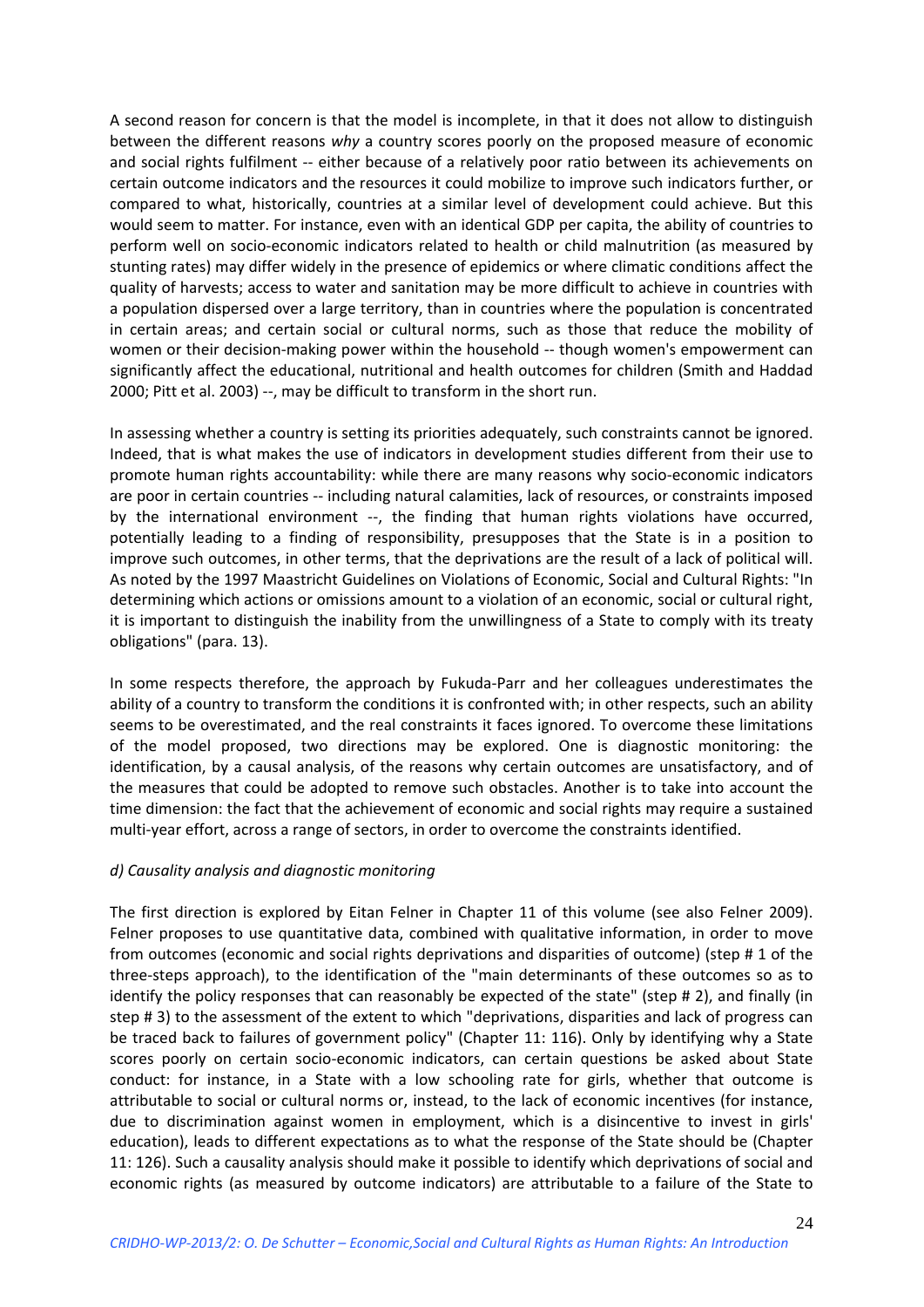comply with its obligations, and which are instead the result of a lack of capacity of the State. Indeed, the final stage of the analysis (step # 3) should enable the identification of "cases in which the government had the capacity to deal with some of the determinants of specific deprivations and inequalities identified in Step #2, but failed to do so" (Chapter 11: 122).

But how should such a capacity be assessed, and how can we determine what a reasonable response of the State should be? Felner proposes a variety of ways (five in total) to identify the relevant benchmarks. Some of the answers proposed are irrelevant to the question of how a country's responses are to be assessed where the outcomes are unsatisfactory, because, by design, they rule out the possibility that the country could invoke factors beyond its control to provide a justification for poor achievements: for instance, if we consider that part of the "core obligations" of the State under international human rights law is to ensure 100 per cent of access to primary education, it could follow that no excuse should be allowed from the State failing to reach that target. The other answers address the harder cases, where lack of resources cannot be so easily dismissed as irrelevant. They fall in two groups: they consist either in the benchmark to be achieved being set by each individual State, or in the benchmark being defined using cross-country comparisons.

The first approach may consist in relying on an objective a State has set for itself, for instance by endorsing an international goal such as one contained in the MDGs, or by specific commitments, such as to increase the budget going to public housing by 20 per cent in two years or to divide by two the gap between the educational achievements of boys and those of girls; or in the past performance of the State constituting the benchmark against which to assess further progress. The main advantage of this approach is that the benchmark is not imposed from the outside, but derives from choices made by the concerned State itself, which makes it difficult to challenge on legitimacy grounds. Yet, it begs the question of how to assess whether the goals set by the State are adequate, given the resources at its disposal: has the State been ambitious enough in setting an objective, and if progress was made in comparison to previous years, was that progress sufficient? As Felner himself recognizes, referring to the proposal to evaluate the performance of a State against the targets it has set for itself, this commitment in turn "should also be scrutinized, as it could be flawed from a human rights perspective" (Chapter 11: 116).

The second approach is more promising. It relies on cross-country comparisons, using as a reference point countries of a same region at a similar level of development: such cross-country comparisons, Felner argues, "could reveal whether the levels of deprivation of the focus country are lower than expected given the country's development level" (Chapter 11: 116). The choice of relying on countries of the same region and at a similar level of development (by which Felner presumably means countries with a similar GDP per capita), should be seen as a compromise. A more rigorous methodology should take into account a variety of factors in multiple regression analyses, to control for the various obstacles that a country may be confronted with. Such obstacles could include for instance, though not being limited to, the country being landlocked, the country having a weak population density making the delivery of services more costly and more difficult, or the country being heavily dependent on a narrow range of commodities for its export revenues. But taking into account a large range of factors that might potentially affect a country's ability to progressively realize economic and social rights would soon make monitoring compliance with social and economic rights an unmanageable task: for the sake of simplicity, Felner therefore proposes to limit the comparison to the countries of the same region, geographical proximity being a proxy for the range of obstacles faced.

The principal merit of Felner's approach is that it allows for a highly contextualized analysis. Even when the levels of deprivation in certain areas (such as health, education or food) are identical in countries at a same level of development, different recipes will correspond to their respective conditions. Because the demarche proposed here is inductive, taking outcomes as a departure point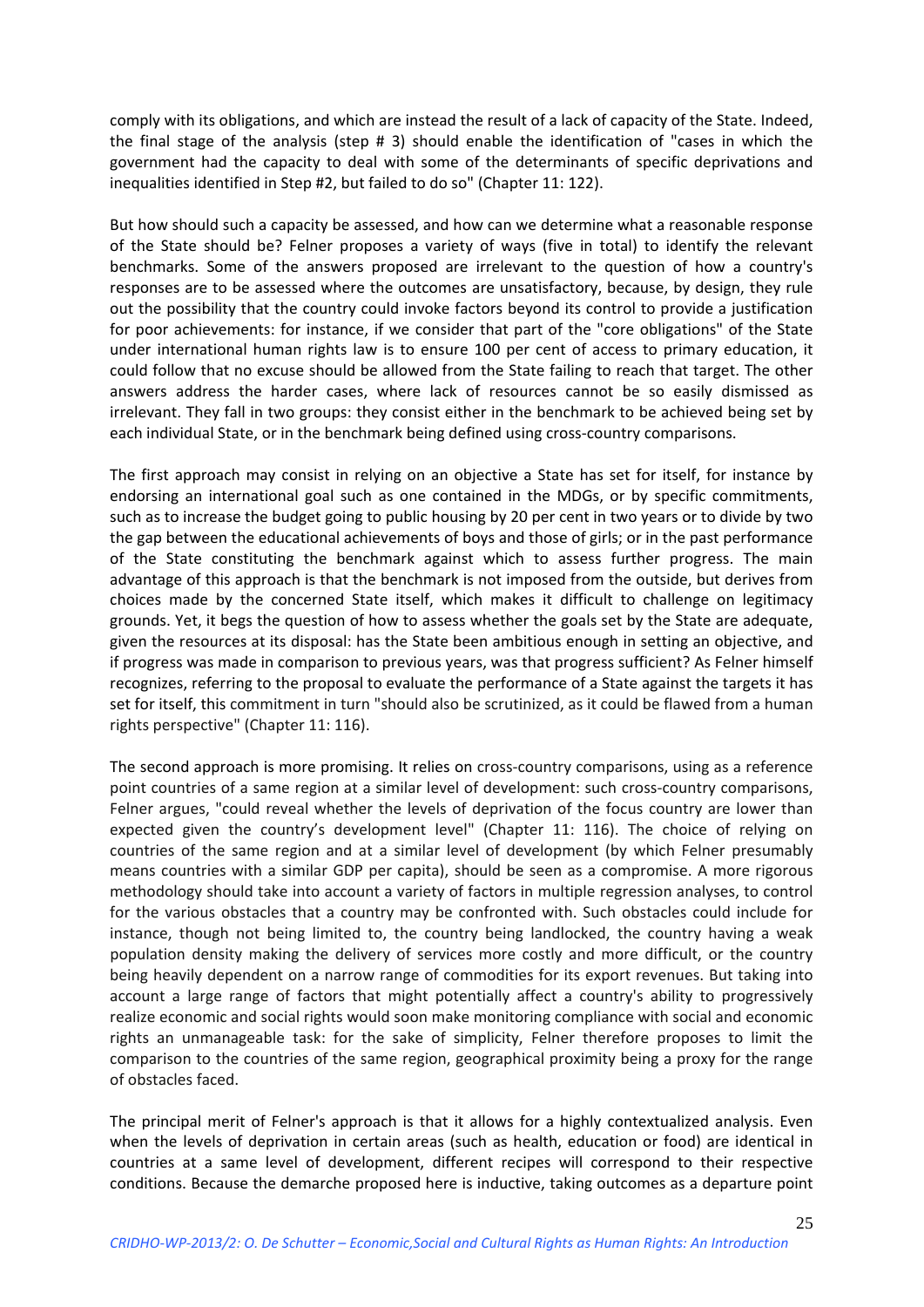and moving backwards along the causality chain to identify the policies that explain the outcomes, it avoids falling into the trap of presupposing that there are certain policies valid across time and geography to address social and economic deprivation. Instead, there is room for deliberation: where one country from a group underperforms, the question must be asked why it does not succeed, and whether, given the constraints that country faces and in the light of how other countries at a same level of development address similar constraints, it could perform better.

However, even placing Felner's proposals under the best possible light, it fails on one point: it does not take into account that certain obstacles that appear in a *static* perspective as being constraints imposed on the State, can be treated in a *dynamic* perspective as a State's own creation. This is in part compensated by Felner's proposal to develop cross-country comparisons across time, in order to show, for instance, that "while India had a much higher income growth than its neighbors in South Asia, its reduction in the child mortality rate during the same period was one of the lowest in this sub‐region", or that "the proportion of urban Kenyans with access to an improved water source has been declining since 1990, in contrast to many of Kenya's neighbors that have made progress during the same period" (Chapter 11: 151). But even that would not address explicitly the question of the shifting boundary between what the State may and may not be held responsible for in the assessment of the duty of progressive realization: if India were to impute its failure to reduce child mortality to the inadequate feeding practices by women, and if Kenya were to attribute its poor record on access to water and sanitation to budgetary constraints, should these factors be treated as exogenous or as endogenous? And if treated as exogenous in the short run (the State, say, was surprised to find that increases in food availability did not result in improved nutritional outcomes due to poor feeding practices), should they not be treated as endogenous in the long run (after the State had time to conduct information campaigns towards the population about feeding infants)? This is the challenge associated, in legal thought, with the realist school of jurisprudence (for contemporary approaches in the same vein, see Sunstein 1987 or Tribe 1989) ; it is one that still must be met in scholarship on economic and social rights.

#### **IV. Economic globalization**

Chapters 14 to 20 address the impacts of economic globalization on economic, social and cultural rights, and how such impacts might be better taken into account. Economic globalization is both a legal phenomenon, characterized by a web of international agreements that facilitate cross‐border trade and investment flows, and the result of technological developments, including the reduced costs of transportation and of communication. The international law of human rights is poorly equipped to deal with these developments. It faces five major challenges in this regard.

#### **1. The fragmentation of international law**

A first challenge is the fragmentation of international law. International trade and investment law, international environmental law, international human rights law, and other regimes of international law, have increasingly developed in isolation from one another, each with their own set of norms, specialized dispute-settlement bodies, and communities (Simma 1985; International Law Commission 2006). As a result, inconsistencies may emerge; and given the limits to the jurisdiction of the International Court of Justice, they may never be addressed authoritatively. The implication is that economic globalization -- as the product of trade and investment liberalization -- may be insufficiently informed by human rights considerations. Trade and investment agreements may either impose on States certain obligations that conflict directly with their obligations under human rights instruments, or make it more difficult for them to comply with such obligations, particularly those that concern the progressive realization of economic and social rights.

26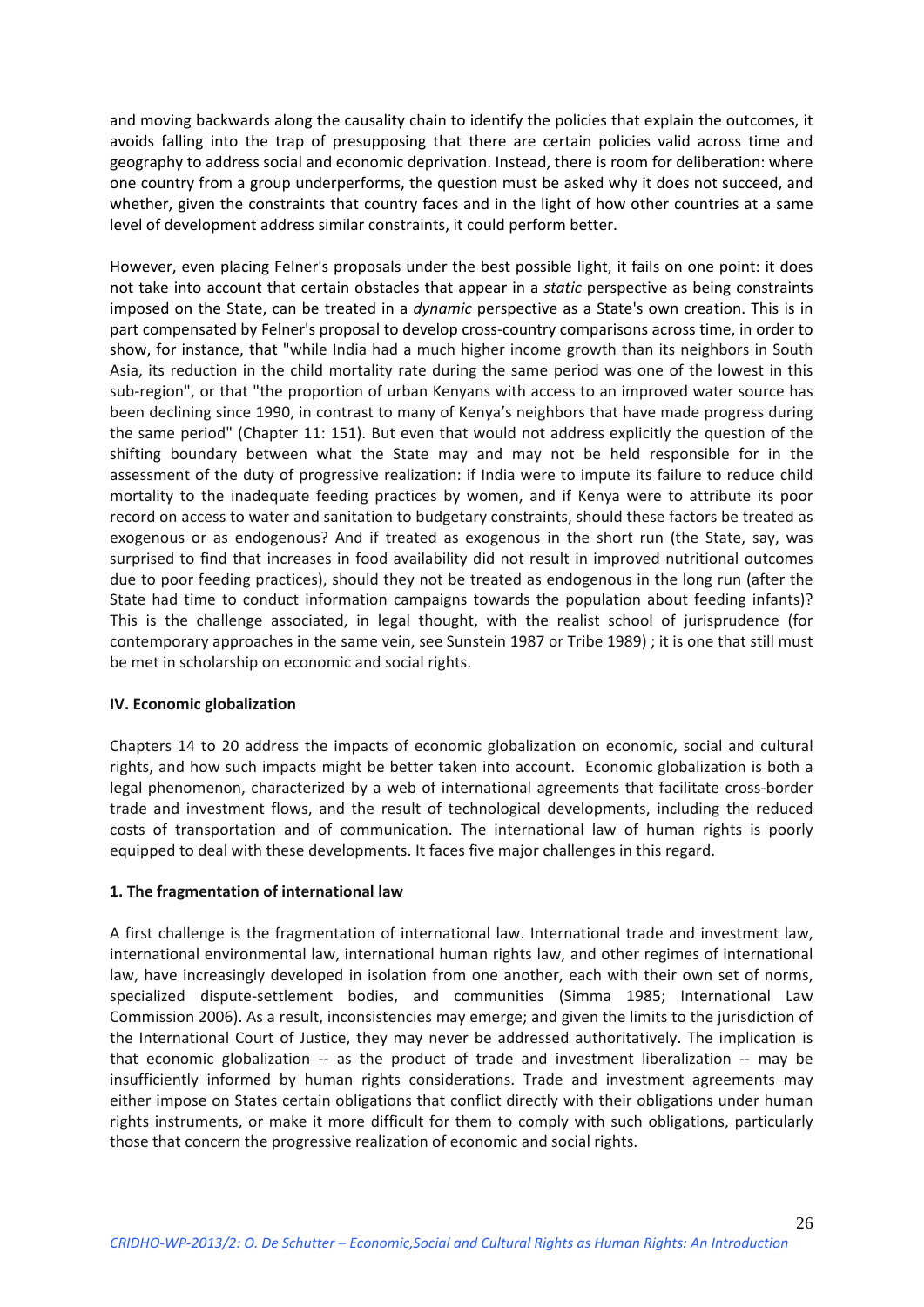Moreover, where such conflicts occur, States may be strongly inclined to prioritize their obligations under trade and investment agreements, both because of the risk of counter‐measures being imposed on them if they violate such agreements, and because of the need for States to be seen as trustworthy and hospitable to foreign investors. There are, of course, theoretical arguments in favor of recognizing the primacy of human rights treaties, including the fact that the Charter of the United Nations itself refers to human rights and proclaims its superiority above all other agreements (see Article 103 of the UN Charter); and human rights courts have occasionally affirmed that the special nature of human rights treaties -- that seek to guarantee rights to human rights and therefore "do not depend entirely on reciprocity among States" -- require that they be seen as standing "in a class of their own" and prevail over other obligations of States (Inter‐American Court of Human Rights 2006: para. 140). But these arguments are of little weight in fact, when balanced against the commercial interests of States and their wish to send reassuring messages to the international community of investors.

That, at least, is the classic way of framing the question of the relationship between economic globalization and human rights in general, and trade and human rights in particular (for excellent studies on this issue, see Joseph 2011 and Harrison 2007). Yet it is this view that chapters 16 to 18 in this volume seek to challenge. They do so in different ways. In Chapter 16, Christian Barry and Sanjay Reddy assert the need to go further than simply avoiding conflicts between trade and human rights. Focusing on the question of how to avoid trade liberalization conflicting with the requirements of basic labour standards, as guaranteed in the core instruments of the International Labour Organisation, they insist that trade should be seen as an instrument to promote compliance with such standards, in order to avoid the reverse consequence, i.e., the risk that opportunities to compete on global markets will discourage countries from improving the rights of workers, at least in labor-intensive lines of production in which the costs of labour represent a significant component of competitiveness. By systematically examining the arguments that could be raised against such a linkage by the inclusion of social clauses in trade agreements, they carefully list the conditions linking trade and labour standards might be acceptable, in order to avoid any instrumentalization for protectionist purposes, or misuse of such a linkage. They conclude that linkage should be considered desirable provided it is unimposed, transparent and rule‐based ; involves adequate burden sharing ; incorporates measures that ensure that appropriate account is taken of viewpoints within states ; and is applied in a context-sensitive manner. A fair and effective system of linkage, they add, "will likely demand action to promote labor standards not only from countries that are the sites of production, but also by countries in which firms involved in the process of producing or marketing goods are located, owned or managed" (Chapter 16: 622).

In Chapter 17, Lang addresses another challenge to the classic discourse of "fragmentation". He questions in particular the simplified, "legal centralist" framework, that sees the WTO primarily as a rules‐setting and rules‐enforcing organisation, whereas in fact, its influence resides as much (or even to a larger extent) in the socialization process it encourages, and in the collective learning it leads to. It follows that the WTO regime is not simply one that constrains States and that it is therefore not to be seen primarily as a threat to human rights insofar as it may narrow down the "policy space" States require to progressively realize them. It is also a "teaching" forum, that has a potential to educate policy-makers into certain values -- instruct them, as it were, about what it means to be a liberal trading nation. What results is a reframing of the debate between trade and human rights : rather than the search for "coherence" between regimes, what is required is for the human rights community to become relevant to the debate on the desirable trade regime, encouraging policy learning and the production of new ideas about desirable trade policy.

The agenda Lang proposes to the human rights community is in a sense a more radical project than the classic search for "overcoming fragmentation" ‐‐ for it would lead the human rights community to participate in shaping the discussion about the constitution of the liberal trade project itself,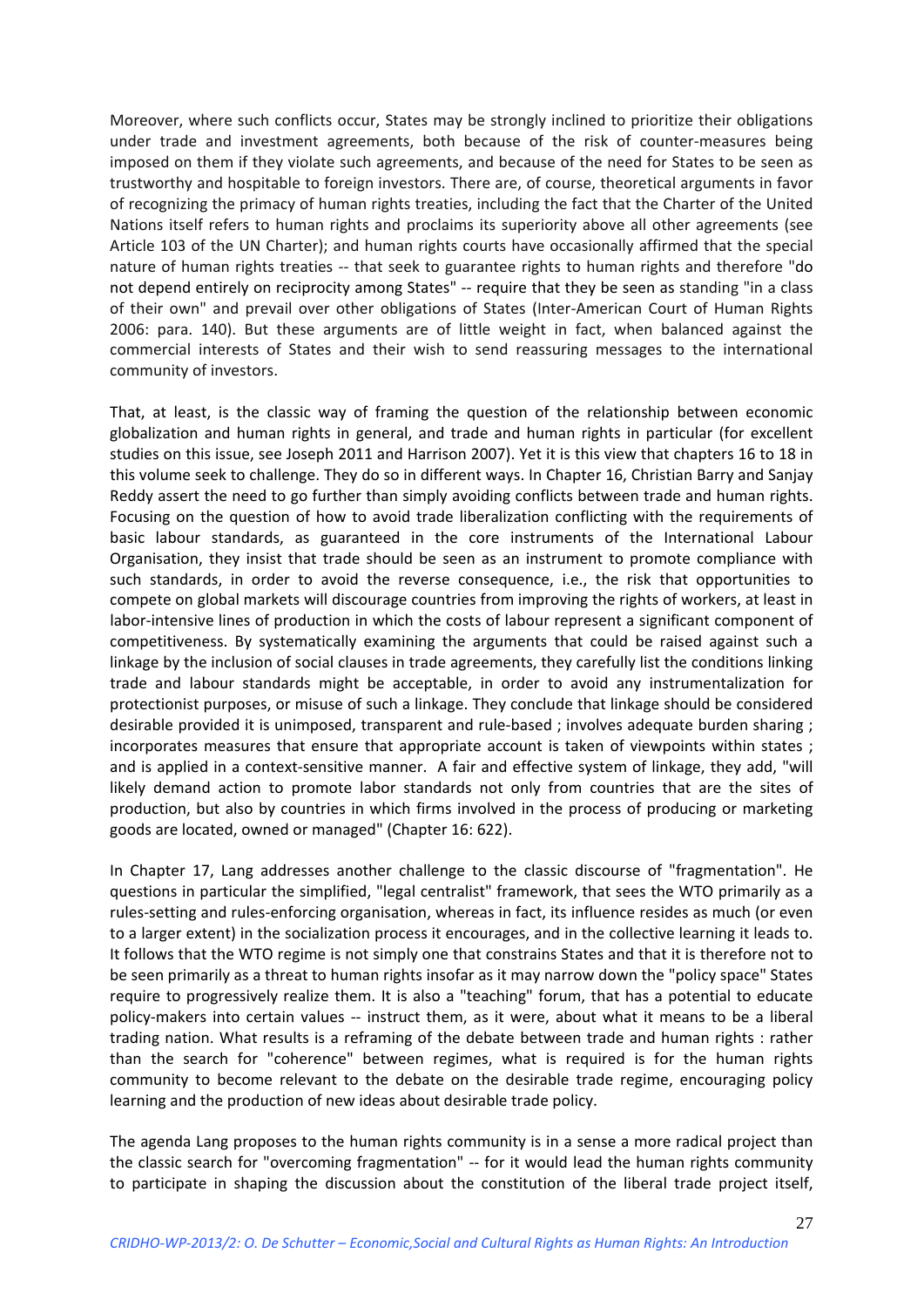rather than remaining at the margins of the process through which the project is permanently redefined. At the same time, the tools advocated for such a contribution of the human rights movement to the reshaping of the liberal trade project remain classical. They include in particular a renewed emphasis on the need to see trade as a means towards socially desirable ends, rather than as an end in itself; or human rights impacts assessments of trade agreements, as a means to stimulate policy learning within the trade negotiators' community.

This latter tool is discussed in Chapter 18, where Harrison and Goller explore the range of issues that are raised in the preparation of human rights impacts assessments of trade agreements, anticipating a number of problems that, three years later, the Guiding Principles on human rights impacts of trade and investment agreements sought to address (Guiding Principles on Human Rights Impact Assessments of Trade and Investment Agreements 2011). The Guiding principles define the preparation of human rights impact assessments as an obligation of States, which are bound by pre‐ existing human rights treaty obligations and therefore are prohibited from concluding any agreements that would impose on them inconsistent obligations : this, the Guiding Principles argue, imposes on States a duty to identify any potential inconsistency between pre-existing human rights treaties and subsequent trade or investment agreements, and to remove any inconsistency which has been found to exist. However, as Lang notes in Chapter 17, though ostensibly using the language of "consistency" and presented as an antidote to "fragmentation", human rights assessments could also be construed, perhaps more importantly, as a learning device, that may lead trade negotiators to questions some of their most deeply held assumptions. It is therein, arguably, that their greatest subversive capacity resides.

## **2. The "paradox of the many hands"**

Where a State encounters obstacles in seeking to fulfil economic and social rights because of an unfavourable international economic environment, this only rarely may be attributed to a single State alone: instead, it is the *combined* effect of the conduct of a number of States that results in such an environment. This is a second difficulty in addressing the relationship of economic and social rights to economic globalization. There emerges what some have called the "paradox of the many hands": the larger the number of States involved in a situation that creates obstacles to one State fulfilling its human rights obligations, the more difficult it will be to assert a responsibility of any individual State in that situation. This problem is well known in the area of climate change (Voigt 2008). But it is equally relevant here, where the question is whether any State may be held responsible for a situation -- resulting in the lack of realization of economic and social rights in another State ‐‐ for which not the conduct of the former State alone, but that conduct *in combination with that of a large number of other States*, has contributed to this result (see, most notably, Salomon 2007).

In international law, it is accepted that the responsibility of the State may be engaged even though the adoption by that State of a different conduct may not have led to a different result: if a particular conduct of the State is illegal, responsibility is not conditional upon the likelihood that the outcome, in terms of prejudice suffered by the victims, would have been different. In the *Bosnian Genocide Case*, the International Court of Justice noted that, in order to find Serbia responsible for not having prevented acts of genocide : "...it is irrelevant whether the State whose responsibility is in issue claims, or even proves, that even if it had employed all means reasonably at its disposal, they would not have sufficed to prevent the commission of genocide. As well as being generally difficult to prove, this is irrelevant to the breach of the obligation of conduct in question, the more so since the possibility remains that the combined efforts of several States, each complying with its obligation to prevent, might have achieved the result — averting the commission of genocide — which the efforts of only one State were insufficient to produce" (International Court of Justice 2007: para. 430). According to the Court, how much the adoption by the State of a different conduct could have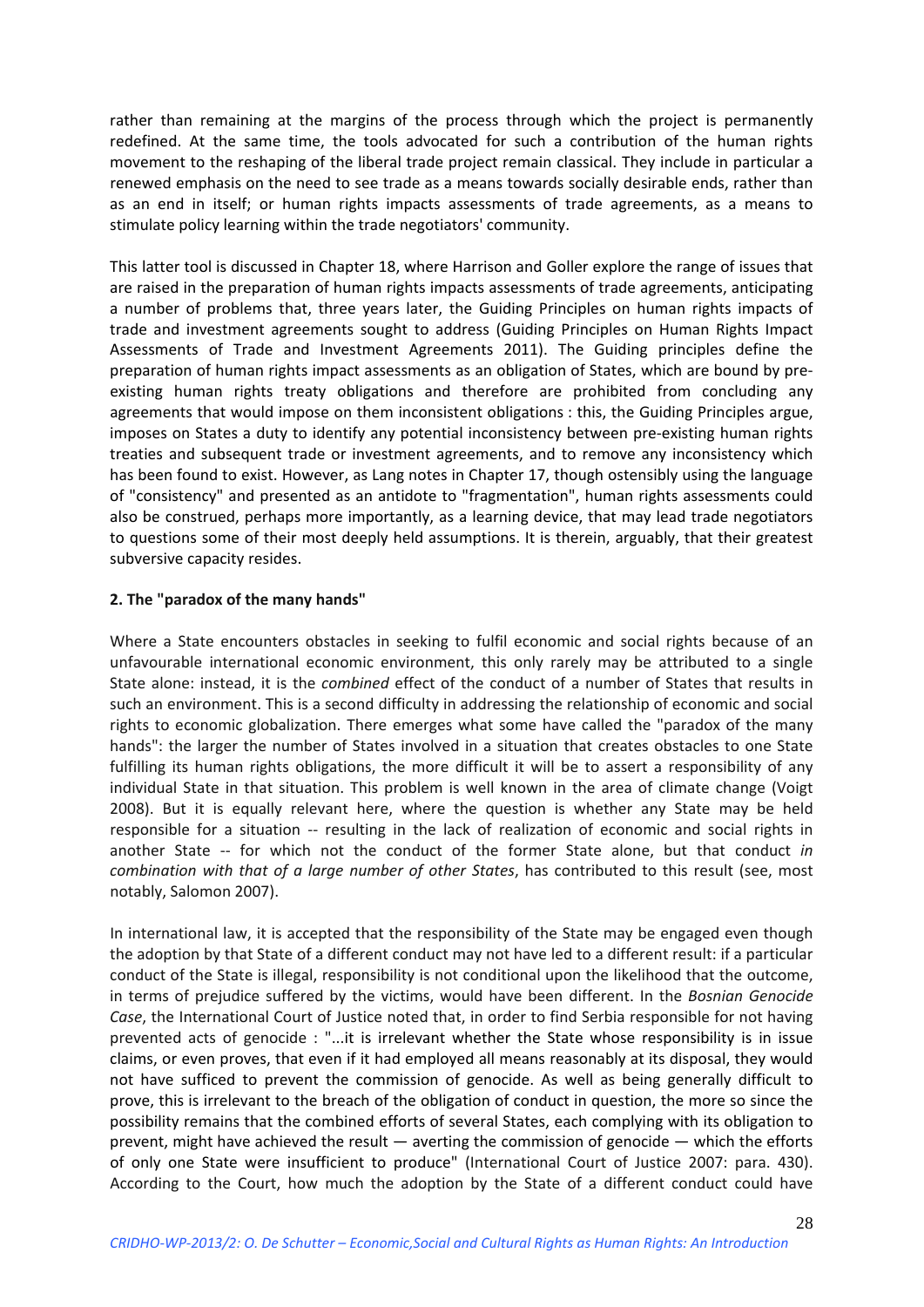altered the outcome would only be relevant to the question of damages to be awarded (International Court of Justice 2007: para. 461).

This is consistent with the position adopted by the International Law Commission when it addressed the issues of foreseeability and causality ‐‐ the link between conduct and result. In its Commentary to Principle 4 of its 2006 *Draft Principles on the Allocation of Loss in the Case of Transboundary Harm Arising out of Hazardous Activities*, it remarked: "The principle of causation is linked to questions of foreseeability and proximity or direct loss. Courts in different jurisdictions have applied the principles and notions of proximate cause, adequate causation, foreseeability and remoteness of the damage. This is a highly discretionary and unpredictable branch of law. Different jurisdictions have applied these concepts with different results. It may be mentioned that the test of proximity seems to have been gradually eased in modern tort law. Developments have moved from strict *condicio sine qua non* theory over the foreseeability ('adequacy') test to a less stringent causation test requiring only the "reasonable imputation" of damage" (International Law Commission 2006b).

Thus, a particular violation of economic, social and cultural rights may be attributed to the conduct of one State, even if other, intervening causes, or the conduct adopted by a number of other States, have also played a role in the violation. The problem nevertheless remains that alleging the responsibility of one State in a situation for which other States also bear some responsibility (potentially to an even larger degree) may be politically difficult to justify. This is especially the case where the argument made is that the State in question should have done more to support the realization of economic and social rights in another State, for instance by increasing the level of development aid or by facilitating access of that State to international finance. It is one thing for a State to be found responsible for implementing trade policies that destroy local producers' ability to compete on their own domestic markets; it is quite another to seek to engage the responsibility of that State for not ensuring that the multilateral trading system works for the benefit of the State which, due to its poor trade balance, finds it difficult to make progress on development indicators.

#### **3. Human rights and international organisations: international financial institutions**

In the post-World War II era, economic globalization has proceeded to a significant extent through international organizations to which certain competences have been transferred to guide the development efforts of poor countries, or to help them access financial support on international markets. But international human rights law has largely developed through treaties that States -and, almost without exception, States alone -- may accede to, and that are not addressed to international organizations. We encounter, thus, a third difficulty in addressing the relationship between economic and social rights and economic globalization.

Of course, human rights treaties binding on States parties are not the sole source of international human rights law. However, we again find a gap between the answers that may be found in theory and the level of practical implementation. As subjects of international law, international organizations are in principle bound by "any obligations incumbent upon them under general rules of international law, under their constitutions or under international agreements to which they are parties" (International Court of Justice 1980: para. 37). Undoubtedly, human rights are part of general international law. They are recognized in customary international law. They also may be seen as part of the general principles of law that are a source of international law, as the vast majority of national constitutions provide a list of basic rights often directly inspired by the Universal Declaration of Human Rights, or have themselves served as a source of inspiration to the Declaration (De Schutter 2012). Yet, the potential avenues to allege the responsibility of international organizations, including in particular international financial institutions, for violations of economic and social rights, remain very limited (De Schutter 2010b). Unless international organizations acknowledge that they are bound to comply with human rights in the exercise of the powers attributed to them, and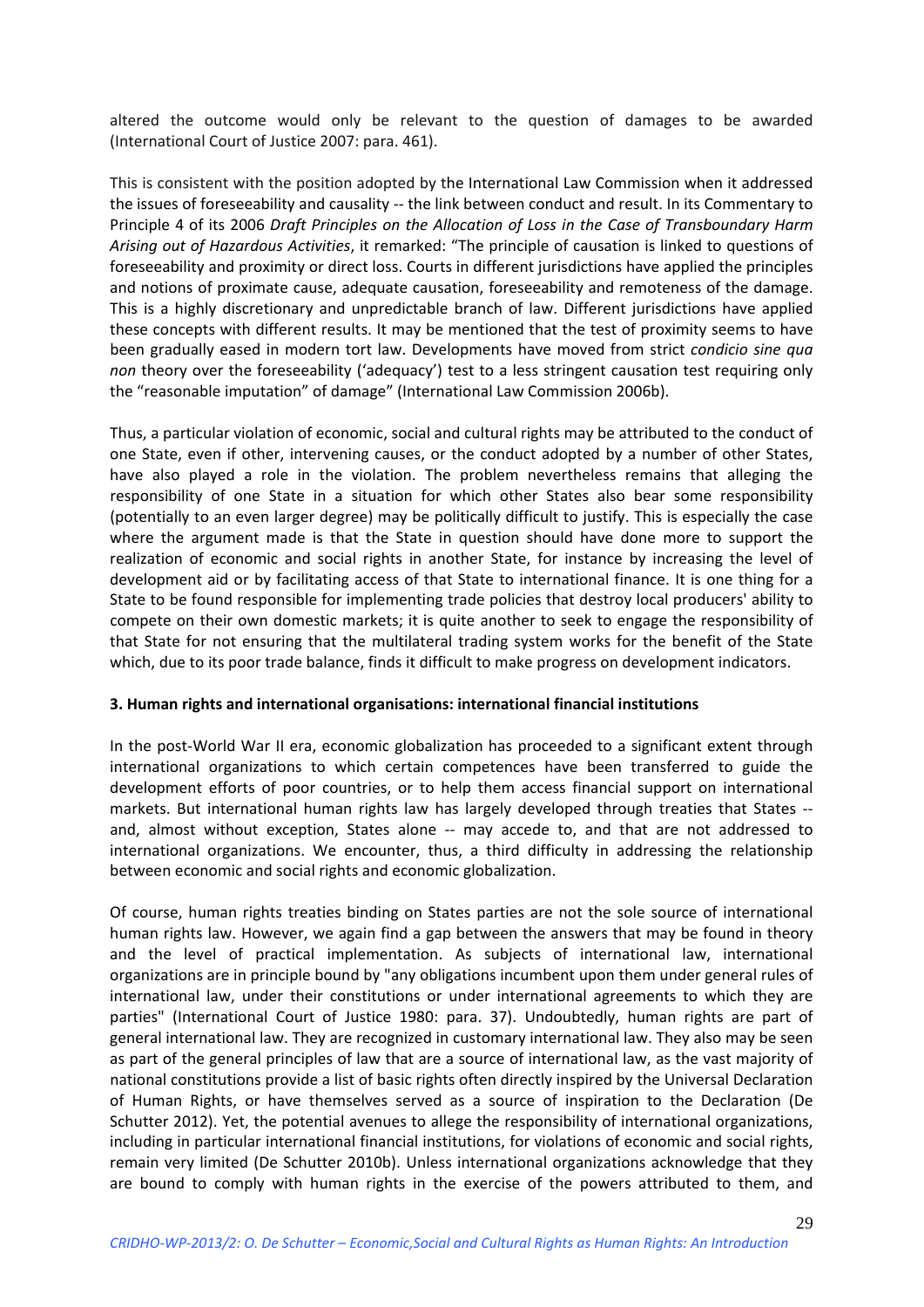establish mechanisms that will ensure adequate accountability, this is an area in which impunity may remain the rule. The alternative is, of course, to allege the responsibility of the member States of the said organizations for having transferred powers without acting with due diligence to ensure that such powers will be exercised in accordance with the requirements of human rights that those States are bound to comply with. At the current state of development of international human rights mechanisms, this remains the most favored avenue. But it is an admission of the still immature state of the relationship between human rights and globalization.

One related problem is the alleged tension between the limited mandate of international agencies (resulting from the principle of specialty) and their duty to comply with human rights. By insisting on the human rights responsibilities of international organizations, are we not asking them in effect to betray the mandate for which they were originally established, and which should, in principle, guide the exercise by these organizations of the competences they have been attributed ? This is not an imaginary concern. The natural tendency of international organisations has always been to interpret extensively their constituting charters, thus expanding their powers and the scope of their operations (Alvarez 2005: 65‐108). Yet, at the same time, a strict interpretation of their mandate could be nothing more than a figleaf to allow them to disregard the requirements of human rights, despite the very real impacts their activities might have on the enjoyment of such rights and on the ability for States to fulfil them.

This latter concern has been discussed especially as regards the international financial institutions (the World Bank Group and the International Monetary Fund), due to the influence exercised by these institutions on poor countries: the World Bank for instance makes loans worth 20 billion USD per year to finance projects in developing countries (see Bradlow and Grossmann 1995; Skogly 2001; Darrow 2003; Dañino 2005). Article IV, section 10 of the Articles of Agreement of the International Bank for Reconstruction and Development states, under the heading 'Political Activity Prohibited': 'The Bank and its officers shall not interfere in the political affairs of any member; nor shall they be influenced in their decisions by the political character of the member or members concerned. Only economic considerations shall be relevant to their decisions, and these considerations shall be weighed impartially in order to achieve the purposes stated in Article 1'. While the Articles of Agreement of the IMF do not include a similar clause, the requirement to take only economic considerations into account has been seen as also applicable to the Fund. Is this not a prohibition to take human rights into account?

This debate is addressed in Chapters 14 and 15 respectively by Ibrahim Shihata and Daniel Bradlow. The position of Shihata, expressed at a time when he was general counsel of the World Bank, is that the Bank is prohibited from taking human rights into account in making its decisions: that would inevitably lead to politicizing its mandate, and to introducing a form of conditionality in its lending policies. This remains to this day the professed doctrine. During his tenure as general counsel of the World Bank between 2003 and 2006, Roberto Dañino did appear open to reexamining this doctrine. In a document titled "Legal Opinion on Human Rights and the Work of the World Bank" he issued on 27 January 2006, Dañino noted that the mission of the World Bank consists in the alleviation of poverty through economic growth and social equity. This, he remarked, has "an especially strong human rights dimension" (para. 7). Therefore: "Human rights relate substantively to many of the activities of the World Bank. They are deeply interconnected with the purposes outlined in Article I, in large measure because they are directly relevant to the Bank's mission of poverty alleviation" (para. 8). This led Dañino to conclude that the consideration of human rights should be essential to the Bank's work (see also Dañino 2005). This opinion, however, remained isolated, and it has not become the official position of the Bank.

Beyond the narrow legal question of the definition of its mandate, lies a broader question, that of the organizational culture within the World Bank and the respective ethos of economists and lawyers,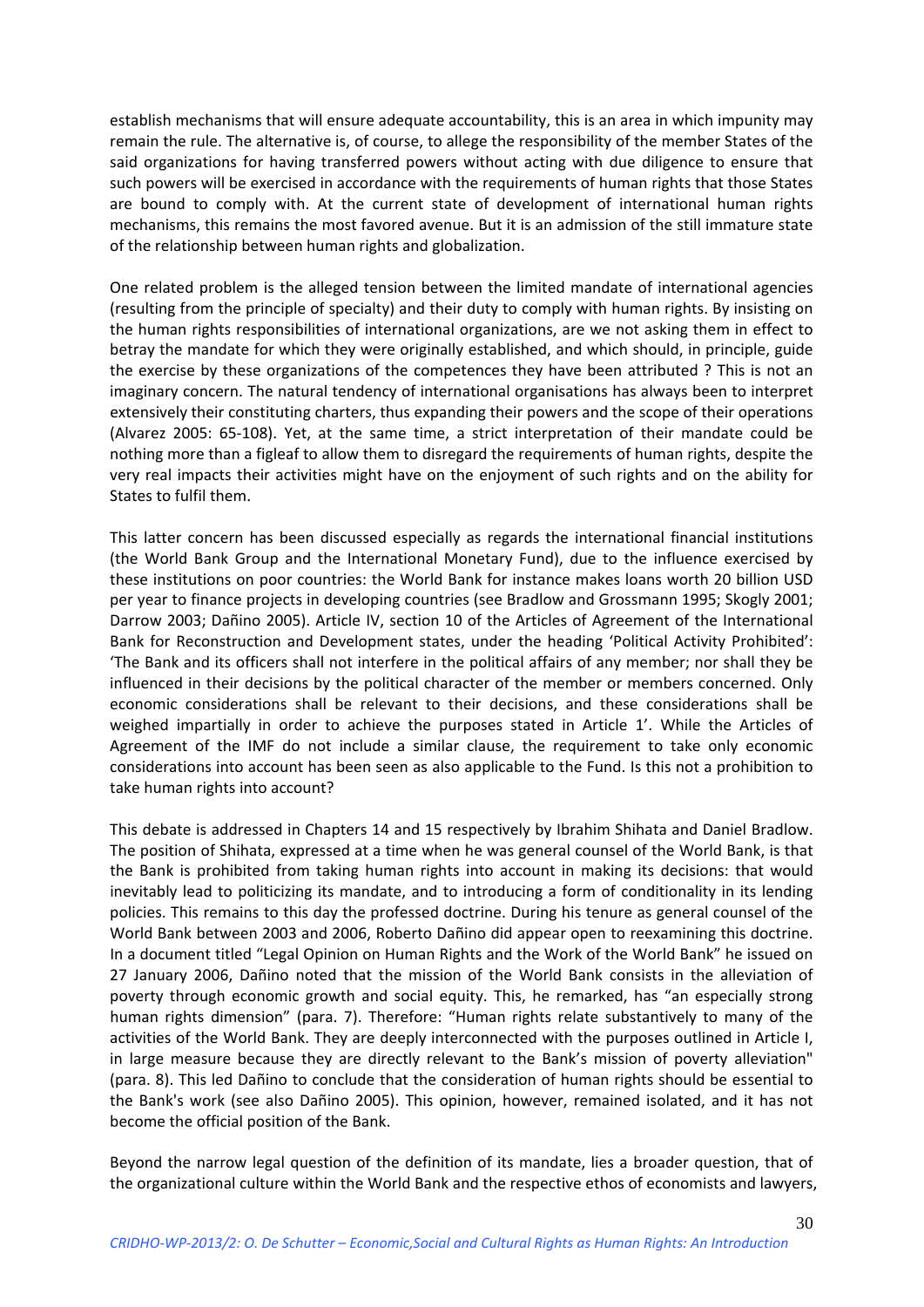which makes a radical cultural change within the Bank difficult to conceive (Sarfaty 2013). In 1995, Daniel Bradlow and Claudio Grossmann wrote to encourage the IFIs to "reinterpret their charters to clarify what issues are considered "domestic" political issues, and therefore outside the scope of their mandate. While this prohibition has a continuing validity in excluding undue influences, it should not prevent the IFIs and the multilateral development bank from incorporating all matters governed by international law, such as human rights and the protection of the environment, into their operations. Such a reinterpretation would facilitate efforts to promote a development process that is governed by the rule of law" (Bradlow and Grossmann 1995: 439). The call was valid then; it remains so today.

Beyond IFIs, the question may be addressed with respect to all international agencies that are key actors in the process of globalization: must such agencies do more to contribute to the fulfillment of human rights, by taking human rights into account at the risk of betraying the mandate for which they were established? There is no simple or immediate way out of this dilemma. It may however be useful to distinguish between the negative obligations (to abstain from violations) and the positive obligations (to protect and fulfil human rights) which are traditionally imposed on the parties to international human rights treaties. Whereas, in order to be fulfilled, positive obligations require that the addressee possess the required competences to do so, negative obligations merely impose limits on how existing competences may be exercised. The implication is that, by requiring from an international organization that it complies with human rights in the course of its activities, we are not asking it to expand its powers beyond those which it has been attributed by its member States. We are not even necessarily asking that it exercise the powers it has been attributed with a view to ensuring the protection and promotion of human rights. We ask, rather, than when it takes action, and insofar as it takes action, it should ensure that it will not negatively impact upon human rights. In that sense, the danger of 'creeping competences' usually associated with the imposition of human rights responsibilities on international organizations should not be exaggerated: while such a danger cannot be ignored, nor should it be considered an unavoidable consequence.

#### **4. The extraterritorial human rights obligations of States**

We encounter a fourth difficulty in seeking to ensure that economic globalization be shaped in accordance with the requirements of human rights. It is that, traditionally, the human rights obligations of States only extend to the situations that fall under their "jurisdiction". Of course, this notion should not be equated with the national territory of the State, over which it exercises territorial sovereignty: human rights bodies have interpreted the notion of "jurisdiction", insofar as it is a condition for the human rights obligations of the State to come into play, as referring to the situations over which the States exercises a certain degree of *de facto* control, whether or not in accordance with international law. But, in contrast to the primarily negative duties to abstain from interfering with the enjoyment of the rights of the individual, the duties to fulfil economic, social and cultural rights, may require the exercise of powers that are those of the territorial State or of an occupying State acting as the de facto territorial sovereign, which results in limiting the range of situations to which economic and social rights can be invoked.

Indeed, this is probably why, in its 2004 Advisory Opinion on the *Legal Consequences of the Construction of a Wall in the Occupied Palestinian Territory*, the International Court of Justice remarks that, while the International Covenant on Civil and Political Rights, "is applicable in respect of acts done by a State in the exercise of its jurisdiction outside its own territory" (International Court of Justice 2004: para. 111), the situation may be slightly different as regards the International Covenant on Economic, Social and Cultural Rights : the Court notes that this instrument "contains no provision on its scope of application. *This may be explicable by the fact that this Covenant guarantees rights which are essentially territorial*" (International Court of Justice 2004: para. 112 (emphasis added)). The Court does acknowledge that "it is not to be excluded that it applies both to territories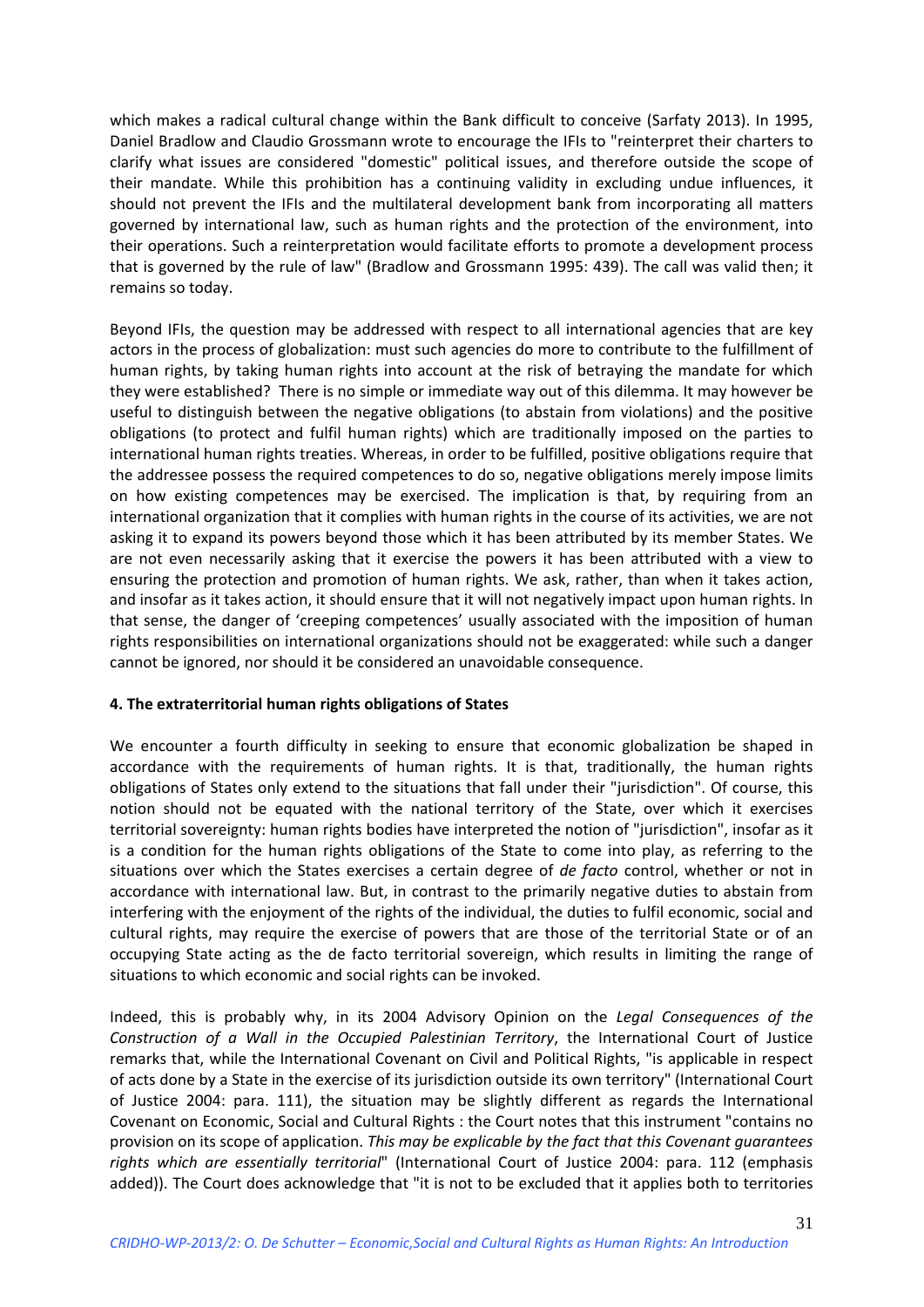over which a State party has sovereignty and to those over which that State exercises territorial jurisdiction", and it finds that the Covenant on Economic, Social and Cultural Rights does impose obligations on Israel as the Occupying Power in the Occupied Palestinian Territories. However, the Court still presumes that the Covenant requires for its implementation that the State does exercise "quasi‐sovereign" powers ‐‐ for instance, to establish a system of schools, to build health care centres, or to implement a program for social housing. This illustrates the difficulty of imposing extraterritorial obligations in the area of economic, social and cultural rights, at least if we remain trapped in the current (and still dominant) mindset that sees such rights as imposing positive duties on the State, whereas civil and political rights only (or primarily) would impose negative duties of abstention.

However, significant progress has been achieved over the past few years in order to extend the responsibility of States beyond the situations that occur on their national territory, not only for civil and political rights, but also for economic and social rights. Human rights treaty bodies have increasingly acknowledged the existence of extraterritorial obligations, both in order to prohibit them from adopting measures that have negative impacts on the enjoyment of human rights outside their national territory, and in order to oblige them to contribute to the protection of human rights outside their national territory in situations which they are in a position to influence (for instance, CESCR 1999a: para. 19 and 36; CESCR 2000: para. 39; CESCR 2002: para. 31 and 35‐36). The emerging consensus in this regard is also illustrated for instance by the Guiding Principles on Human Rights and Extreme Poverty endorsed by consensus by the UN Human Rights Council in September 2012 (United Nations Human Rights Council 2012), which state that "as part of international cooperation and assistance, States have an obligation to respect and protect the enjoyment of human rights, which involves avoiding conduct that would create a foreseeable risk of impairing the enjoyment of human rights by persons living in poverty beyond their borders, and conducting assessments of the extraterritorial impacts of laws, policies and practices" (Guiding Principles on extreme poverty and human rights (2012): para. 92). Another indication of the progress made in this direction is the presentation at the Human Rights Council, in 2012, of the already mentioned Guiding Principles on human rights impact assessment of trade and investment agreements, that describe the methodology that should guide the conduct of such impact assessments prior to the conclusion of such agreements (Guiding Principles on Human Rights Impact Assessments of Trade and Investment Agreements 2011). Finally, the endorsement in September 2011, by a large range of international human rights experts and organizations, of the Maastricht Principles on the extraterritorial obligations of States in the area of economic, social and cultural rights, that may be seen as a restatement of the obligations of States outside their national territory, also has significantly contributed to this momentum (De Schutter et al. 2012a; Coomans and Künnemann 2012).

#### **5. Controlling transnational corporations**

Part of this movement towards the affirmation of extraterritorial obligations of States in the area of economic, social and cultural rights, consists in imposing on States a duty to control private actors over which they can exercise control, even outside their national territories: in Chapter 19, David Kinley and Justine Nolan explain why this matters, highlighting the increased role of large corporations in the global economy and the difficulties States encounter in seeking to regulate their activities (see also, for an early and compelling assessment, Joseph 1999). But a second answer to the challenge of ensuring that economic globalization does not proceed in disregard of the requirements of economic and social rights, has consisted in imposing on such actors certain human rights obligations, sometimes euphemistically referred to as "responsibilities". The most significant achievement in this regard was the endorsement by the Human Rights Council, in 2011, of a set of Guiding Principles on Business and Human Rights proposed by the Special Representative of the UN Secretary‐General on the issue of human rights and transnational corporations and other business enterprises, professor J. Ruggie.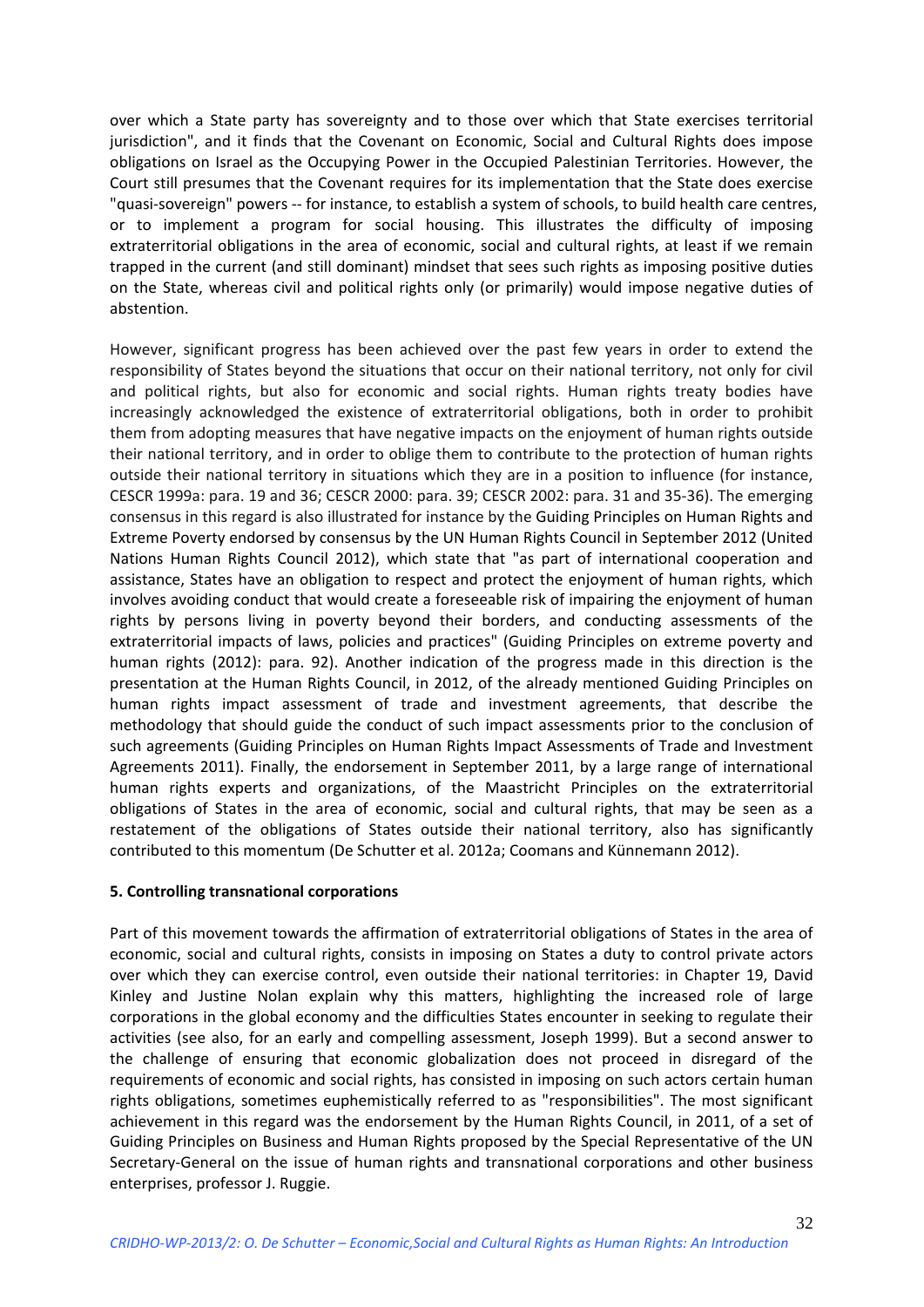That development also was long in the making. When, on 20 April 2005, the United Nations Commission on Human Rights adopted a resolution requesting that the UN Secretary‐General appoint a Special Representative on the issue of business and human rights (United Nations Commission on Human Rights 2005), the field was a deeply divided one. After a wide consultation of all relevant stakeholders including in particular the business community, the independent experts of the UN Sub‐Commission for the Promotion and Protection of Human Rights had proposed in August 2003 a set of 'Norms on the Human Rights Responsibilities of Transnational Corporations and Other Business Enterprises' (United Nations Sub‐Commission for the Promotion and Protection of Human Rights 2003; see Weissbrodt and Kruger 2003; Weissbrodt and Kruger 2005). The draft Norms presented themselves as a restatement of the human rights obligations imposed on companies under international law. They were based on the idea that 'even though States have the primary responsibility to promote, secure the fulfillment of, respect, ensure respect of and protect human rights, transnational corporations and other business enterprises, as organs of society, are also responsible for promoting and securing the human rights set forth in the Universal Declaration of Human Rights', and therefore 'transnational corporations and other business enterprises, their officers and persons working for them are also obligated to respect generally recognized responsibilities and norms contained in United Nations treaties and other international instruments' (Preamble, 3d and 4th Recital).

However, as documented in a report prepared in 2004‐2005 by the Office of the High Commissioner for Human Rights, the 'Norms' were deeply contentious (Office of the High Commissioner for Human Rights 2005). Some stakeholders challenged the very idea that international human rights law was relevant to corporations: they asserted that international law could not impose direct obligations on companies, who are not subjects of international law. Others questioned the choice of the experts of the Sub‐Commission on Human Rights to base the 'Norms' they were proposing on a range of instruments that were not necessarily ratified by the countries in which the corporations operate, thus in fact imposing on business actors obligations that went beyond the duty to comply with the legal framework applicable to their activities where such activities are located. Moreover, it was said, the 'Norms' were inapplicable, due to the ambiguities of the standards guiding certain key questions, such as the definition of the situations which corporations had a duty to influence : Principle I of the 'Norms' referred in this regard to the notion of 'sphere of influence' to provide such a definition ('Within their respective spheres of activity and influence, transnational corporations and other business enterprises have the obligation to promote, secure the fulfillment of, respect, ensure respect of and protect human rights recognized in international as well as national law, including the rights and interests of indigenous peoples and other vulnerable groups'); but that was considered exceedingly vague and the source of legal insecurity for both the victims of human rights abuses of corporations and for these corporations themselves.

Not only were the 'Norms on the Human Rights Responsibilities of Transnational Corporations and Other Business Enterprises' highly contentious due to the prescriptions they contained; they also were seen as objectively competing with the flagship initiative of the United Nations in promoting corporate social responsibility, the 'Global Compact'. The Global Compact was first proposed by the United Nations Secretary General K. Annan at the 1999 Davos World Economic Forum. It was conceived as a voluntary process, meant to reward good corporate practices by publicizing them, and to promote a mutual learning among businesses. The companies joining the process pledge to support a set of values in the areas of human rights, labour, and the environment, and to which anticorruption was added in 2004. They report annually on initiatives that contribute to the fulfilment of these values in their business practices, through a "Communication on Progress". The companies joining the process who fail to comply with the reporting requirement face "de‐listing": by 2011, more than 2,000 participating companies had been thus sanctioned.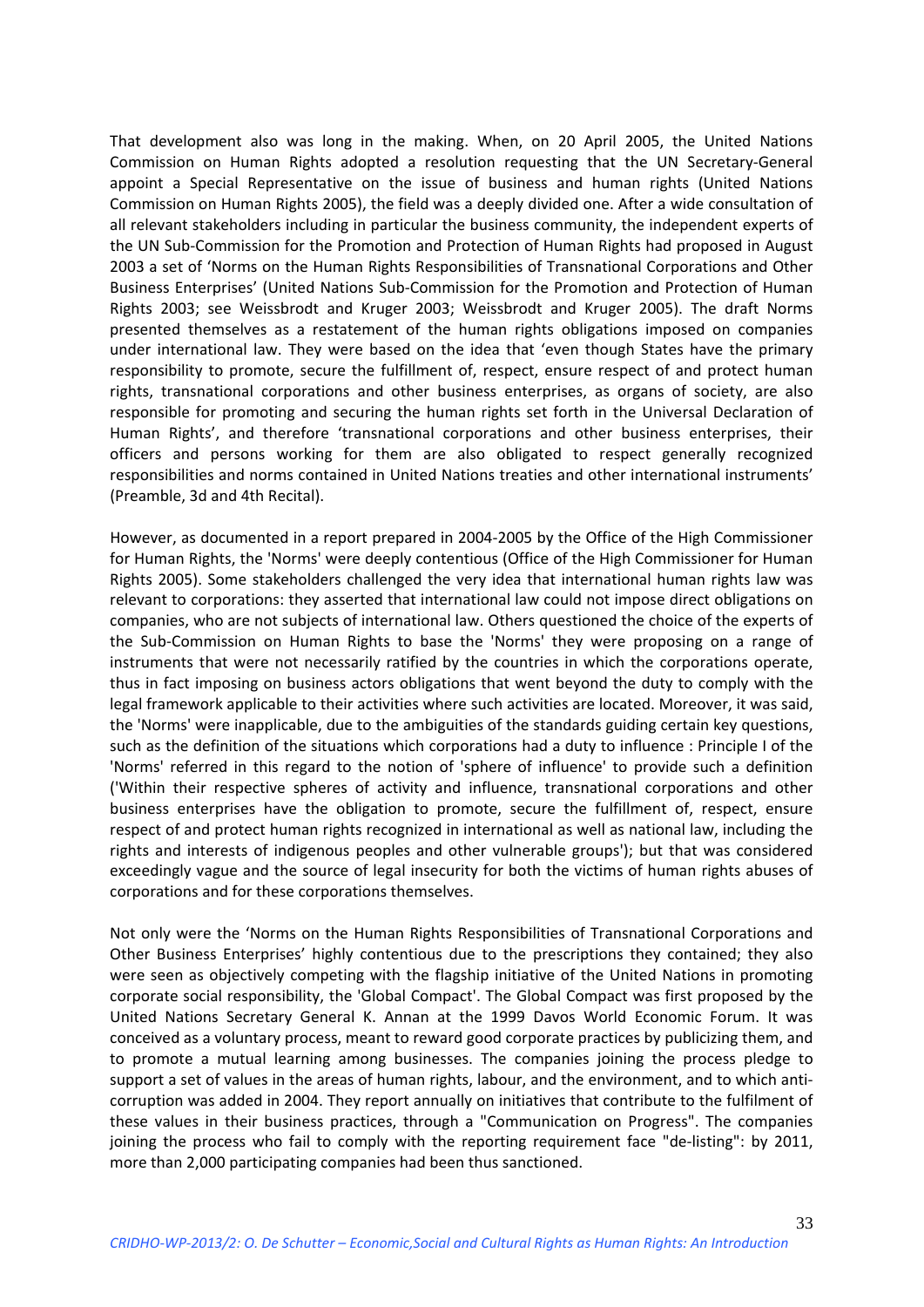The Guiding Principles on Business and Human Rights endorsed by the Human Rights Council in June 2011 is now seen as the most authoritative statement of the human rights duties or responsibilities of States and corporations adopted at UN level. These Guiding Principles go beyond the plethora of voluntary initiatives, often sector‐specific, that existed hitherto. They have been widely endorsed, by business organizations and in intergovermental settings ‐‐ including, notably, by the Organization for Economic Cooperation and Development (OECD) when it revised its Guidelines on Multinational Enterprises in 2011 --. They have also been invoked, albeit at times grudingly, by civil society. And they are now subject to a follow‐up mechanism within the United Nations system, through the Working Group on business and human rights and an annual forum to be held on this issue.

Though these are major breakthroughs, it remains difficult to make general statements about the human rights impacts of the growth of foreign direct investment through transnational corporations (see however, for an attempt at a synthesis, De Schutter et al. 2012b). Part of the difficulty is that such assessments can be made at two distinct levels, one concerned with the macro-economic dimensions and another with the level of each individual investment project (De Schutter 2005). In Chapter 20, Matthias Sant'Ana explores the methodological issues raised in the attempts to provide such assessments. He considers which quantitative approaches have sought to link the arrival of FDI to the human rights record of the receiving country, and how project-level approaches have been conducted to measure the human rights impacts on the communities affected by one particular investment project. He identifies the methodological difficulties associated with both. Clearly, we need more empirical studies such as those mapped by Sant'Ana, in order to improve existing human rights impact assessments methodologies and ensure that the new consensus on the responsibility of corporations to respect human rights translates into reality.

## **V. Economic, Social and Cultural Rights and Development**

The final set of chapters collected here discuss the role of human rights in development. Chapters 21 and 22 address the question whether there exists a duty for rich countries to support the development of poor countries, based either on the "right to development" proclaimed by the United Nations General Assembly in 1986 or on the reference to "international assistance and cooperation" that appears in the International Covenant on Economic, Social and Cultural Rights and in later human rights instruments. Chapters 23 and 24 examine the role of human rights in development cooperation and in the realization of the development objectives set by the international community.

#### **1. The duty to assist developing countries**

The idea of a right to development was first expressed by Kéba M'Baye in his 1972 inaugural lesson to the International Institute for Human Rights (M'Baye 1972). On 21 February 1977, the Commission on Human Rights adopted Resolution 4 (XXXIII) requesting that a study be prepared on "the international dimensions of the right to development as a human right in relation with other human rights based on international cooperation, including the right to peace, taking into account the requirements of the New International Economic Order and fundamental human needs". The study, authored by Philip Alston, was presented to the Commission on Human Rights in 1979. It emphasized both that measures adopted at domestic level and measures at international level should be mutually supportive and should go hand in hand, and that the realization of the right to development should be based on participation at all levels (Report of the Secretary‐General 1979). In 1986, after five years of discussions within a Working Group established by the Commission on Human Rights, the UN General Assembly adopted the Declaration on the Right to Development, defining it as "an inalienable human right by virtue of which every human person and all peoples are entitled to participate in, contribute to, and enjoy economic, social, cultural and political development, in which all human rights and fundamental freedoms can be fully realized" (United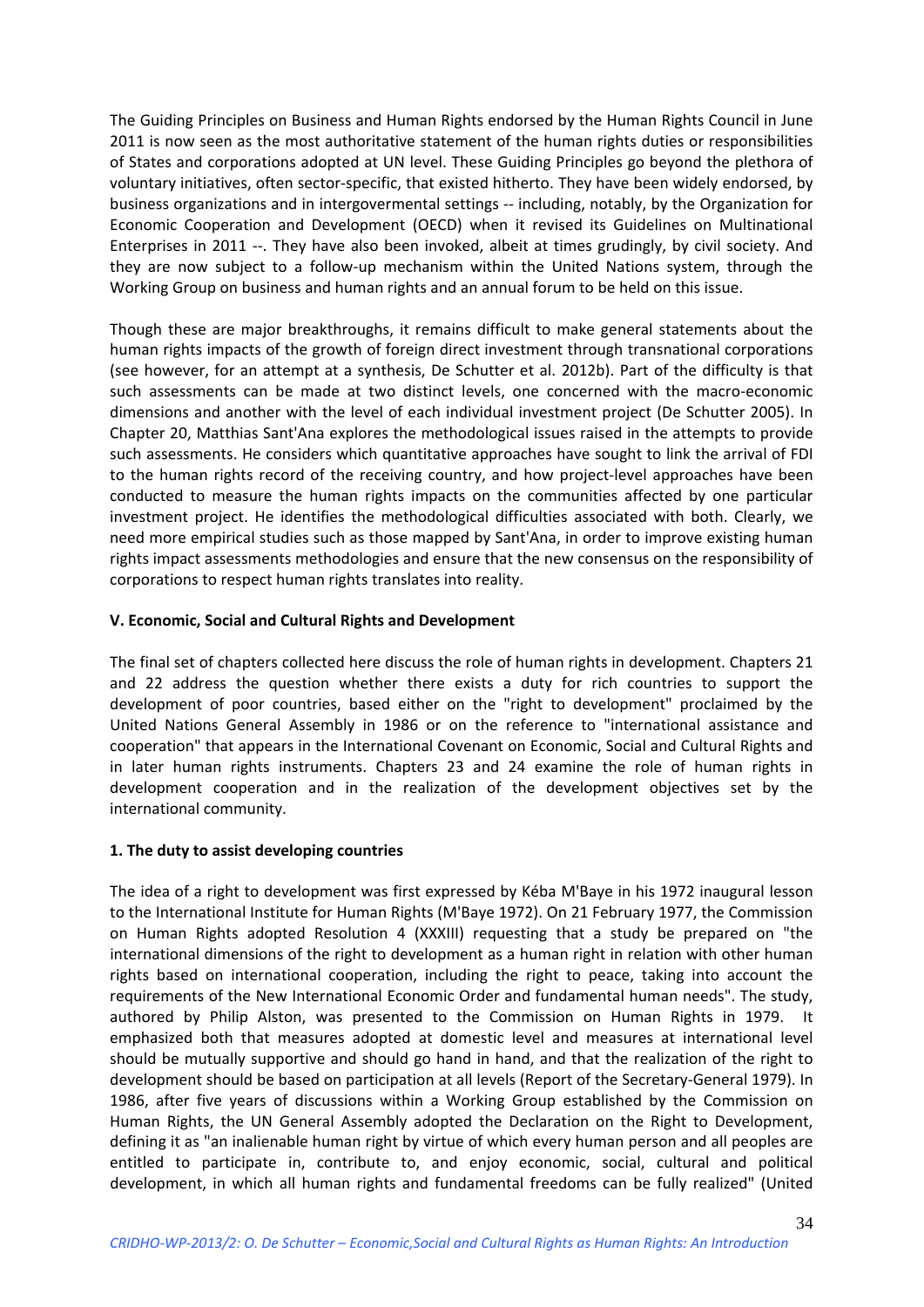Nations General Assembly 1986); the only negative vote was cast by the United States. Since then, various working groups, task forces and independent experts have been trying to identify ways to overcome obstacles to the realization of the right to development, and to define criteria that would allow to measure progress in its fulfilment (for an excellent synthesis, Marks 2011). Whichever advances were made stumbled, however, on the apparently insurmountable oppositions between rich and poor countries, concerning issues such as the need for a new international instrument or the use of indicators.

As the Independent Expert on the right to development to the United Nations Commission on Human Rights between 1999 and 2004, before becoming the Independent Expert on Human Rights and Extreme Poverty, Arjun Sengupta played a major role in these discussions. An Indian economist from West Bengal and longtime member of the Indian Parliament, Sengupta emphasizes in Chapter 21 that human rights are both an end of development and ingredients for development, an idea also championed by his compatriot Amartya Sen (Sen 1999). As Independent Expert on the right to development, Sengupta pioneered the idea of "development compacts", which he elaborates on in his contribution to this volume (Chapter 21: 880-883). The basic idea is that rich countries could ensure that they provide financial support and remove a range of obstacles to a developing country's ability to fulfil human rights, in exchange for a firm commitment by that country to work towards the full realization of human rights, under the supervision of an independent body such as a human rights commission: in essence, instead of having vague commitments of the international community to facilitate the process of development, and equally vague promises of developing countries to focus on human development priorities for the benefit of their populations, there would be a contractualization of the efforts made on both sides, and a corresponding shift from promises to binding obligations. Though this scheme smacks of conditionalities, it differs from conditionalities in that the commitments and the accountability are conceived as the result of a negotiated agreement rather than imposed, and as mutual rather than unilateral.

In Chapter 22, Madgalena Sepulveda Cremona, who later was to be appointed the Independent Expert (and then Special Rapporteur) on Extreme Poverty and Human Rights, explores the role of "international assistance and cooperation" in human rights instruments, and in particular in the International Covenant on Economic, Social and Cultural Rights. Article 2(1) of the Covenant specifically refers to an obligation to take steps, including through international assistance and cooperation, to realise economic, social and cultural rights. It therefore clearly affirms an obligation to engage in international cooperation, as recognized by the Committee on Economic, Social and Cultural Rights (CESCR 1990: para. 14). Similarly, the Convention on the Rights of the Child requires states to take measures to implement the economic, social and cultural rights in the treaty "... to the maximum extent of their available resources and, where needed, within the framework of international cooperation" (Art. 4, and see also Articles 24 (4) and 28 (3), requiring states to promote and encourage international cooperation in regard to the right to health and to education, taking particular account of the needs of developing countries). Thus, as noted by the Committee on the Rights of the Child, "[w]hen States ratify the Convention, they take upon themselves obligations not only to implement it within their jurisdiction, but also to contribute, through international cooperation, to global implementation" (CRC 2003: para. 5).

Disagreement persists however as to whether the reference to international assistance and cooperation implies the existence of binding obligations. Neither the drafting history of the Covenant nor subsequent State practice provide a definitive answer. When negotiating what came to be Article 2(1) of the International Covenant on Economic, Social and Cultural Rights, the drafters agreed that international cooperation and assistance was necessary in order to realise economic, social and cultural rights, but they disagreed as to whether it could be claimed as a right (Alston and Quinn 1987: 188‐189). No vote was conducted to decide between these competing views and to reflect one of the contending views in the text.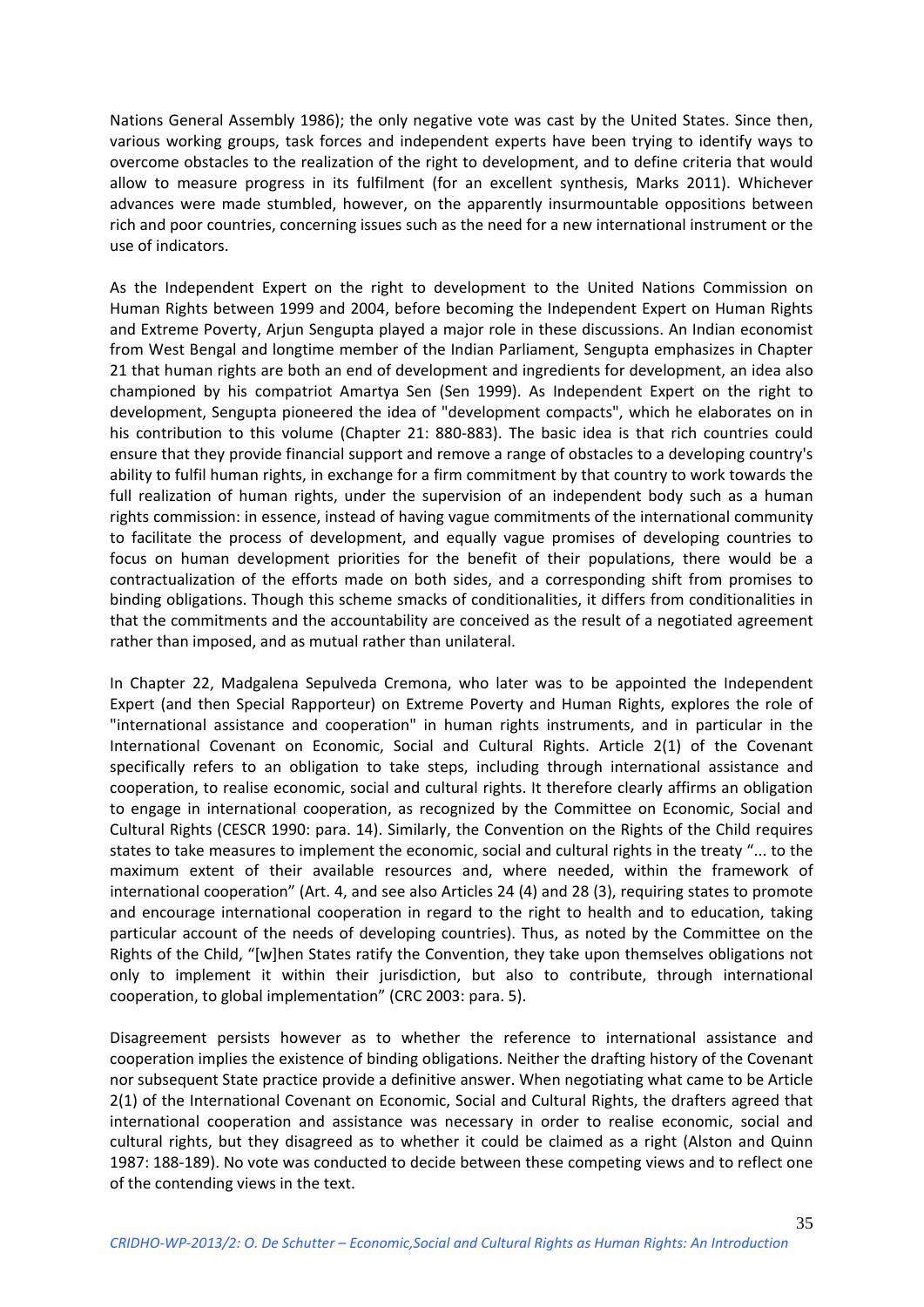The issue was reopened in recent years, when the Optional Protocol to the Covenant was negotiated. During those negotiations, some industrialized countries accepted moral responsibilities of international cooperation, but argued that the Covenant does not impose legally binding obligations in regard to economic, social and cultural rights internationally (United Nations Commission on Human Rights 2006: paras. 78 and 82). However, that interpretation was far from unanimous among States: although there are disagreements as to the scope of the duty and its precise implications, there is today broad agreement that the Covenant imposes at least some extraterritorial obligations in the area of economic, social and cultural rights. This is reflected in international declarations adopted without a vote, such as the resolutions of the United Nations General Assembly on the right to food, which indicate that the right to adequate food requires "... the adoption of appropriate environmental and social policies, at both the national and international levels, oriented to the eradication of poverty and the fulfillment of human rights for all", and which provide that "... all States should make all efforts to ensure that their international policies of a political and economic nature, including international trade agreements, do not have a negative impact on the right to food in other countries." (United Nations General Assembly 2009: paras. 20 and 32). Moreover, reaffirmations over many decades to cooperate internationally in advancing economic, social and cultural rights, including as expressed in Millenium Development Goal 8 to develop partnerships for development to realize the MDGs, lend strength to the legal commitment to internationalize responsibility in this area.

Yet, even the most progressive readings of the existing treaties fall short of asserting that there exists a duty, grounded in the idea of international assistance and cooperation, to provide certain levels of support to developing countries. The Committee on Economic, Social and Cultural Rights itself, though it has repeatedly affirmed that international assistance and cooperation for the realization of economic, social and cultural rights is 'particularly incumbent on those States in a position to assist' (CESCR 1990: para. 14; CESCR 2000: para. 45; CESCR 2006: para. 37), as well as 'other actors in a position to assist' (CESCR 2000: para. 45; CESCR 2001: para. 16), and though it systematically refers States to their commitment to dedicate 0.7 per cent of their GDP to official development assistance, has refrained from describing this duty as sufficiently "perfect" to potentially give rise to enforceable claims against the donor States. This, we may note, led the experts having set out the 2011 Maastricht Principles on the extraterritorial obligations of States in the area of economic, social and cultural rights referred to above, to include the principle according to which "States should coordinate with each other, including in the allocation of responsibilities, in order to cooperate effectively in the universal fulfilment of economic, social and cultural rights". This Principle ‐‐ Principle 30 -- recognizes that the implementation of the duty of international assistance and cooperation requires further specification, as the respective responsibilities of States in a position to support the realization of economic and social rights in developing countries should be better delineated: this is both reminiscent of what was described above as the "paradox of many hands", and a variation on the theme of "development compacts", i.e., on the need to contractualize obligations to assist development efforts where such obligations are still insufficiently defined.

#### **2. Human rights and development**

In Chapter 23, Paul Gready explores the notion of a human rights-based approach to development. Formerly with Amnesty International and a specialist of human rights and development in the African context, Gready has moved to become the Director of the Centre for Applied Human Rights at the University of York in the United Kingdom. The importance of his attempt in Chapter 23 and in other publications on the same topic (see Gready and Ensor 2005; Gready 2009) stems from the fact that it seeks to demonstrate that human rights are not simply an add-on to development cooperation policies, nor are they of purely symbolic value: they are operational tools that can improve the effectiveness and the legitimacy of these policies.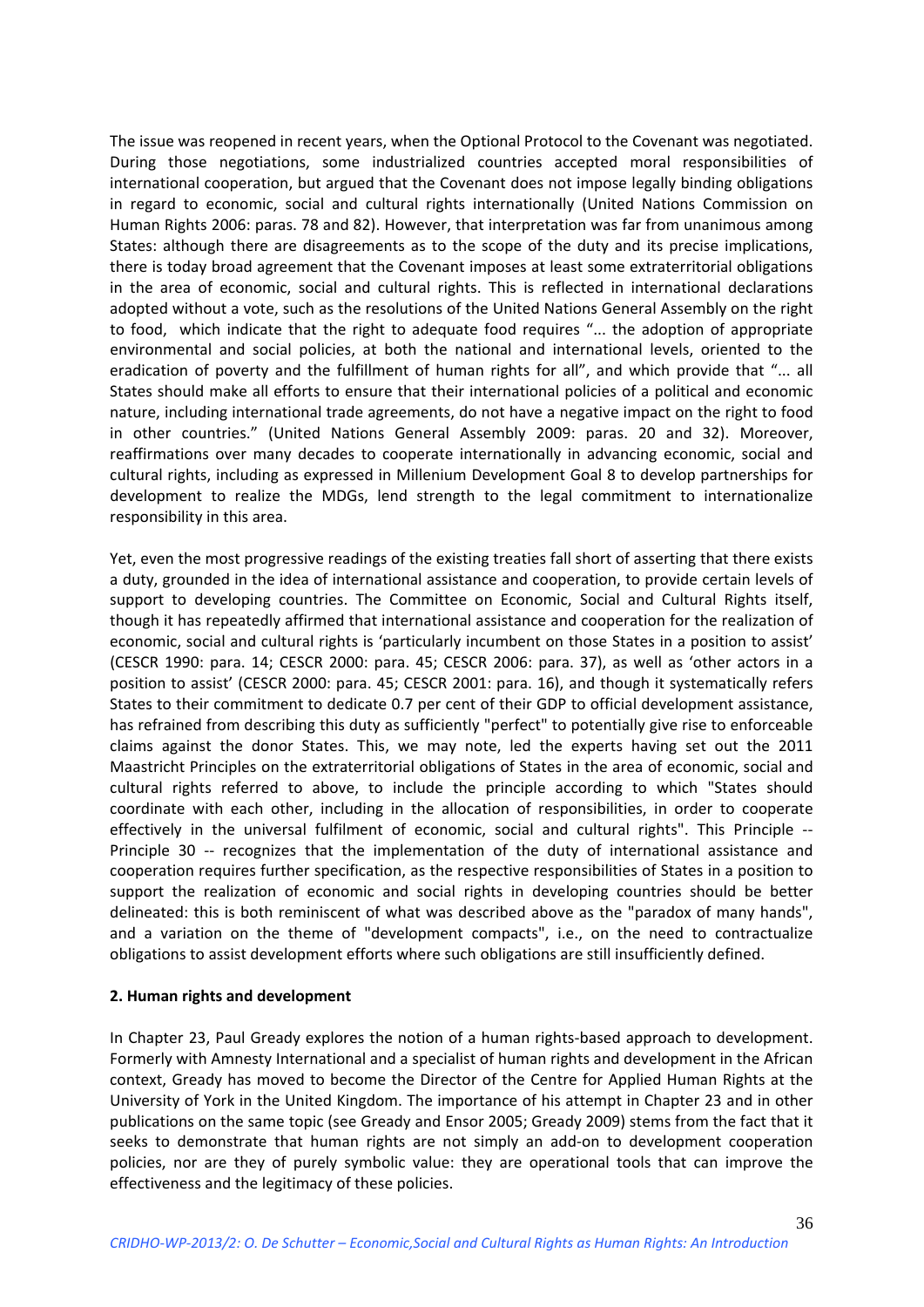Policy‐makers and practitioners in this area would be wrong to neglect human rights, because of the important contribution they can make : participation improves the information on the basis of which policies are designed and implemented, and it ensures adequate feedback and therefore accelerates learning ; accountability provides access to claims mechanisms for those that are unjustifiably excluded from certain programs, thus reducing the potential leakage of funds or mistargeting ; empowerment, putting people in the driver's seat, ensures that the solutions that are designed will respond to the real problems that the poor face, and will be based on the local knowledge that they can mobilize about how to address such problems (see also Darrow and Tomas 2005; and Dorsey et al. 2010). Many of these advantages of a rights‐based approach to development are also captured by Arjun Sengupta in his contribution to this volume (Chapter 21: 873): "The human rights approach helps to establish accountability, and where possible culpability for the failures or mistakes in implementing the policies by establishing the duties and obligations of the different parties, especially of the state and of the international community. Even if they are 'imperfect obligations' the rights‐duty correspondence for each of the rights has to be established. The remedial or corrective actions have to be enforceable, some of them through legislation, where possible, others through appropriate monitoring mechanisms. The search for accountability leading up to culpability is a genuine value addition of the human rights approach to the fulfillment of human development".

It should nevertheless not come as a surprise that, despite these advantages of a human rights‐based approach to development, the dialogue has been difficult between the human rights and development communities -- the former predominantly populated by lawyers and community activists, the latter by development economists and practitioners within aid agencies ‐‐. In Chapter 24, Mac Darrow, who has been following this debate since a number of years from within the Office of the High Commissioner for Human Rights, seeks to explain the roots of the mistrust between the two communities, and why, as Alston has written, the human rights and the development agendas have been like "ships passing through the night": both moving according to their own itinerary and at their own speed, without a real attempt to coordinate with one another, and at a permanent risk of colliding (Alston 2005). At the end of his exhaustive review of the debate on the role of human rights in the fulfiment of the Millennium Development Goals, Darrow concludes this: "The main barriers to realising the MDGs are deficits in political will, rather than resources. The human rights framework can help to close the accountability gap and strengthen incentives for action, mobilising individuals and communities to demand the MDGs as a matter of right, rather than charitable dispensation" (Chapter 24: 123).

As this volume goes to press, the World Leaders are finalizing discussions on a new set of goals to succeed the eight Millennium Development Goals, that were developed by the United Nations Secretariat following the Millennium Declaration adopted by the Heads of State and Governments in September 2000. It is to be hoped that, in defining this new set of commitments, greater attention will be paid to the issue of accountability, both at domestic level and at international level, and to the questions of inequality and the situation of the poorest, based on the realization that economic growth combined with growing inequalities within countries has limited poverty-reducing impacts. In this interdependent world more than in any other time in past history, the full realization of economic and social rights is a shared responsibility.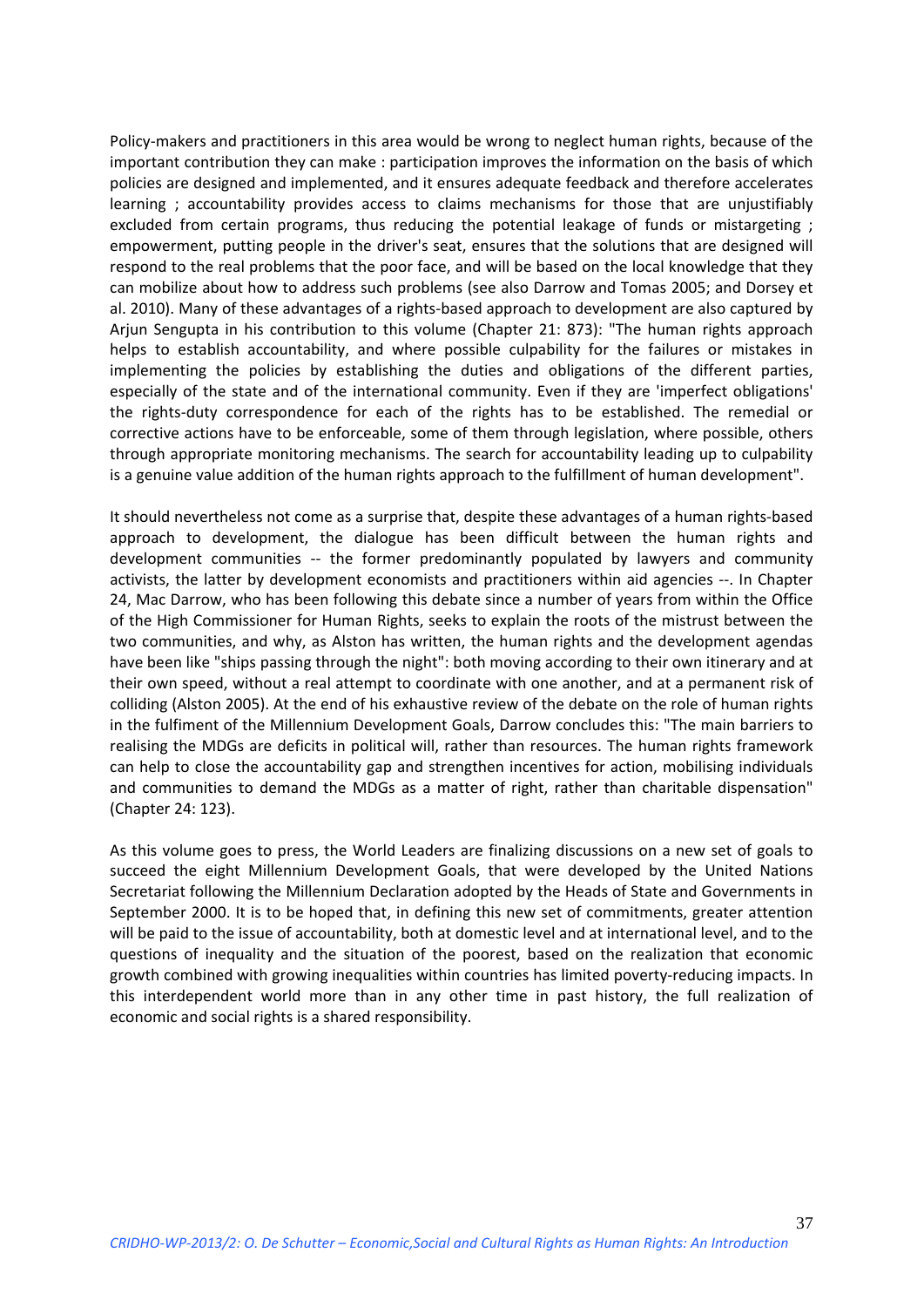# **Bibliography**

- ‐ Additional Protocol to the European Social Charter Providing for a System of Collective Complaints, opened for signature in Strasbourg on 9 November 1995, in force since 1 July 1998 (CETS n° 158).
- ‐ Additional Protocol to the American Convention on Human Rights on Economic, Social and Cultural Rights, signed 17 November 1988 (O.A.S. Treaty Series No. 69 (1988), *reprinted in* Basic Documents Pertaining to Human Rights in the Inter‐American System, OEA/Ser.L.V/II.82 doc.6 rev.1 at 67 (1992)).
- ‐ Alston, Philip (1987), "Out of the Abyss: The Challenges Confronting the New U.N. Committee on Economic, Social and Cultural Rights", Human Rights Quarterly, vol. 9: 332‐381.
- ‐ Alston, Philip (1990), "U.S. Ratification of the Covenant on Economic, Social and Cultural Rights: The Need for an entirely New Strategy", *American Journal of International Law*, vol. 84 : 365‐393.
- ‐ Alston, Philip (1996), "Establishing a Right to Petition under the Covenant on Economic, Social and Cultural Rights", Collected Courses of the Academy of European Law Law : The Protection of Human Rights in Europe, vol. IV, Book 2 (Florence ‐ European University Institute, Kluwer Law International): 107‐152
- ‐ Alston, Philip (2005), "Ships Passing in the Night: The Current State of the Human Rights and Development Debate Seen Through the Lens of the Millennium Development Goals", Human Rights Quarterly, vol. 27: 755‐827
- ‐ Alston, Philip and Quinn, Gerard (1987), 'The Nature and Scope of State Parties' Obligations under the International Covenant on Economic, Social and Cultural Rights', Human Rights Quarterly, vol. 9: 156‐229
- ‐ Alvarez, José E. (2005), International Organizations as Law‐Makers (Oxford: Oxford University Press)
- ‐ Arambulo, Kitty (1999), Strengthening the Supervision of the International Covenant on Economic, Social and Cultural Rights. Theoretical and Procedural Aspects (Intersentia, Antwerpen)
- ‐ Benelhocine, Carole (2012), The European Social Charter (Strasbourg: Council of Europe Publ.)
- ‐ Birchfield, Lauren and Corsi, Jessica (2010), 'Between Starvation and Globalization: Realizing the Right to Food in India', Michigan Journal of International Law, vol. 31, No. 4: 691‐764
- ‐ Boisson de Chazournes, Laurence (2007), 'The Bretton Woods Institutions and Human Rights: Converging Tendencies', in W. Benedek, K. De Feyter, and F. Marrella, eds., Economic Globalization and Human Rights (Cambridge, Cambridge University Press): 210‐242
- ‐ Bossuyt, Mark (1978), "La distinction juridique entre les droits civils et politiques et les droits économiques, sociaux et culturels", Revue des droits de l'homme, vol. 9: 69
- ‐ Bradlow, Daniel and Grossmann, Claudio (1995), "Limited Mandates and Intertwined Problems: A New Challenge for the World Bank and the IMF", Human Rights Quarterly, vol. 17, Issue 3: 411‐ 442.
- ‐ Brems, Eva, de Beco, Gauthier and Vandenhole, Wouter (eds) (2013), National Human Rights Institutions and Economic, Social and Cultural Rights (Antwerp‐Oxford‐New York: Intersentia)
- ‐ Brinkley, Alan (1995), The End of Reform. New Deal Liberalism in Recession and War, New York: Vintage Books.
- ‐ Brownlie, Ian (1979), Principles of Public International Law (Oxford: Clarendon Press)
- ‐ Budget Analysis Project, Budgeting for Economic and Social Rights: A Human Rights Framework (Belfast: Queens University Belfast School of Law)
- ‐ Chapman, Audrey R. and Russell Sage (eds) (2002), Core Obligations: Building a Framework for Economic, Social and Cultural Rights (Antwerp‐Oxford‐New York: Intersentia)
- ‐ Chapman, Audrey (2007), "The Status of Efforts to Monitor Economic, Social and Cultural Rights", in Shareen Hertel and Lanse Minkler (eds), Economic Rights. Conceptual, Measurement, and Policy Issues (Cambridge: Cambridge Univ. Press): 143‐164
- ‐ Cingranelli, David and Richards, David, (2007), "Measuring Government Effort to Respect Economic and Social Human Rights: A Peer Benchmark", in Shareen Hertel and Lanse Minkler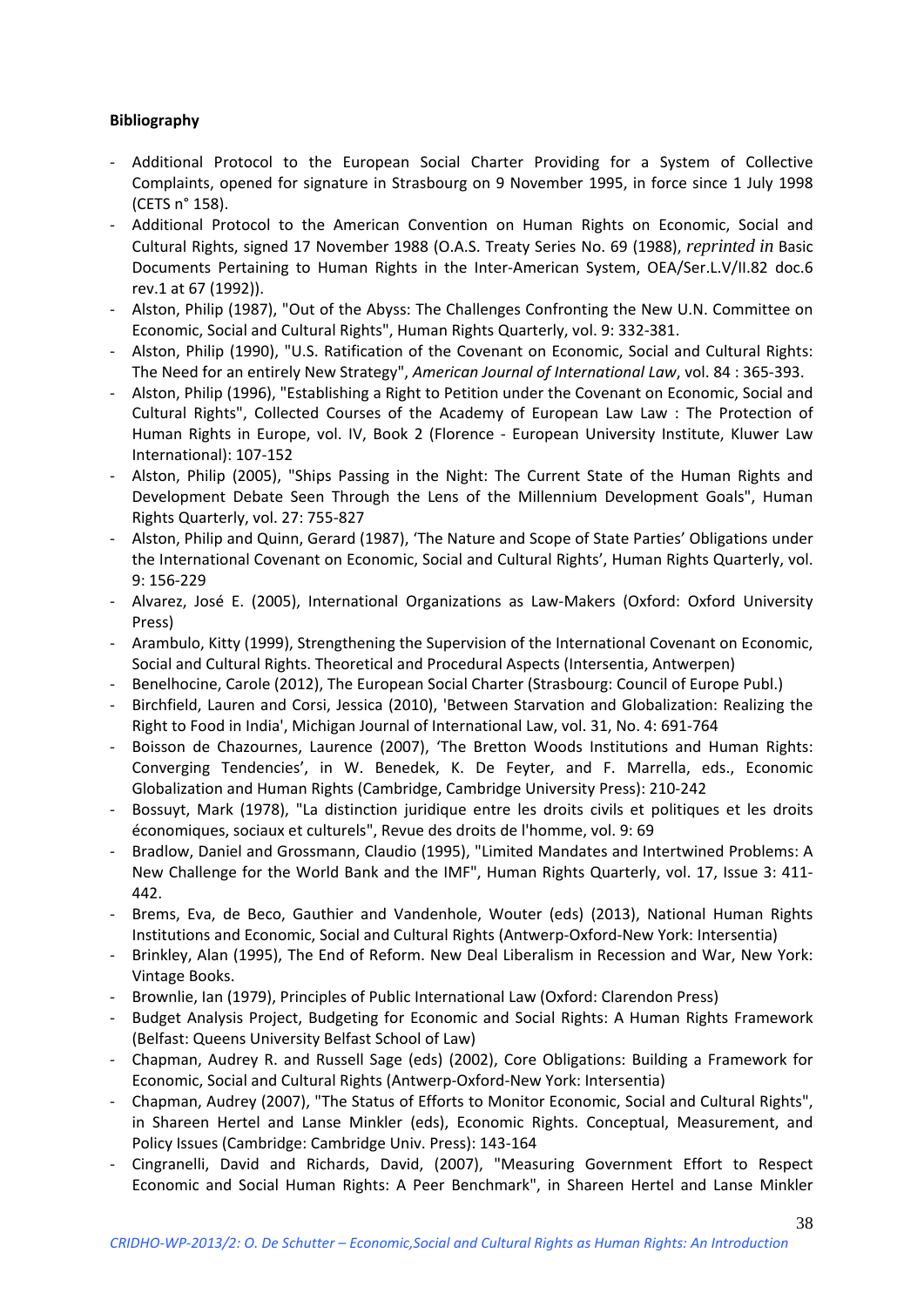(eds), Economic Rights. Conceptual, Measurement, and Policy Issues (Cambridge: Cambridge Univ. Press): 214‐232

- ‐ Cleaver, F. (1999), "Paradoxes of participation: Questioning Participatory Approaches to Development", Journal of International Development, vol. 11: 597‐612
- ‐ Committee on Economic, Social and Cultural Rights (CESCR) (1990), General Comment No. 3: The nature of States parties' obligations (article 2(1)) (UN Doc. E/1991/23, Annex III, UN ESCOR, Supp. (No. 3), at p. 83, 1991)
- ‐ Committee on Economic, Social and Cultural Rights (CESCR) (1998a), General Comment No. 9: The domestic application of the Covenant (UN doc. E/C.12/1998/24).
- ‐ Committee on Economic, Social and Cultural Rights (CESCR) (1998b), General Comment No. 10 : The role of national human rights institutions in the protection of economic, social and cultural rights (UN Doc. E/C.12/1998/25).
- ‐ Committee on Economic, Social and Cultural Rights (CESCR) (1999a), General Comment No. 12: The right to adequate food (UN doc. E/C/12/1999/5).
- ‐ Committee on Economic, Social and Cultural Rights (CESCR) (1999b), General Comment No. 13: The right to education (UN doc. E/C/12/1999/10)
- ‐ Committee on Economic, Social and Cultural Rights (CESCR) (2000), General Comment No. 14: The right to the highest attainable standard of health (UN doc. E/C.12/2000/4)
- ‐ Committee on Economic, Social and Cultural Rights (CESCR) (2001), Poverty and the International Covenant on Economic, Social and Cultural Rights (UN Doc E/C.12/2001/10)
- ‐ Committee on Economic, Social and Cultural Rights (CESCR) (2002), General Comment No. 15: The right to water (UN doc. E/C.12/2002/11)
- ‐ Committee on Economic, Social and Cultural Rights (CESCR) (2005), General Comment No. 18: The right to work (UN doc. E/C.12/GC/18)
- ‐ Committee on Economic, Social and Cultural Rights (CESCR) (2006), General Comment No.17: The right of everyone to benefit from the protection of the moral and material interests resulting from any scientific, literary or artistic production of which he is the author (art. 15 (1) (c)) (UN doc. E/C.12/GC/17)
- ‐ Committee on Economic, Social and Cultural Rights (CESCR) (2007), Statement on an Evaluation of the Obligations to Take Steps to the 'Maximum Available Resources' under an Optional Protocol to the Covenant (UN Doc. E/C12/2007/1)
- ‐ Committee on Economic, Social and Cultural Rights (CESCR) (2009), Concluding Observations of the Committee on Economic, Social and Cultural Rights: Democratic Republic of the Congo (UN Doc. E/C.12/COD/CO/4)
- ‐ Committee on the Rights of the Child (CRC) (2003), General Comment No. 5: General Measures of Implementation for the Convention on the Rights of the Child (UN doc. CRC/GC/2003/5)
- ‐ Coomans, Fons and van Hoof, G.J.H. (eds.) (1995), The Right to Complain about Economic, Social and Cultural Rights : Proceedings of the Expert meeting on the Adoption of an Optional Protocol to the International Covenant on Economic, Social and Cultural Rights (Utrecht, 25‐28 janvier 1995) (Utrecht, Netherlands Institute of Human Rights, 1995)
- ‐ Coomans, Fons (ed) (2006), Justiciability of Economic and Social Rights. Experiences from Domestic Systems (Antwerpen‐Oxford: Intersentia)
- ‐ Coomans, Fons and Künnemann, Rolf (eds) (2012), Cases and Concepts on Extraterritorial Obligations in the Area of Economic, Social and Cultural Rights (Antwerpen‐Oxford: Intersentia)
- ‐ Constitutional Court of South Africa (2005), Port Elizabeth Municipality v. Various Occupiers 2005 (1) SA 217 (CC); 2004 (12) BCLR 1268 (CC)
- ‐ Cranston, Maurice (1964), What Are Human Rights? (New York: Basic Books)
- Dañino, Roberto (2005), 'The Legal Aspects of the World Bank's Work on Human Rights', in P. Alston and M. Robinson, eds., Human Rights and Development. Towards Mutual Reinforcement (Oxford: Oxford Univ. Press): 509
- ‐ Dankwa, E.V.O. and Flinterman, Cees (1988), "The Significance of the Limburg Principles", in: Paul de Waart et al. (eds), International Law and Development (Dordrecht: Martinus Nijhoff): 275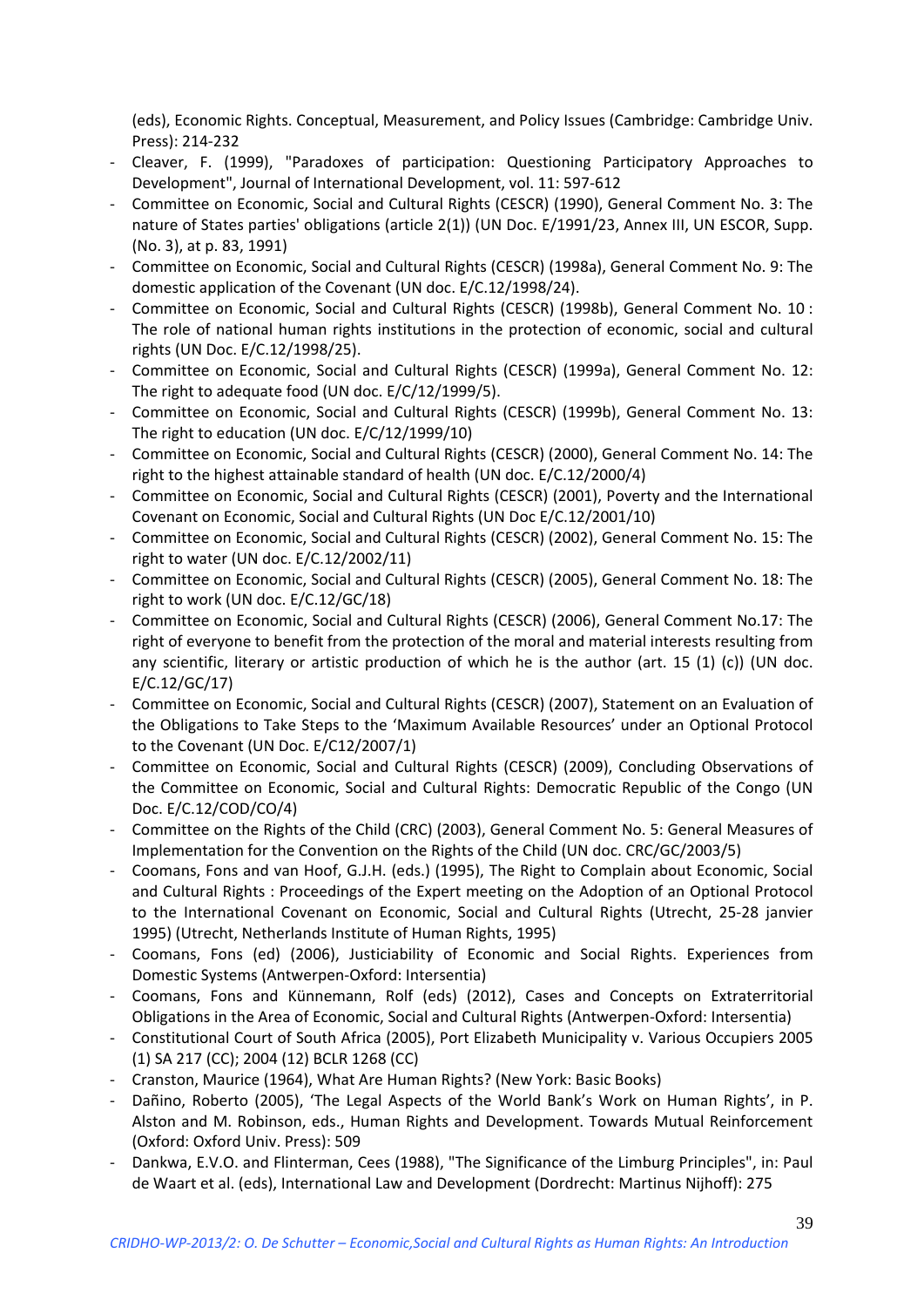- Darrow, Mac (2003), Between Light and Shadow: The World Bank, the International Monetary Fund and International Human Rights Law (Oxford and Portland, Oregon: Hart Publishing)
- ‐ Darrow, Mac and Tomas, Amparo (2005), "Power, Capture and Conflict: A Call for Human Rights Accountability in Development Cooperation", Human Rights Quarterly, vol. 27(2); 471‐538.
- ‐ de Albuquerque, Catarina (2010), "Chronicle of an Announced Birth: The Coming into Life of the Optional Protocol to the International Covenant on Economic, Social and Cultural Rights—The Missing Piece of the International Bill of Human Rights", Human Rights Quarterly, Vol. 32: 144– 178.
- ‐ de Beco, Gauthier (2007), "Measuring Human Rights: Underlying Approach", E.H.R.L.R., Issue 3: 266‐278
- ‐ De Schutter, Olivier (2005), "Transnational Corporations as Instruments of Human Development", in Ph. Alston and M. Robinson (eds.), Human Rights and Development : Towards Mutual Reinforcement (Oxford and New York: Oxford Univ. Press): 403‐444
- De Schutter, Olivier (2006), "Le Protocole facultatif au Pacte international relatif aux droits économiques, sociaux et culturels", Revue belge de droit international: 1‐57
- De Schutter, Olivier (2009), Report of the Special Rapporteur on the right to food to the thirteenth session of the Human Rights Council, Addendum: Mission to Brazil (12‐18 October 2009) (UN doc. A/HRC/13/33/Add.6)
- ‐ De Schutter, Olivier (2010a), International Human Rights Law (Cambridge: Cambridge Univ. Press)
- ‐ De Schutter, Olivier (2010b), "Human Rights and the Rise of International Organisations : The Logic of Sliding Scales in the Law of International Responsibility", in Jan Wouters et al. (eds), Accountability for Human Rights Violations by International Organisations (Intersentia, Antwerp‐ Oxford‐Portland: Intersentia): 51‐129
- ‐ De Schutter, Olivier (2012), 'The Status of Human Rights in International Law', in Catarina Krause and Martin Scheinin (eds), International Protection of Human Rights : A Textbook, 2nd ed. (Abo Akademi University Institute for Human Rights, Turku : Abo): 39‐60.
- De Schutter, Olivier et al. (2012a), 'Commentary to the Maastricht Principles on Extraterritorial Obligations of States in the area of Economic, Social and Cultural Rights', Human Rights Quarterly, vol. 34: 1084‐1171
- ‐ De Schutter, Olivier, Swinnen, Jo, and Wouters, Jan (2012b), Foreign Direct Investment and Human Development. The Law and Economics of International Investment Agreements (London: Routledge)
- ‐ De Schutter, Olivier and Sant'Ana, Matthias (2012), "The European Social Charter", in G. de Beco (ed), Human Rights Monitoring Mechanisms of the Council of Europe, Routledge, London and New York, 2012, pp. 71‐99.
- ‐ Dorsey, Ellen, Gómez, Mayra, Thiele, Bret and Nelson, Paul (2010), "Falling Short of our Goals: Transforming the Millennium Development Goals into Millennium Development Rights", Netherlands Human Rights Quarterly, vol. 28(4): 516‐522
- ‐ Eide, Asbjorn (1984), "The international human rights system", in A. Eide, W.B. Eide, J. Gussow, S. Goonatilake, and Omawale (eds), Food as a Human Right (Tokyo: United Nations University Press)
- ‐ Eide, Asbjorn (1999), The right to adequate food and to be free from hunger. Updated study on the right to food, submitted by Mr. Asbjørn Eide in accordance with Sub- Commission decision 1998/106 (E/CN.4/Sub.2/1999, 28 June 1999)
- ‐ Eide, Asbjorn, Krause, Catarina, and Rosas, Alan (2001), Economic, Social and Cultural Rights. A Textbook, 2nd ed. (Martinus Nijhoff, Dordrecht‐Boston‐Leiden)
- ‐ Eide, Asbjorn (2001), "Economic, Social and Cultural Rights as Human Rights", in Asbjorn Eide, Catharina Krause and Alan Rosas (eds), Economic, Social and Cultural Rights: A Textbook (Dordrecht: Martinus Nijhoff, 2nd ed.): 9‐28
- ‐ European Social Charter, signed in Turin on 18 October 1961 (CETS n° 35; 529 UNTS 89)
- Felner, Eitan (2009), 'Closing the 'Escape Hatch': A Toolkit to Monitor the Progressive Realization of Economic, Social, and Cultural Rights', Journal of Human Rights Practice, vol. 1(3): 402‐435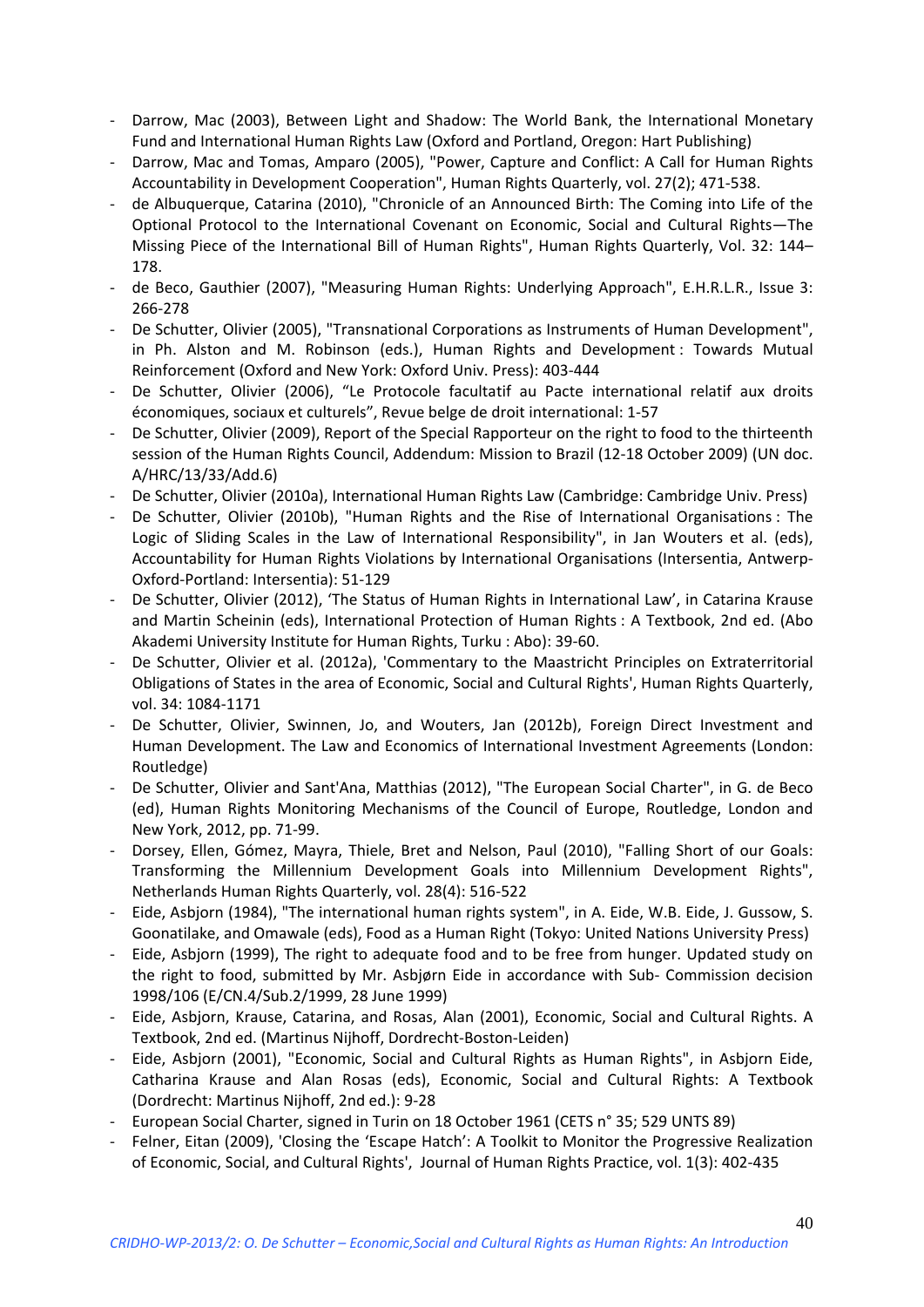- ‐ Fukuda‐Parr, Sakiko, Lawson‐Remer, Terra and Randolph, Susan (2008), Measuring the Progressive Realization of Human Rights Obligations: An Index of Economic and Social Rights Fulfilment (The Human Rights Institute of the University of Connecticut, Economic Rights Working Paper Series, Working Paper 8)
- ‐ Fundar (2004), International Budget Project and International Human Rights Internship Program, Dignity Counts. A guide to use budget analysis to advance human rights (Washington, D.C.: Fundar ‐ Centro de Análisis e Investigación)
- ‐ Gauri, Varun and Brinks, Daniel (eds) (2008), Courting Social Justice; Judicial Enforcement of Economic Rights in the Developing World (Cambridge: Cambridge Univ. Press)
- ‐ Glendon, Mary Ann (2001), A World Made New. Eleanor Roosevelt and the Universal Declaration of Human Rights (New York: Random House)
- ‐ Gready, Paul and Ensor, J. (2005), Reinventing Development? Translating Rights‐based Approaches from Theory into Practice (London: Zed Books)
- ‐ Gready, Paul (2009), "Reasons to be Cautious about Evidence and Evaluation: Rights‐based Approaches to Development and the Emerging Culture of Evaluation", Journal of Human Rights Practice, vol. 1(3): 380‐401
- ‐ Green, Maria (2001), "What We Talk About When We Talk About Indicators: Current Approaches to Human Rights Measurement", Human Rights Quarterly, 23(4): 1062‐1097
- ‐ Guiding Principles on Business and Human Rights (2011), Report of the Special Representative of the Secretary‐General on the issue of human rights and transnational corporations and other business enterprises, John Ruggie: Guiding Principles on Business and Human Rights: Implementing the United Nations 'Protect, Respect, Remedy' Framework (UN doc. A/HRC/17/31) (endorsed by consensus by the Human Rights Council in res. 17/4 (16 June 2011).
- ‐ Guiding Principles on Extreme Poverty and Human Rights (2012), Final draft submitted by the Special Rapporteur on extreme poverty and human rights, Magdalena Sepúlveda Carmona (UN doc. A/HRC/21/39) (endorsed by consensus by the Human Rights Council in res. 21/11 of 27 September 2012)
- ‐ Guiding Principles on Human Rights Impact Assessments of Trade and Investment Agreements (2011), Report of the Special Rapporteur on the right to food, Olivier De Schutter, Addendum (UN doc. A/HRC/19/59/Add.5) (19 December 2011)
- ‐ Harrison, James (2007), The Human Rights Impact of the World Trade Organisation (Oxford and Portland: Hart Publ.)
- ‐ Holmes, Stephen and Sunstein, Cass R. (1999), The Cost of Rights. Why Liberty Depends on Taxes (W.W. Norton, New York and London)
- ‐ Inter‐American Court of Human Rights (2006), Case of the Sawhoyamaxa Indigenous Community v. Paraguay (Judgment of 29 March 2006, Series C No. 146)
- ‐ International Commission of Jurists (2008), Courts and the Legal Enforcement of Economic, Social and Cultural Rights. Comparative Experiences of Justiciability (Geneva)
- ‐ International Court of Justice (1980), Interpretation of the Agreement of 25 March 1951 Between the WHO and Egypt (Advisory Opinion of 20 December 1980), ICJ Reports.
- ‐ International Court of Justice (2004), Legal Consequences of the Construction of a Wall in the Occupied Palestinian Territory (Advisory Opinion of 9 July 2004), ICJ Reports.
- ‐ International Court of Justice (2007), Case concerning Application of the Convention on the Prevention and Punishment of the Crime of Genocide (Bosnia and Herzegovina v. Serbia and Montenegro) (Judgment of 26 February 2007), ICJ Reports.
- ‐ International Covenant on Civil and Political Rights (article 2(1)), 16 Dec. 1966 (UNGA Res. 2200A (XXI), 21 U.N. GAOR Supp. (No. 16) at 52, U.N. Doc. A/6316 (1966)) (999 *U.N.T.S.* 171)
- ‐ International Covenant on Economic, Social and Cultural Rights (article 2(2)), 16 Dec. 1966 (UNGA Res. 2200A (XXI)) (993 U.N.T.S. 3).
- ‐ International Labour Organisation (ILO) (1982), Target Setting for Basic Needs (Geneva: ILO)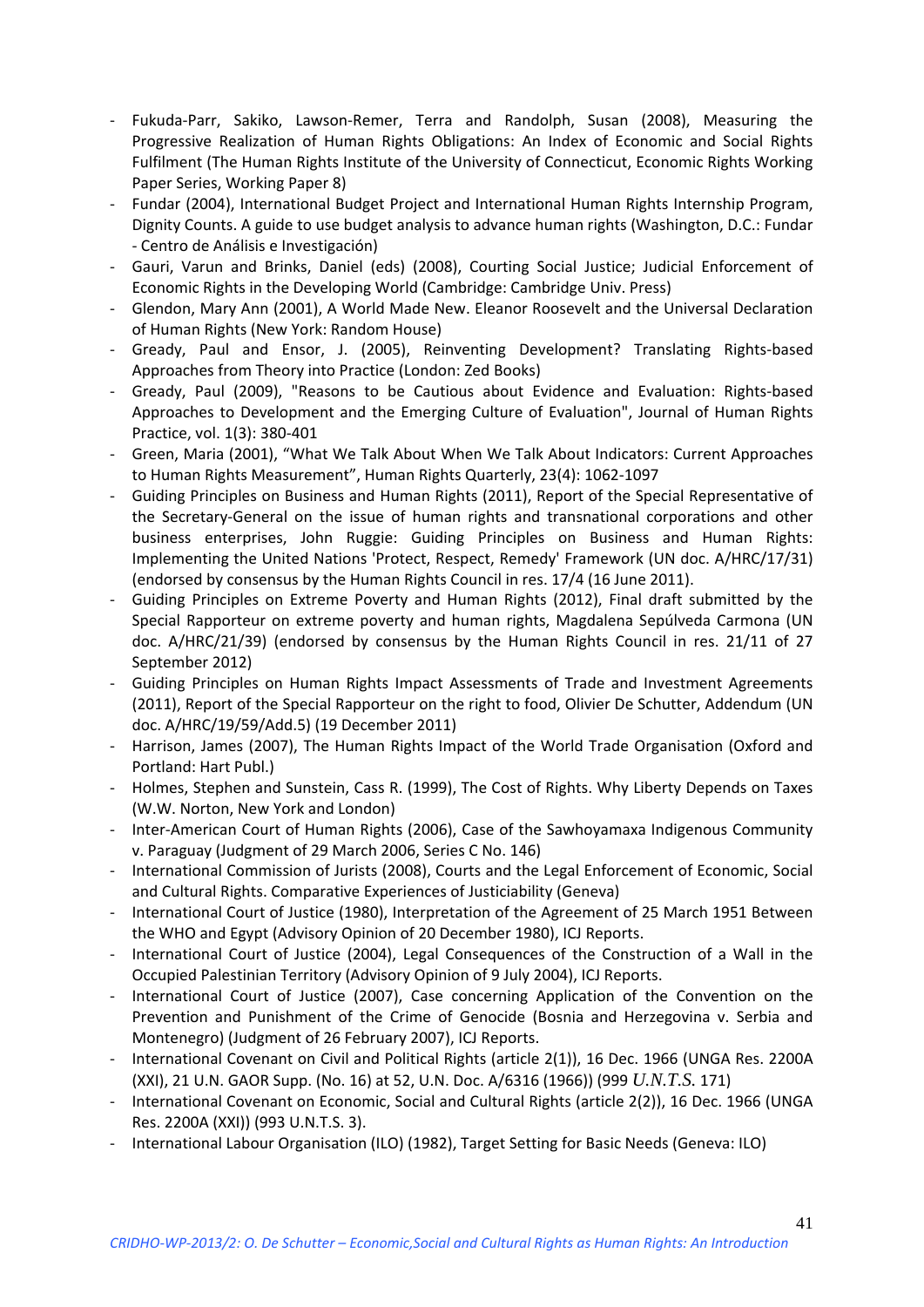- ‐ International Law Commission (2006a), Report of the Study Group, Fragmentation of International Law: Difficulties Arising From the Diversification and Expansion of International Law (UN doc.A/CN.4/L.702)
- ‐ International Law Commission (2006b), Draft Principles on the Allocation of Loss in the Case of Transboundary Harm Arising out of Hazardous Activities, adopted at the fifty‐eighth session of the International Law Commission (UN doc. A/61/10).
- ‐ Joseph, Sarah (1999), "Taming the Leviathans: Multinational Enterprises and Human Rights", Netherlands International Law Review, vol. 46, No. 2: 171‐203
- ‐ Joseph, Sarah (2011), Blame it on the WTO? A Human Rights Critique (Oxford: Oxford University Press)
- ‐ Kumar, C. Raj (2006), 'National Human Rights Institutions and Economic, Social and Cultural Rights : Toward the Institutionalization and Developmentalization of Human Rights', Human Rights Quarterly, vol. 28: 755
- ‐ Landman, Todd (2004), "Measuring Human Rights, Practice and Policy", Human Rights Quarterly, vol. 26: 906–931
- Landman, Todd & E. Carvalho, E. (2010), Measuring human rights (Milton Park, Abingdon, Oxon: Routledge)
- ‐ Langford, Malcolm (2009), "Closing the Gap? An Introduction to the Optional Protocol", Nordic Journal of Human Rights, vol. 27, n. 1: 1‐28
- ‐ Langford, Malcolm (ed) (2009), Social Rights Jurisprudence : Emerging Trends in International and Comparative Law (Cambridge: Cambridge Univ. Press)
- ‐ Liebenberg, Sandra (2001), 'The Protection of Economic and Social Rights in Domestic Legal Systems', in Eide et al., Economic, Social and Cultural Rights. A Textbook, cited above: 55‐84.
- ‐ Mahon, Claire (2008), "Progress at the Front: The Draft Optional Protocol to the International Covenant on Economic, Social and Cultural Rights", Human Rights Law Review, vol. 8, n. 4: 617‐ 646
- ‐ Marks, Stephen P. (2011), The Politics of the Possible. The Way Ahead for the Right to Development (Dialogue on Globalization, Friedrich Ebert Stiftung)
- ‐ Matscher, Franz (ed) (1991), The Implementation of Economic and Social Rights : National, International and Comparative Aspects (Kehl am Rhein: N.P. Engel)
- ‐ Kéba M'Baye, Keba (1972), "Le droit au développement comme un droit de l'homme" (naugural lesson to the third session of the International Institute for Human Rights, 3 July 1972), Revue des droits de l'homme, vol. 5: 503
- ‐ Melish, Tara (2002), Protecting Economic, Social and Cultural Rights in the Inter‐American Human Rights System: A Manual on Presenting Claims (The Schell Centre for International Human Rights at Yale Law School and Centro de Derechos Económicos y Sociales)
- ‐ Murray, Rachel (2007), The Role of National Human Rights Institutions at the International and Regional Levels (Oxford and Portland, Or.: Hart Publ.)
- ‐ Nolan, Aiofe, Porter, Bruce and Langford, Malcolm (2007), 'The Justiciability of Social and Economic Rights: An Updated Appraisal´, Center for Human Rights and Global Justice Working Paper No. 15 (New York University School of Law)
- ‐ Office of the High Commissioner for Human Rights (2005), Report of the United Nations High Commissioner on Human Rights on the responsibilities of transnational corporations and related business enterprises with regard to human rights (UN doc. E/CN.4/2005/91)
- ‐ Peisakhin, L. and Pinto, P. (2010), "Is transparency an effective anti‐corruption strategy? Evidence from a field experiment in India", Regulation & Governance, vol. 4(3): 261–280
- ‐ Pitt, M., Khandker, S., Chowdhury, O. and Millimet, D. (2003), "Credit programs for the poor and the health status of children in rural Bangladesh", International Economic Review, vol. 44(1): 87– 118
- ‐ Ramcharan, Bertrand G. (ed) (2005) Judicial Protection of Economic, Social and Cultural Rights (Martinus Nijhoff Publ., Leiden‐Boston)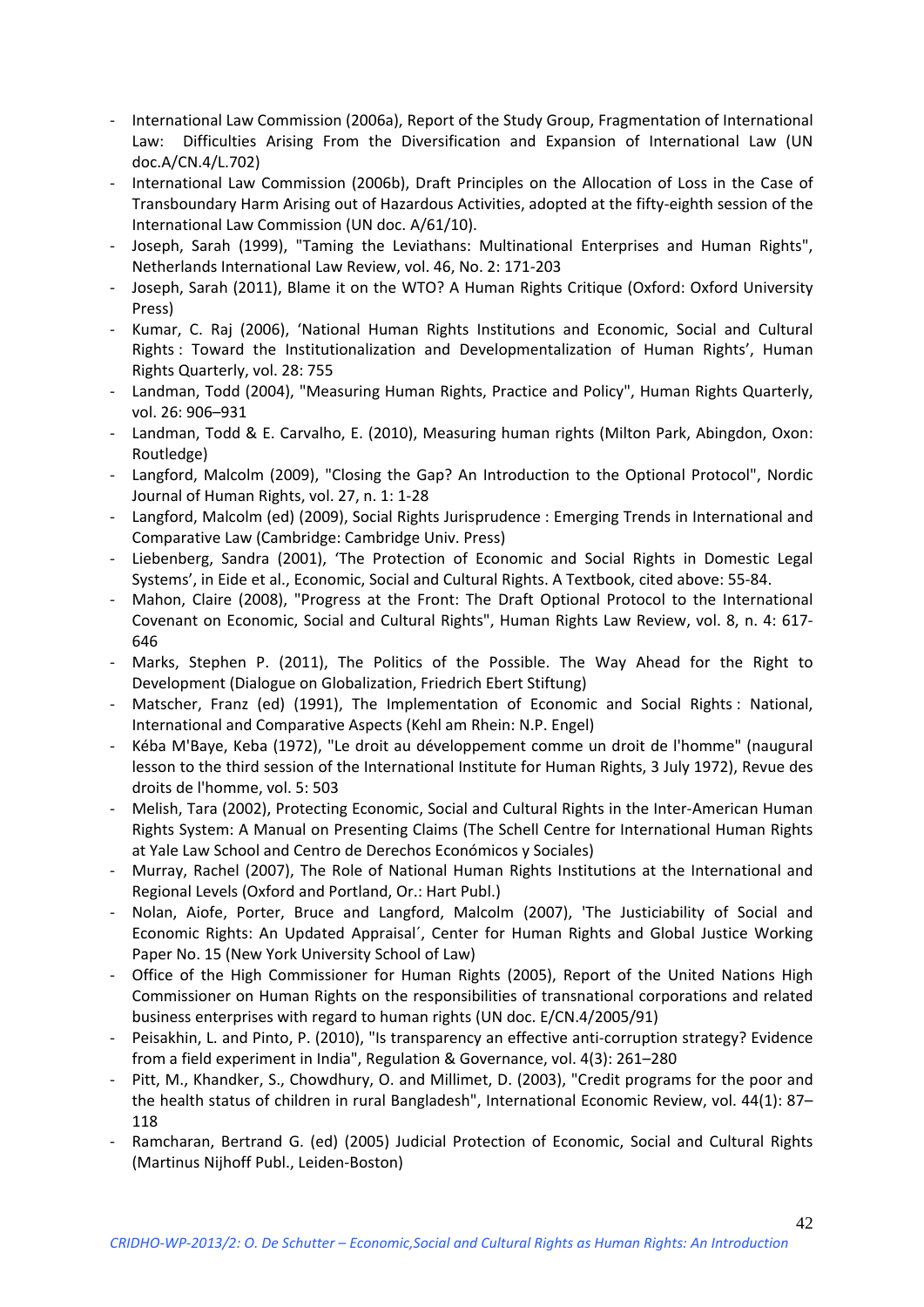- Report of the Secretary-General (1979), The International Dimensions of the Right to Development As a Human Right in Relation with Other Human Rights Based on International Co‐ Operation, including the Right to Peace, Taking into Account the Requirements of the New International Economic Order and the Fundamental Human Needs (UN doc. E/CN.4/1334, 2 January 1979).
- ‐ Revised European Social Charter, signed in Strasbourg on 3 May 1996 (CETS n° 163, opened for signature in Strasbourg on 3 May 1996, in force since 1 July 1999)
- ‐ Richards, David, Gelleny, Ronald D. and Sacko, David H. (2001), "Money with a Mean Streak? Foreign Economic Penetration and Government Respect for Human Rights in Developing Countries", International Studies Quarterly, vol. 45(2), 219‐239
- ‐ Robertson, Robert (1994), "Measuring State Compliance with the Obligation to Devote the "Maximum of Available Resources" to Realizing Economic, Social and Cultural Rights", Human Rights Quarterly, vol. 16: 693‐714
- ‐ Roseman, S.I. (ed.) (1969), The Public Papers and Addresses of Franklin D. Roosevelt, 1938‐1950, vol. 9 (Washington, D.C.)
- ‐ Gerald Rosenberg, Gerald (2008), The Hollow Hope: Can Courts Bring About Social Change?, 2nd ed. (Chicago: University of Chicago Press) (originally published in 1991)
- ‐ Rosga, AnnJanette and Satterthwaite, Margaret (2009), "The Trust in Indicators: Measuring Human Rights", Berkeley Journal of International Law, vol. 27, Number 2: 253‐315
- ‐ Salomon, Margot E. (2007), Global Responsibility for Human Rights: World Poverty and the Development of International Law (Oxford: Oxford University Press)
- ‐ Sarfaty, Galit A. (2013), Values in Transition. Human Rights and the Culture of the World Bank (Stanford: Stanford Univ. Press)
- ‐ Scheinin, Martin (2001), 'Economic, Social and Cultural Rights as Legal Rights', in Eide et al., Economic, Social and Cultural Rights. A Textbook, cited above: 29‐54
- ‐ Scott, Craig and Nedelsky, Jennifer (1992), "Constitutional Dialogue", in Joel Bakan and David Schneidermann (eds), Social Justice and the Constitution : Perspectives on a Social Union for Canada (Ottawa: Carleton Univ. Press): 59‐83
- ‐ Scott, Craig and Alston, Philip (2000), "Adjucating constitutional priorities in a transnational context : a comment on Soobramoney's legacy and Grootboom's promise", South African journal of human rights, vol. 16 (2): 206‐68
- ‐ Sen, Amartya (1999), Development as Freedom (Oxford: Oxford University Press)
- ‐ Shue, Henry (1980), Basic Rights: Subsistence, Affluence, and US Foreign Policy (Princeton: Princeton Univ. Press)
- ‐ Simma, Bruno (1985), 'Self‐contained regimes', Netherlands Yearbook of International Law, vol. 16: 111‐136
- ‐ Skogly, Sigrun (2001), The Human Rights Obligations of the World Bank and the International Monetary Fund (London: Cavendish)
- Smith, L.C. and L. Haddad, L. (2000), Explaining child malnutrition in developing countries: A crosscountry analysis. Research Report 111 (Washington, D.C.: International Food Policy Research Institute)
- ‐ Sunstein, Cass (1987), "Lochner's Legacy", Harvard Law Review, vol. 87, No. 5: 873‐919.
- ‐ Sunstein, Cass R. (2004), The Second Bill of Rights. FDR's Unfinished Revolution and Why We Need It More Than Ever (New York: Basic Books)
- ‐ Toebes, Birgit (2001), "The Right to Health", in Eide et al., Economic, Social and Cultural Rights. A Textbook, cited above: 169‐190
- ‐ Tomuschat, Christian (2005), 'An Optional Protocol for the International Covenant on Economic, Social and Cultural Rights?', in Weltinnenrecht. Liber amicorum Jost Delbrück (Duncker & Humblot, Berlin): 815‐834
- ‐ Tribe, Laurence H. (1989), "The Curvature of Constitutional Space: What Lawyers Can Learn From Modern Physics", Harvard Law Review, vol. 103, No. 1: 1‐39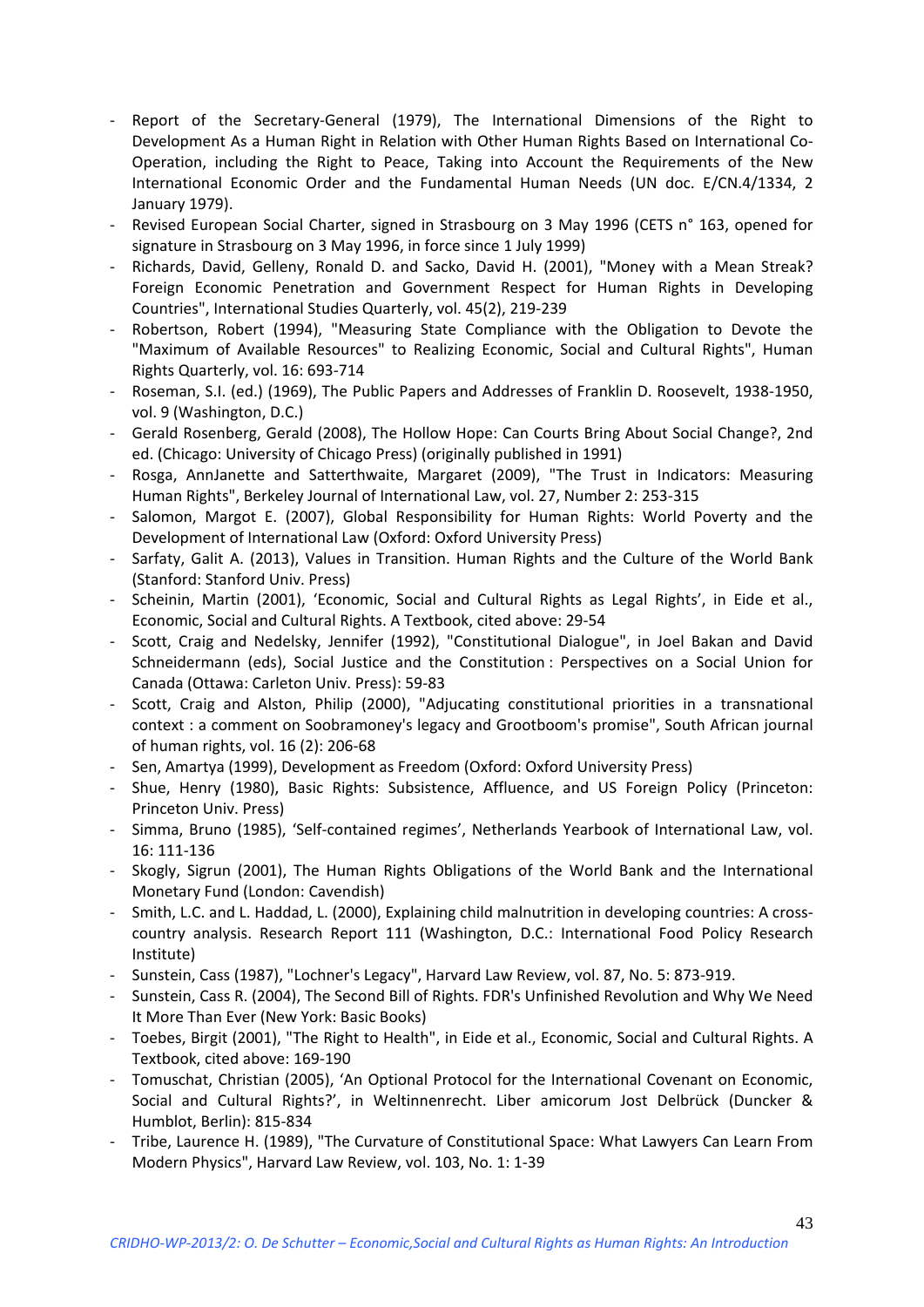- ‐ Trubek, David (1984), "Economic, Social and Cultural Rights in the Third World: Human Rights Law and Human Needs Programs", in Theodor Meron (ed), Human Rights in International Law: Legal and Policy Issues (Oxford: Clarendon Press): 205‐271
- ‐ United Nations Commission on Human Rights (2005), Res 2005/69, 'Human rights and transnational corporations and other business enterprises', adopted on 20 April 2005 (chap XVII, E/CN.4/2005/L.10/Add.17)
- ‐ United Nations Commission on Human Rights (2006), Report of the Open‐ended Working Group to Consider Options Regarding the Elaboration of an Optional Protocol to the International Covenant on Economic, Social and Cultural Rights on its Third Session (UN doc. E/CN.4/2006/47)
- ‐ United Nations Development Programme (1991), Human Development Report 1991: Financing Human Development (New York: UNDP)
- ‐ United Nations General Assembly, Universal Declaration on Human Rights, Res. 3/217 A, 10 Dec. 1948, U.N. Doc. A/810, at 71 (1948).
- ‐ United Nations General Assembly (1952), Preparation of two draft International Covenants on Human Rights, Resolution 6/543, 4 February 1952
- ‐ United Nations General Assembly (1965), International Convention on the Elimination of All Forms of Racial Discrimination, Res. 20/2106, 21 Dec. 1965.
- ‐ United Nations General Assembly (1986), The right to development, Res. 41/128, 4 December 1986
- ‐ United Nations General Assembly (1993), Principles relating to the Status of National Institutions (The Paris Principles), Res. 48/134, 20 December 1993.
- ‐ United Nations General Assembly (2008), Optional Protocol to the International Covenant on Economic, Social and Cultural Rights, Res. 63/435, 10 Dec. 2008.
- ‐ United Nations General Assembly (2008), The right to food, Res. 64/159, 18 December 2009.
- ‐ United Nations Human Rights Council (2011), Resolution 21/11: Guiding Principles on Extreme Poverty and Human Rights (27 September 2011)
- ‐ United Nations Sub‐Commission on Prevention of Discrimination and Protection of Minorities (1983), The right to adequate food as a human right. Report prepared by Mr. Asbjørn Eide, E/CN.4/Sub.2/1983/25.
- ‐ United Nations Sub‐Commission on Prevention of Discrimination and Protection of Minorities (1987), The right to adequate food as a human right. Report prepared by Mr. Asbjørn Eide, E/CN.4/Sub.2/1987/23.
- ‐ United Nations Sub‐Commission on Prevention of Discrimination and Protection of Minorities (1999), The right to adequate food and to be free from hunger. Updated study on the right to food, submitted by Mr. Asbjørn Eide, E/CN.4/Sub.2/1999.
- ‐ United Nations Sub‐Commission for the Promotion and Protection of Human Rights (2003), Draft Norms on the Human Rights Responsibilities of Transnational Corporations and Other Business Enterprises (UN doc. E/CN.4/Sub.2/2003/12/Rev.2)
- ‐ UNESCO (United Nations Educational Scientific and Cultural Organization) (2007), Social Audits for Strengthening Accountability: Building blocks for human rights‐based programming – Practice note (Bangkok)
- ‐ Vandenhole, Wouter (2003), "Completing the UN Complaint Mechanisms for Human Rights Violations Step by Step: Towards a Complaints Procedure Complementing the International Covenant on Economic, Social and Cultural Rights", Neth. Quar. of Human Rights, vol. 21, n°3: 423‐462
- ‐ Vandenhole, Wouter (2009), "Economic, Social and Cultural Rights in the CRC: Is There a Legal Obligation to Cooperate Internationally for Development", International Journal of Children's Rights, vol. 17: 23
- ‐ Voigt, Christina (2008), 'State Responsibility for Climate Change Damages', Nordic Journal of International Law, vol. 77: 1‐22